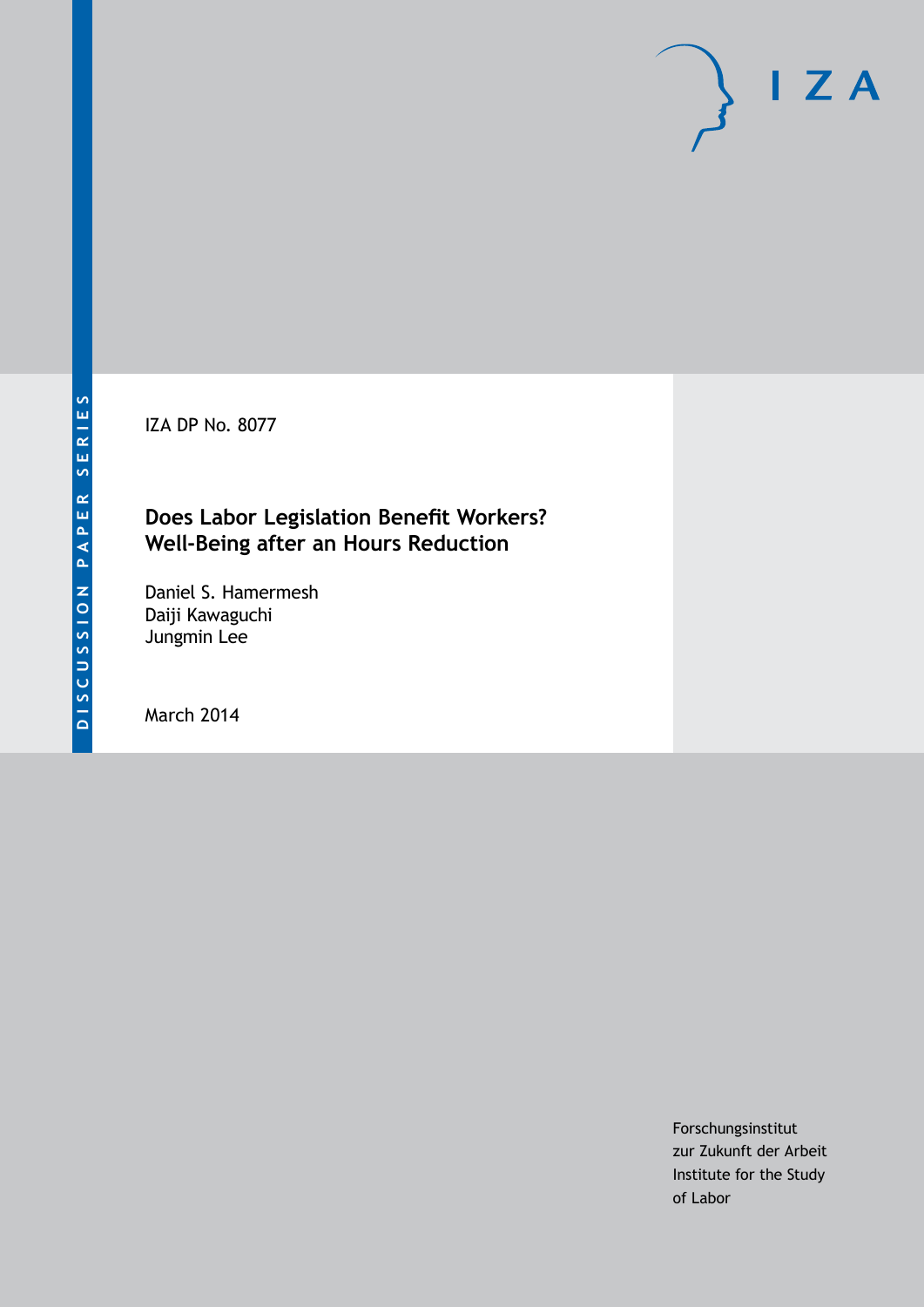# **Does Labor Legislation Benefit Workers? Well-Being after an Hours Reduction**

## **Daniel S. Hamermesh**

*Royal Holloway University of London, University of Texas at Austin, IZA and NBER*

## **Daiji Kawaguchi**

*Hitotsubashi University and IZA*

### **Jungmin Lee**

*Sogang University and IZA*

## Discussion Paper No. 8077 March 2014

IZA

P.O. Box 7240 53072 Bonn **Germany** 

Phone: +49-228-3894-0 Fax: +49-228-3894-180 E-mail: [iza@iza.org](mailto:iza@iza.org)

Any opinions expressed here are those of the author(s) and not those of IZA. Research published in this series may include views on policy, but the institute itself takes no institutional policy positions. The IZA research network is committed to the IZA Guiding Principles of Research Integrity.

The Institute for the Study of Labor (IZA) in Bonn is a local and virtual international research center and a place of communication between science, politics and business. IZA is an independent nonprofit organization supported by Deutsche Post Foundation. The center is associated with the University of Bonn and offers a stimulating research environment through its international network, workshops and conferences, data service, project support, research visits and doctoral program. IZA engages in (i) original and internationally competitive research in all fields of labor economics, (ii) development of policy concepts, and (iii) dissemination of research results and concepts to the interested public.

<span id="page-1-0"></span>IZA Discussion Papers often represent preliminary work and are circulated to encourage discussion. Citation of such a paper should account for its provisional character. A revised version may be available directly from the author.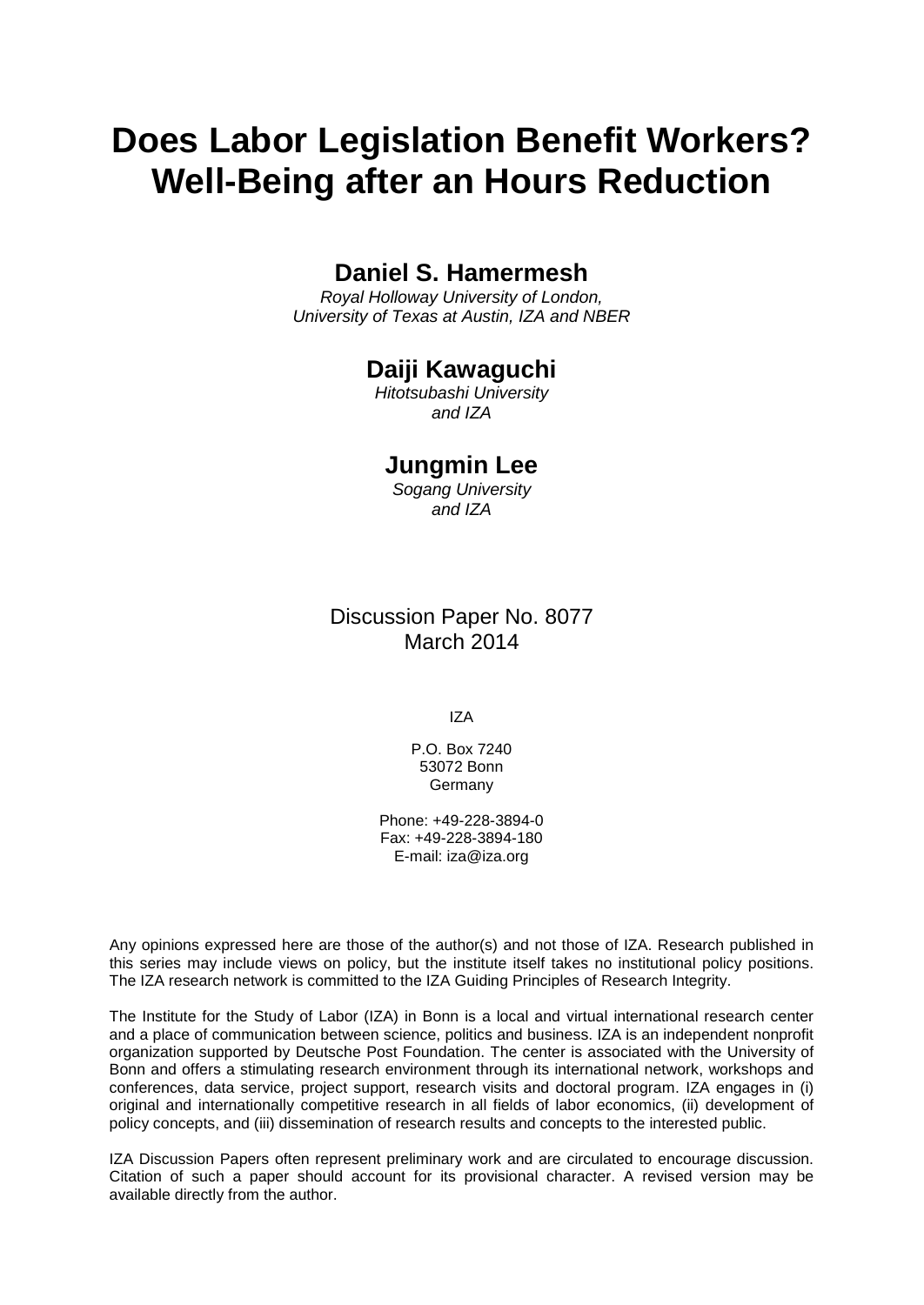IZA Discussion Paper No. 8077 March 2014

## **ABSTRACT**

## **Does Labor Legislation Benefit Workers? Well-Being after an Hours Reduction[\\*](#page-1-0)**

Are workers in modern economies working "too hard" – would they be better off if an equilibrium with fewer work hours were achieved? We examine changes in life satisfaction of Japanese and Koreans over a period when hours of work were cut exogenously because employers suddenly faced an overtime penalty that had become effective with fewer weekly hours per worker. Using repeated cross sections we show that life satisfaction in both countries may have increased relatively among those workers most likely to have been affected by the legislation. The same finding is produced using Korean longitudinal data. In a household model estimated over the Korean cross-section data we find some weak evidence that a reduction in the husband's work hours increased his wife's well-being. Overall these results are consistent with the claim that legislated reductions in work hours can increase workers' happiness.

JEL Classification: J22, J23, J28

Keywords: happiness, overtime work, rat-race

Corresponding author:

Daniel S. Hamermesh Royal Holloway University of London Department of Economics 214 Horton Building Egham, Surrey TW20 0EX United Kingdom E-mail: [Daniel.Hamermesh@rhul.ac.uk](mailto:Daniel.Hamermesh@rhul.ac.uk)

We thank Andrew Clark, Andrew Oswald, Eva Poen, participants at seminars at several universities, and especially Steve Trejo for helpful comments.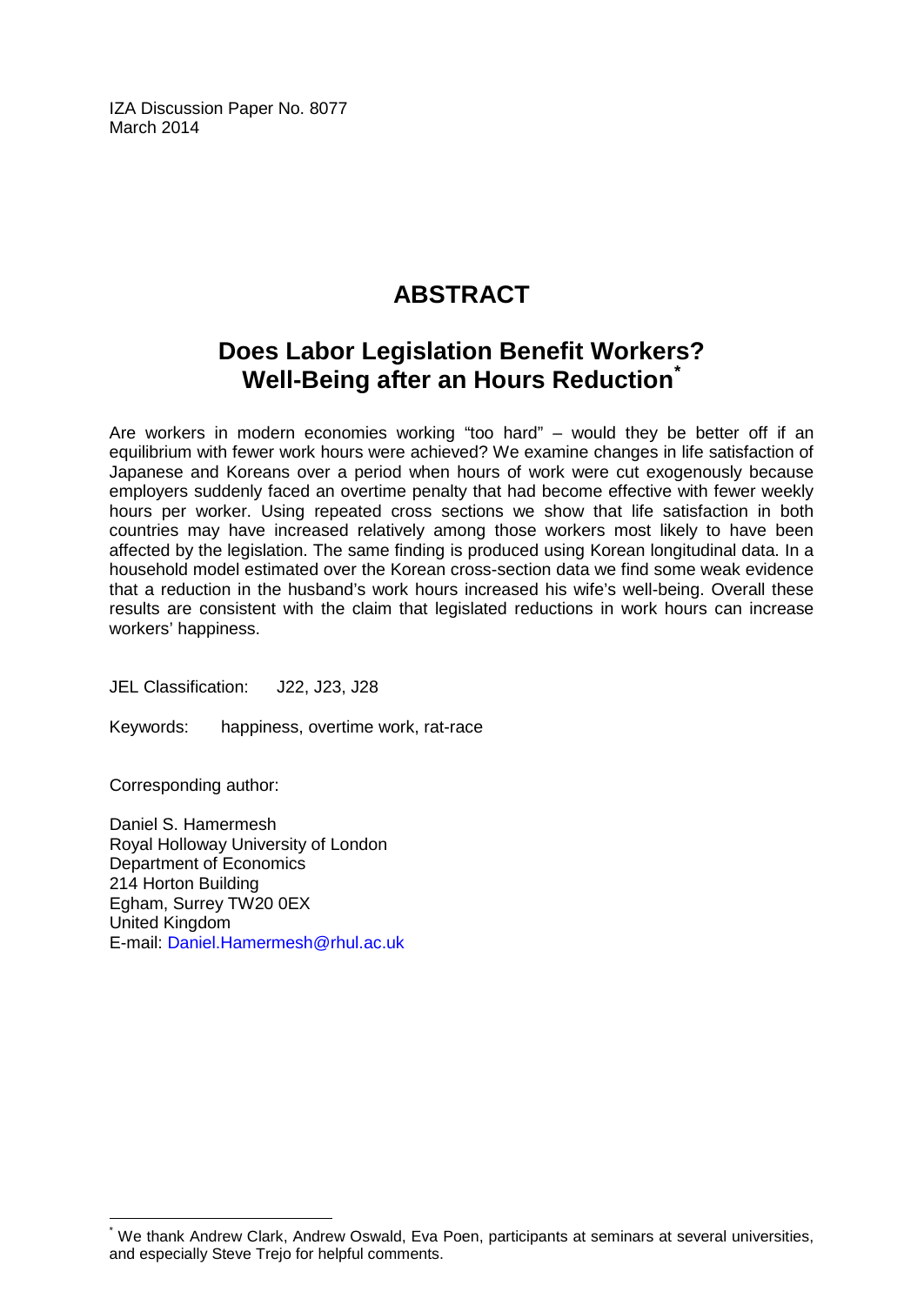#### **I. Background**

 $\overline{\phantom{a}}$ 

Labor legislation existed in ancient economies, is ubiquitous today, and is usually justified as benefiting a particular group of workers. Much of the discussion surrounding these laws is about their overall effect on labor markets. What has hardly ever been examined is whether those workers at whom the legislation is targeted do in fact view themselves as having benefited from it. In this study we consider this question in light of a model of the impact of two particular pieces of legislation that increased employers' disincentives to employ overtime hours.

In some cases the discussions surrounding a piece of labor legislation suggest that its purpose is to benefit society by restricting the behavior of some agents who may be directly affected (e.g., "workspreading" under the overtime and child-labor provisions of the U.S. Fair Labor Standards Act of 1938). In other cases the legislation is rationalized as benefiting a group of workers who are believed to have been subjected to some adverse working condition (e.g., the U.S. Occupational Safety and Health Act of 1970, and the U.S. Keating-Owen Act of 1916 limiting child labor). The question in these latter instances is whether the "protected" group is better off because of the protection.

Until the mid-1980s the work year in Japan was one of the longest among wealthier nations. Indeed, *karoshi*—death from overwork—was viewed as causing the demise of as many as 10,000 Japanese workers per year (Nishiyama and Johnson, 1997). Partly in response to concerns about excessive work, between the mid-1980s and mid-1990s Japan reduced the standard workweek from 48 to 40 hours, hoping to reduce employers' incentives to demand long workweeks. In Korea, also partly due to worries about death from overwork (*kwarosa*), the standard workweek was reduced from 44 to 40 hours between 1999 and  $2009<sup>1</sup>$ 

<span id="page-3-0"></span>The question here is whether those workers at whom reductions in work hours were targeted actually did benefit from the legislation aimed at aiding them. There is no question that these legislative changes directly affected hours: In Lee *et al* (2012) we showed that the Japanese overtime legislation and

<sup>&</sup>lt;sup>1</sup>See [http://english.yonhapnews.co.kr/n\\_feature/2013/04/24/61/4901000000AEN20130424009700315F.HTML](http://english.yonhapnews.co.kr/n_feature/2013/04/24/61/4901000000AEN20130424009700315F.HTML).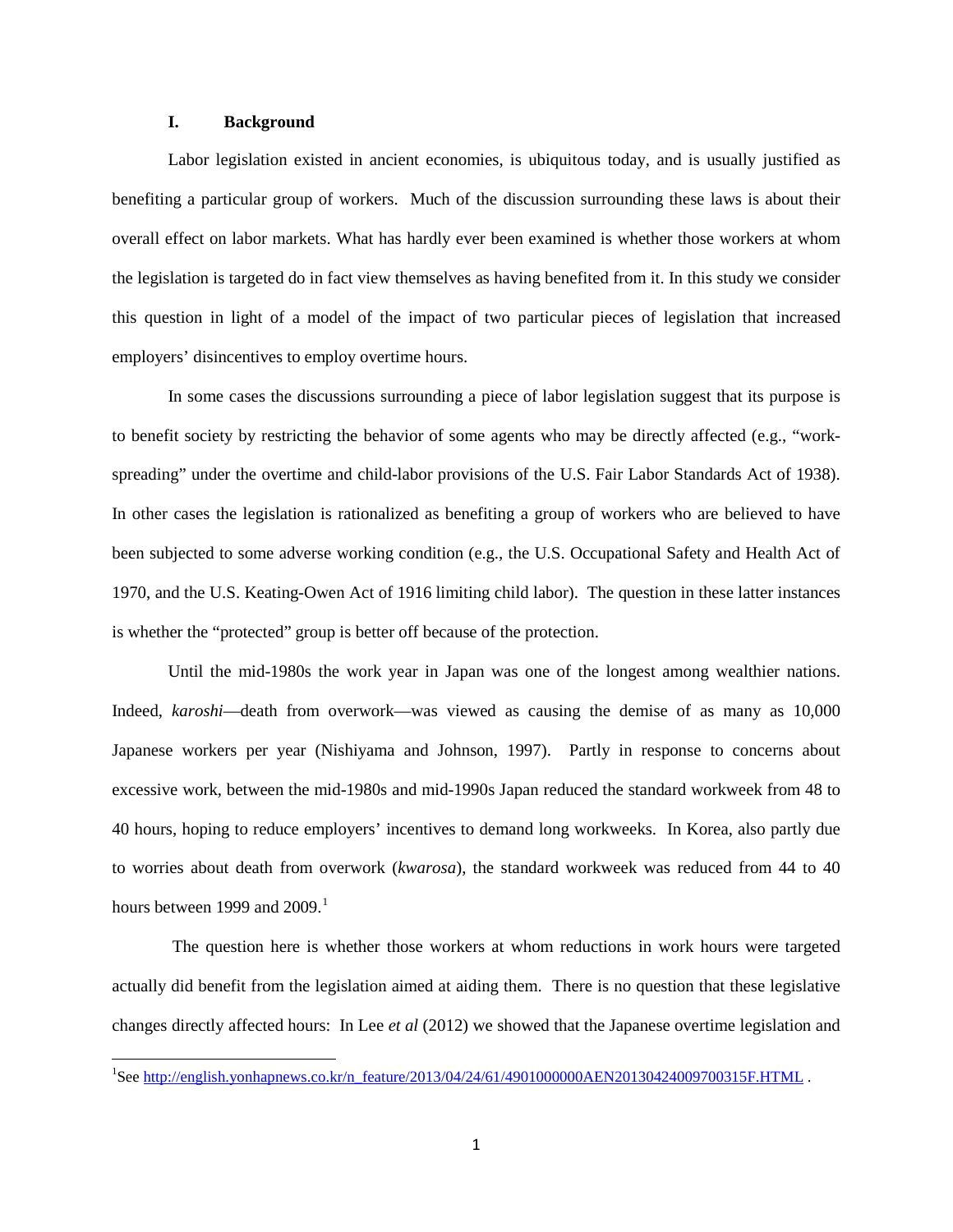the similar Korean legislation over a decade later did reduce work hours economy-wide. And Kawaguchi *et al* (2013) demonstrated that in both countries the reduction was especially great among workers in those demographic groups that were targeted—workers in groups that had especially long work hours before the legislation's enactment.

An obvious cost of an exogenous reduction of work hours is the reduction of output. Indeed, Hayashi and Prescott (2002) claim that the reduction of work hours was part of the reason why Japan experienced a decade-long stagnation in the  $1990s$ .<sup>[2](#page-3-0)</sup> The workings of competition in a labor market will equate the marginal rate of substitution of consumption for leisure to the marginal product of labor. This equality leaves no room for labor regulations to improve the welfare of workers. Indeed, the demand-side incentives that successfully lead employers to cut work time will reduce the well-being of the affected workers.<sup>[3](#page-4-0)</sup>

It is possible, however, that information asymmetries and externalities are prevalent in the labor market—in particular, that the need to cooperate in the workplace creates a "rat-race" (Akerlof, 1976) that generates sub-optimal excess effort. For examples, a law firm's inability to learn its associates' commitment to the firm may cause a rat race among its associates (Landers *et al*, 1996); a workaholic boss may impose inefficiently long work hours on his co-workers who are better off staying with him than going elsewhere (Hamermesh and Slemrod, 2008). As another possibility, high unemployment and/or monopsony (Manning, 2003) might give employers the power to exploit workers, leading hours to depart from what they would be in the utility-maximizing hours-wage package.

Given the relevance of these possible market failures to the labor market, we ask if the regulation of work hours at least improves indices of the welfare of targeted workers, namely their life satisfaction.

 $\frac{1}{2}$ <sup>2</sup>They do not, however, mention any effect on welfare or well-being, because they adopted a reduced-form model in which the reduction of work hours in equilibrium is induced by a change in preferences.

<span id="page-4-1"></span><span id="page-4-0"></span><sup>&</sup>lt;sup>3</sup>A layperson's view of this worsening was cogently expressed by Matias (2002, p. 7): "While the Eight-Hour-Day Restoration and Workplace Flexibility Act was intended to 'protect California's working people' as it has for over 80 years, in fact it eliminates a great deal of workplace flexibility by prohibiting the employer and employee from tailoring their working relationship to suit each other's needs. The law no longer permits employees to take comp time in lieu of pay for extra hours worked."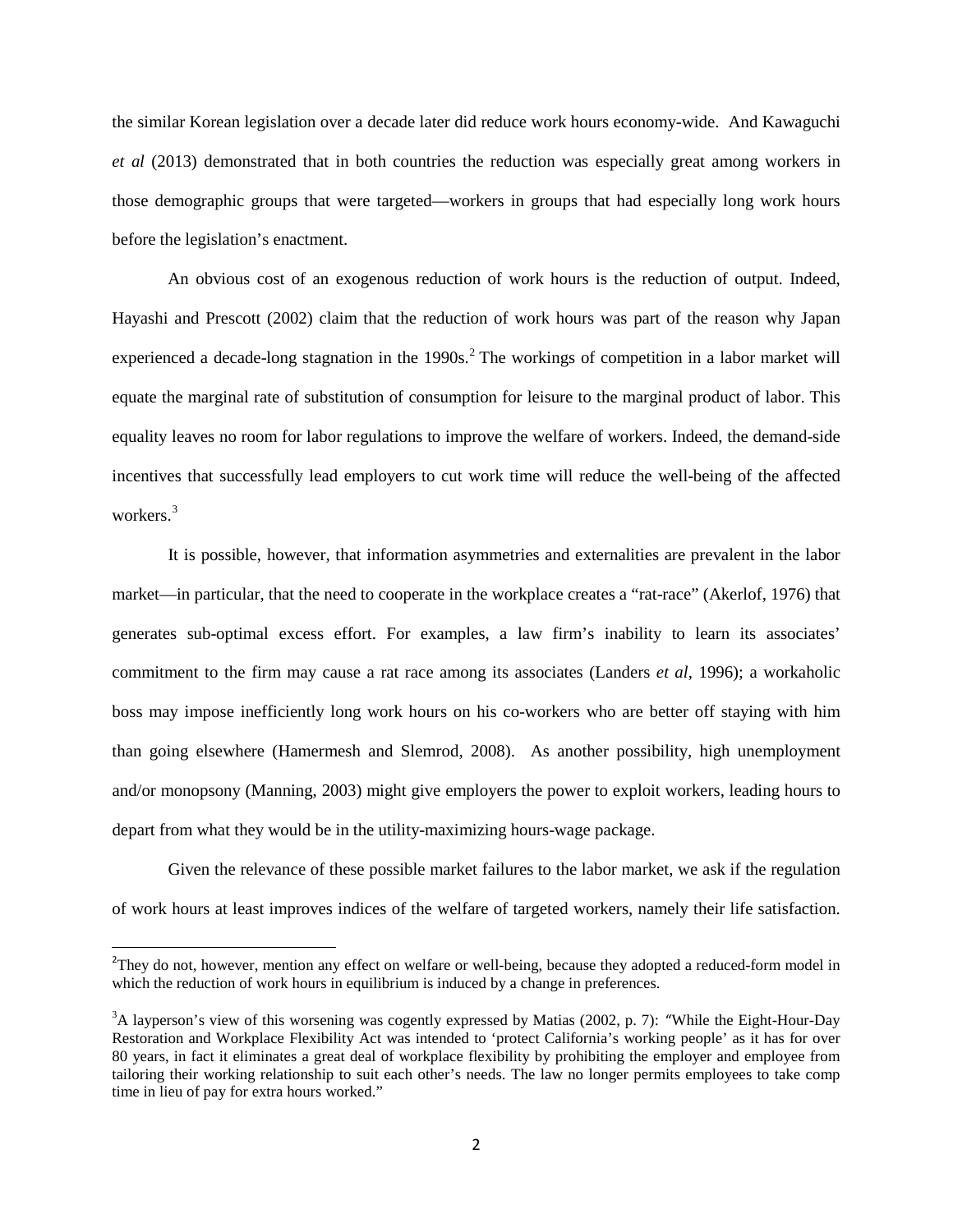It thus also speaks to the general question of whether, at least along the dimension of hours of work, a modern labor market produces outcomes that may be sub-optimal for some workers even at times of full employment.

Pezzini (2009) is perhaps the closest relative of this study, although she focused on fairly general changes and thus could not link legislative changes to those particular individuals most likely to be affected by them. Ludwig *et al* (2012) did do this, demonstrating that the happiness and physical and mental health of individuals who were randomly selected into an experiment in housing mobility rose relative to those not selected. Neither of these studies focuses on particular legislation. Estevao and Sá (2008) did examine the effects of the imposition of a 35-hour workweek in France, but they focused only on the narrow and very partial question of satisfaction with work hours and could not identify those workers most likely to have been affected by the law. No study has examined whether the purported direct beneficiaries of any labor legislation actually feel themselves generally better off as a result of the legislation and can thus be viewed as having benefited from its enactment.<sup>[4](#page-4-1)</sup>

#### **II. Institutional, Empirical and Theoretical Motivation**

As Kawaguchi *et al* (2013) discuss, in Japan in the 1980s and in Korea in the early 2000s, legislation was enacted to provide incentives to `reduce long hours. In Japan the law began to be implemented in 1988, cutting standard hours from 48 to 40 and extending the 25 percent overtime penalty to those hours, although there were exemptions for small- and medium-sized establishments and establishments belonging to industries with long hours. By 1994, except for a few industries with long hours, and for some smaller establishments, the law was fully effective. Even these exemptions ended early in 1997. In Korea a law lowering standard hours from 44 to 40 was passed in 2000 and began to be applied in mid-2004, initially covering workplaces of 1000+ employees, and by mid-2008 applying to all but the smallest establishments (with overtime hours penalized at 50 percent).

<span id="page-5-0"></span> $4$ One effort (Gruber and Mullainathan, 2005) analyzed how increased taxes on cigarettes affected smokers' happiness.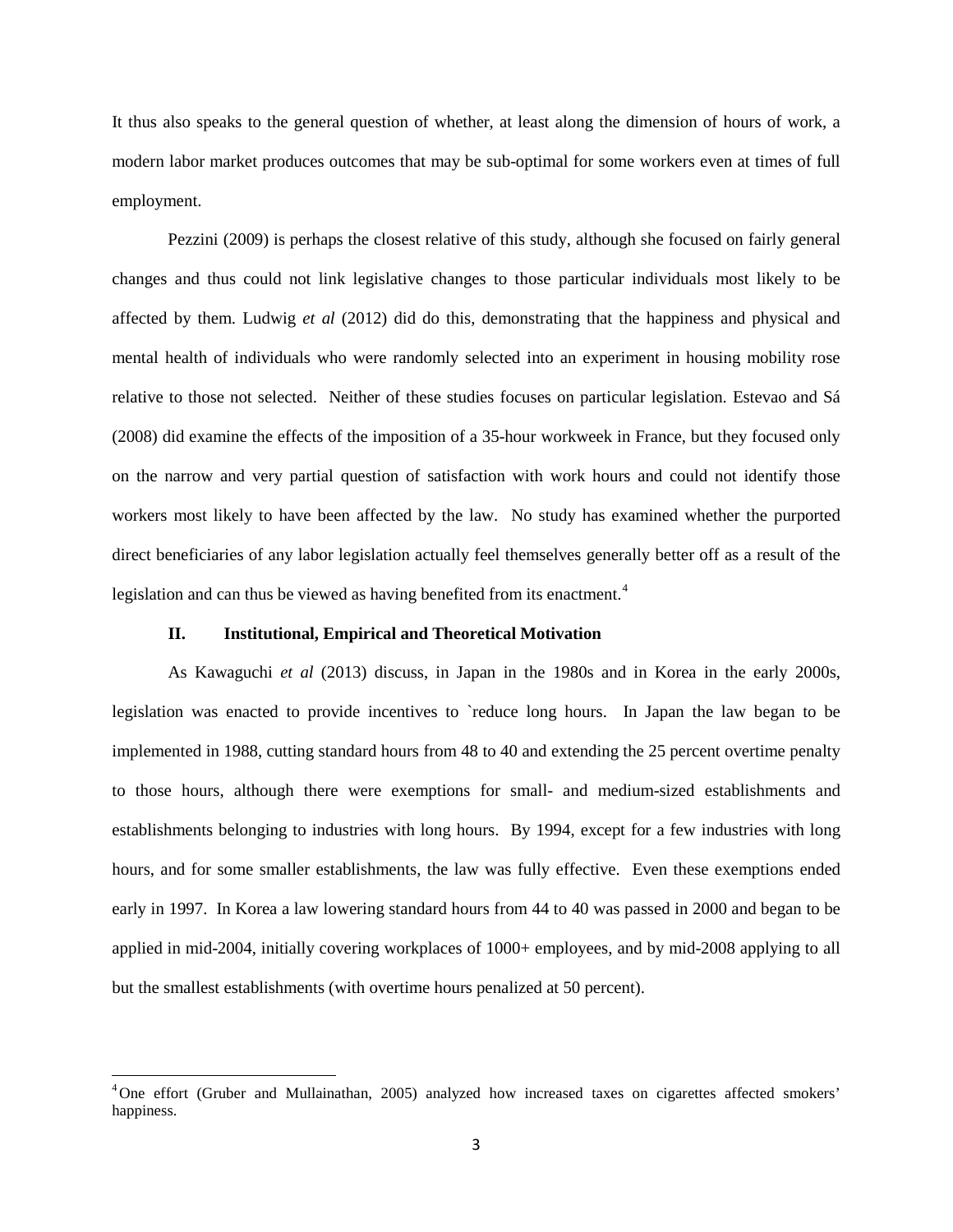Consider the impact of a change in legislated overtime provisions (in standard hours). We use the example of Japan, with standard hours dropping from 48 to 40, but we could easily present the example, *mutatis mutandis*, of Korea's cut in standard hours from 44 to 40. Figure 1a depicts this change in the standard textbook case, with workers "optimally" choosing their hours after standard hours drop from 48 to 40. In this case workers who maintain their jobs are unequivocally at least as well off as before the legislation, even if the employer chooses their hours of work for them along this new constraint.<sup>[5](#page-5-0)</sup>

There is substantial evidence (Trejo, 1991) that hourly wage rates drop when the overtime penalty is increased. Redrawing the description to reflect this fact yields Figure 1b, which we have drawn for the special case where total earnings are fixed. The graph shows that if the regular hourly wage rate is decreased sufficiently, the legislation can make workers worse off. If we had drawn the Figure with an even larger decline in the hourly wage, or a larger cut in hours in response to the cut in standard hours, an improvement in well-being would have been still less likely.

While the model in Figure 1a shows that the legislation might improve workers' welfare, noncompetitive models can also yield situations in which a cut in standard hours raises employees' wellbeing. Reducing exploitation by imposing a limit on hours worked can raise workers' welfare in a monopsony model. So too, in a rat-race model in which workers put in sub-optimal excess effort to distinguish themselves from slightly inferior workers (Akerlof, 1976), imposing a limit on hours will increase at least some workers' utility.<sup>[6](#page-6-0)</sup> Less closely related models, such as Layard's (2006) view of the effects of jealousy on labor supply, or the Levine *et al* (2013) model of peer pressure, could also generate what appears to be a rat-race equilibrium in hours of work.

This discussion should demonstrate that the net effect of hours legislation on the well-being of those workers who are targeted depends on a variety of factors and is at the end of the day an empirical

5  ${}^5$ Going back to Ehrenberg (1971) and continuing in Hart (2004), the evidence is pretty clear that such legislation would induce an increase in employment, although (see Hamermesh, 1993, Chapter 4), it would probably reduce total work-hours by raising average labor costs.

<span id="page-6-1"></span><span id="page-6-0"></span><sup>&</sup>lt;sup>6</sup>We recognize the difficulties of linking changes in objective outcomes to changes in subjective well-being (see, e.g., Stevenson and Wolfers, 2009). The difference here is that the objective outcome is a well-identified and singular legislative change, arguably not part of any inchoate social trend.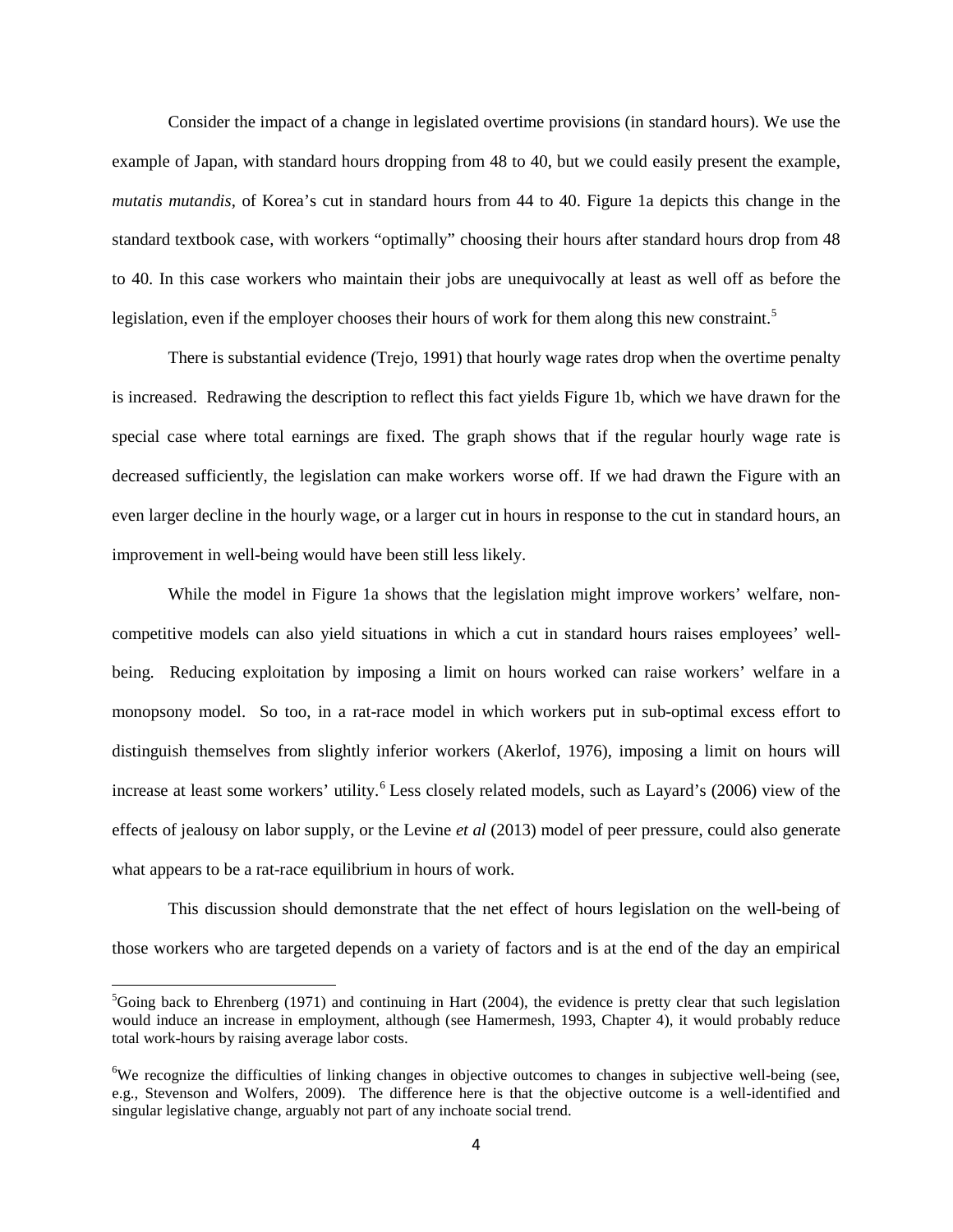issue. The essential points to note are: 1) Nothing requires the consumer's equilibrium either before or after the cut in standard hours to be one that she would have chosen freely. Indeed, even with free choice the worker could be made better off if the original equilibrium resulted from speed-ups arising from informational problems; 2) The effect on workers' welfare cannot be inferred by looking at the change in hours—or at the change in their feelings about their hours alone. The entire earnings-hours package (and no doubt other, non-pecuniary aspects of the job too) will be affected by the legislation, suggesting at the very least that one should examine overall job satisfaction; 3) Even that approach is too narrow: There is no reason to assume that responses to imposed changes in work time are separable from decisions about allocating non-market time (suggested by the results of Kawaguchi *et al*, 2013, Burda and Hamermesh, 2010, and Aguiar *et al*, 2013). If nothing else, a change in earnings, even with no change in market hours, will affect the allocation of non-market time due to the differential complementarity of purchased goods and various uses of time. That being the case, examining how the legislated change in standard hours affects overall life satisfaction makes sense and is the best method of evaluating the welfare impact of the legislation, since any cut in work hours engendered by the cut in the standard workweek will produce effects on all outcomes arising from changes in the agent's constrained utility maximization.

#### **III. Data and Descriptive Statistics**

The ideal data set for analyzing the impacts of these targeted reductions in the standard workweek would be longitudinal; would contain very large random samples of workers and non-workers; would be drawn from time periods just before it became evident that the legislation would be enacted and just after its full effects would be expected to be felt; would include all the relevant demographic information necessary to impute the propensity to be affected by the legislation; and would include measures of the respondents' feelings about various characteristics of their jobs, and the job overall, as well as information on their general life satisfaction. Unsurprisingly, no data sets in either Japan or Korea satisfy all these criteria.<sup>[7](#page-6-1)</sup>

<span id="page-7-0"></span><sup>-&</sup>lt;br>7 <sup>7</sup>Our approach to circumventing the lack of an ideal data set (and the one we used in Kawaguchi *et al*, 2013) is similar to that proposed by Botosaru and Gutierrez (2014).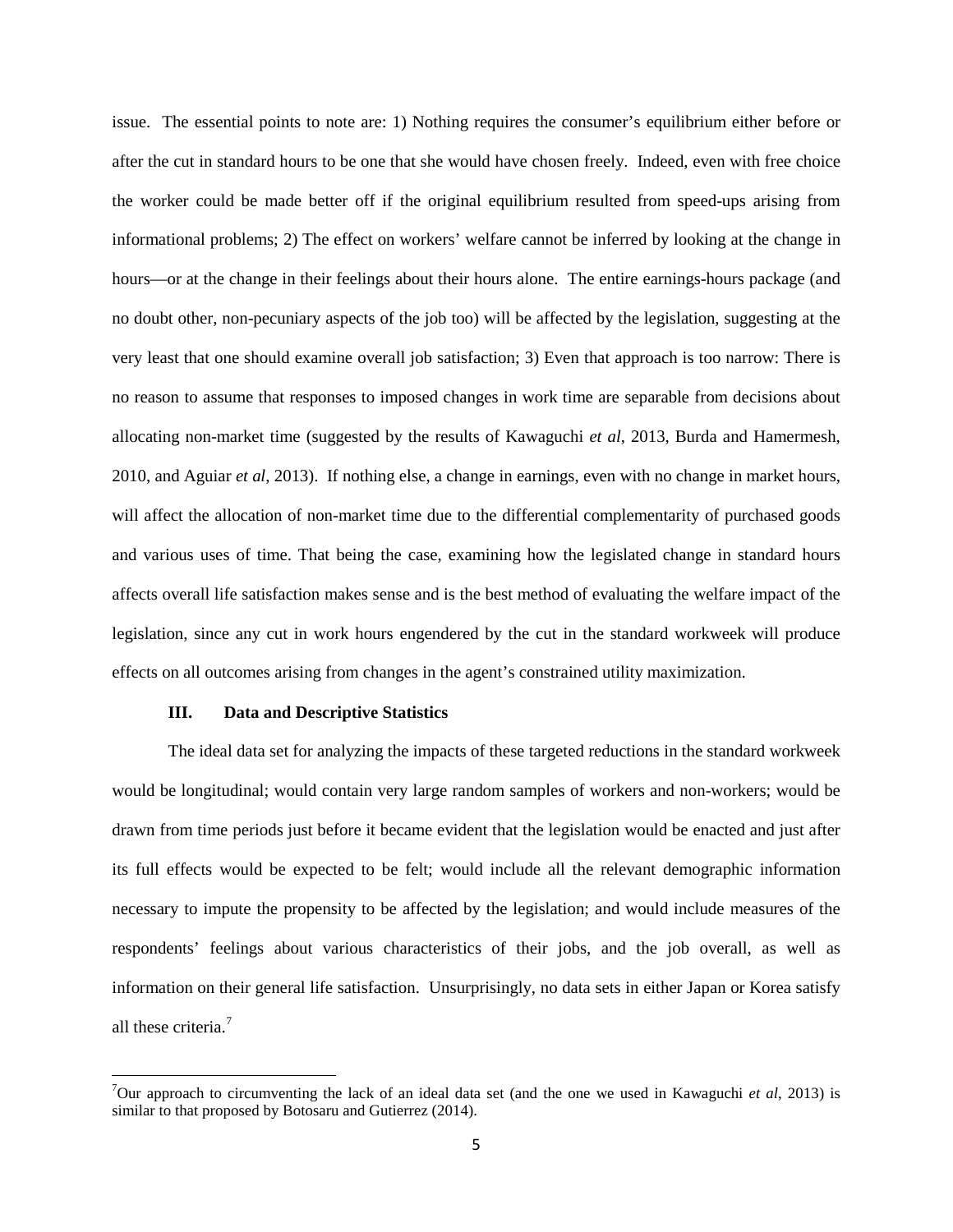Given the absence of a perfect set of data sets, the best available data for Japan are the National Surveys of Lifestyle Preferences (*Kokumin Seikatsu Senkoudo Chosa*), a series of cross-section household surveys querying one adult per household. We use the waves of 1984 and 1987, which were fielded before the overtime legislation was seriously discussed, and the surveys obtained in 1996 and 1999, which were fielded about when or after it was fully effective. Because the sample sizes in each survey are fairly small, we combine the 1984 and 1987 data sets to constitute the Pre-legislation period and combine the 1996 and 1999 data sets to constitute the Post-legislation period. In the National Surveys respondents answered, "Are you satisfied with your life, or not satisfied?" along the scale 5: satisfied  $-1$ : dissatisfied, which we view as a measure of life satisfaction.

For Korea we use data from the General Social Surveys (*Sahwe Chosa*), 2003 and 2009, the former to represent the Pre-legislation period and latter to represent the Post-legislation period. One advantage of the Korean GSS is its large sample size, with the number of respondents varying from about 40,000 to 80,000. The surveys, targeted at all adults in each surveyed household, contain a question regarding life satisfaction that is asked and coded identically to that in the Japanese surveys. Like the Japanese data sets, these have all the demographic information required to compute the scores  $\pi$ indicating sample respondents' propensities to have had their hours altered by employers' responses to the legislated changes.

That we can infer that the potential impacts of these legislative actions achieved their goals of shortening workweeks of those working long hours can be seen from regressions estimating the probability of working 41-48 hours (in Japan) or 41-44 hours (in Korea). Using the example of Japan:

(1) 
$$
\pi \{48 \ge H_{iPOST} > 40\} = \gamma^* X_{iPOST}
$$
,

where i is an individual,  $\gamma^*$  a vector of parameter estimates from the samples Pre-legislation, X a vector of demographic variables, and POST denotes a time period after the legislation was enacted. <sup>[8](#page-7-0)</sup> The X

<span id="page-8-0"></span>8 <sup>8</sup>In the regressions we calculate  $\pi$  based on the propensity to work at least 43 and no more than 48 hours because the information on usual hours in this survey is presented in brackets.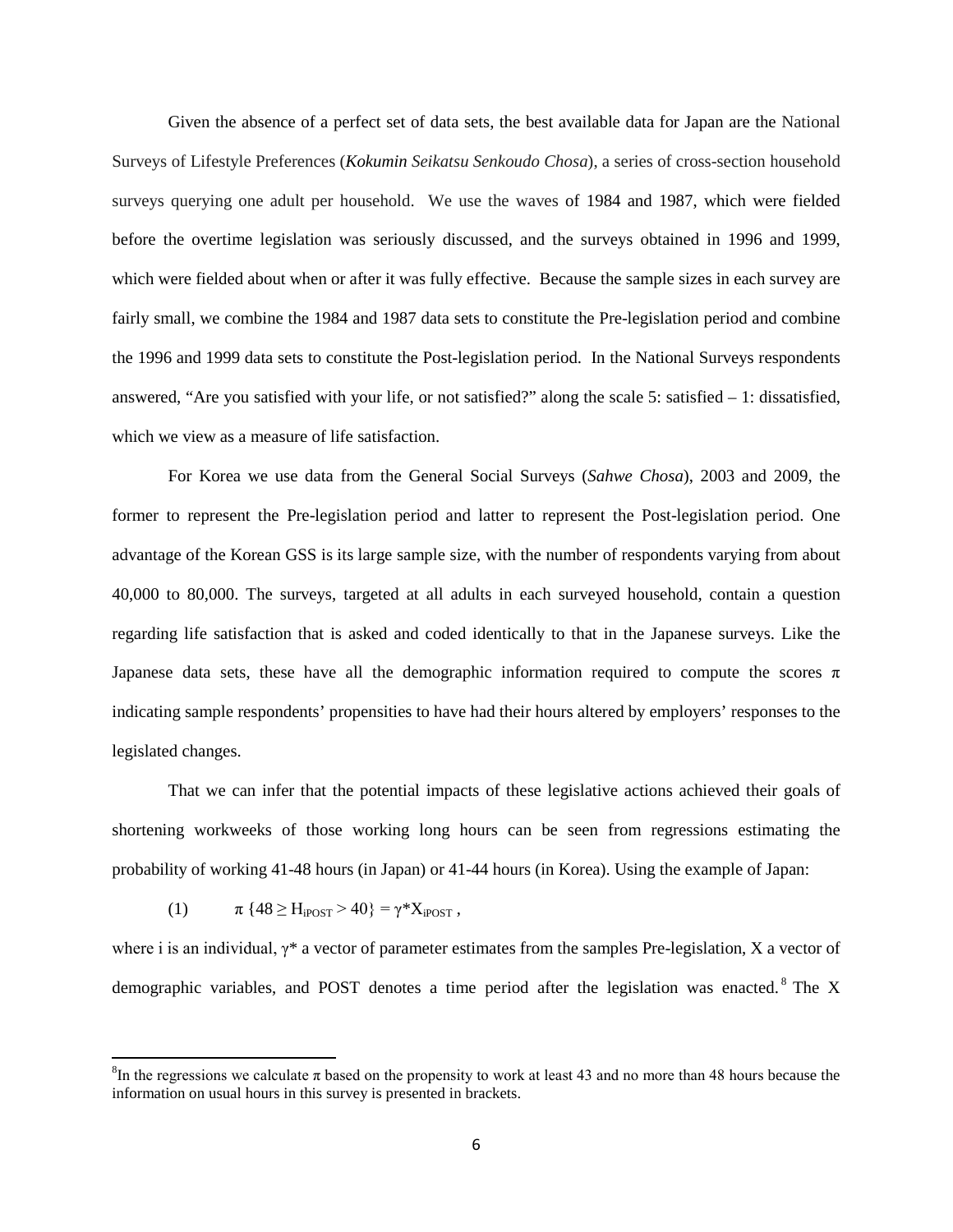variables differ between the countries, but we use all of those that were collected both the pre- and postlegislation surveys.

To minimize the reflection problem (Manski, 1993), we calculate the propensity scores in (1) by estimating logit models describing the propensity to work in time-use surveys that were conducted in each country around the Pre-period rather than from the surveys that we use to infer impacts on life satisfaction. Thus for Japan we estimate the coefficients  $\gamma^*$  in (1) using the Japanese Time Use Survey (*Shakai Seikatsu Kihon Chosa*) for 1986, while for Korea we use the Korean Time Use Survey (*Senghwal Sigan Chosa*) for 1999. In both cases we related actual weekly hours worked (not daily diary information) to the demographics of the sample respondents.

The results of estimating these logits, shown in Table 1, demonstrate that the legislation could have had differential effects on work hours that were correlated with workers' demographic characteristics. Male, middle-aged and more educated workers were more likely to have been affected by the legislation in both countries; and we showed that it is these groups in particular for which workweeks showed the greatest declines between 1[9](#page-8-0)86 and 1996 in Japan, and between 1999 and 2009 in Korea.<sup>9</sup> Using the estimates of (1), we take samples from the Japanese National Surveys and the Korean GSS before and after the legislation was effective to impute  $\pi_{\text{ict}}$ , the propensity that a person i in year t with demographic characteristics indicated by some combination denoted by cell c was likely to have been affected by the legislation (to have had hours in the affected range after the legislation had it not been enacted).

Table 2 presents descriptive statistics for the Japanese and Korean samples based on the Japanese National Surveys and the Korean GSS. These statistics and all the subsequent parameter estimates are based on data weighted by the sampling weights in the particular surveys. We restrict all the analyses for

<span id="page-9-0"></span><sup>-&</sup>lt;br>9 See Kawaguchi *et al* (2013) and Lee *et al* (2012). Averaging over all adults in both Japan and Korea, the amount of market work decreased by 18 minutes per average day from the Pre to the Post period. Moreover, the impact of  $\pi$  on the change in work time on the average day was negative and statistically significant. A two standard-deviation change in  $\pi$  in these data implied a 0.49 hour weekly decline in market work in Japan and a 3.66 hour weekly decline in Korea.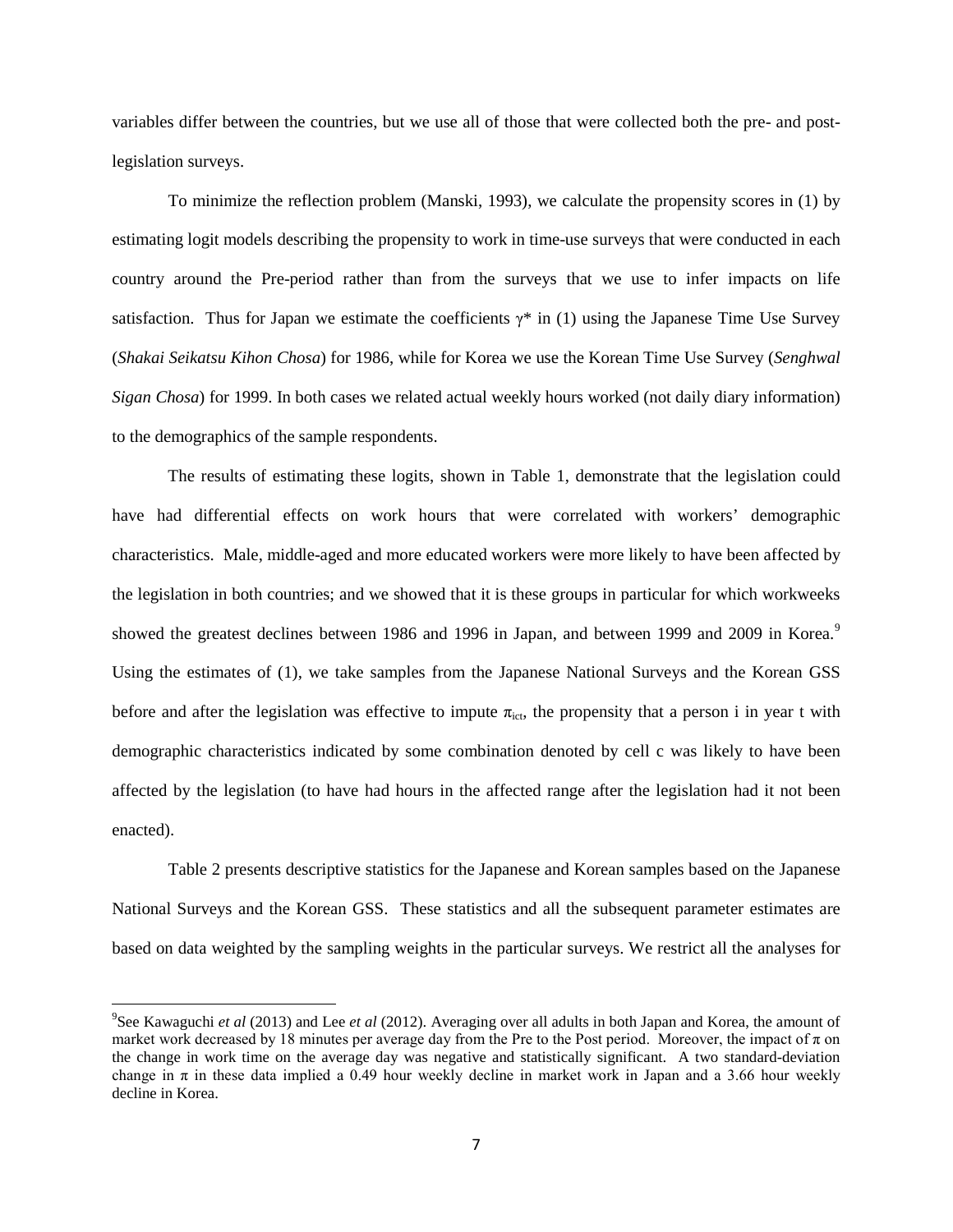Japan to people ages 15-64, those for Korea to non-students ages  $16-64$ . <sup>[10](#page-9-0)</sup> In both countries the potentially affected respondents in these age ranges are more likely on average to be older, to have higher educational attainment, and to be married. On average male respondents unsurprisingly have higher propensities to have been affected by the changes in the demand for overtime work that were induced by the legislated cuts in the standard workweek. Most important, for both men and women the ranges of these propensities are very large, as are their standard deviations. This dispersion seems sufficiently large to allow us to test whether the impacts of the legislation in each country can be inferred for those people most likely to have been affected.

As is usual in the life satisfaction literature, more Japanese state that they are at least somewhat satisfied than otherwise. For both sexes in Japan the dispersion in the responses is quite large. Examining the entire distribution of responses among Japanese men, 7.2 percent of the respondents state that they are satisfied (5); 39.3 percent that they are rather satisfied (4); 29.4 percent neither satisfied nor dissatisfied (3); 17.1 percent rather satisfied (2); and 7.0 percent dissatisfied (1).

Remarkably, in the Korean data the average person rates him/herself at slightly less than the middle of the five-point distribution. Again, for both sexes the dispersion is large, although for both sexes it is less than in the Japanese data. Among men, for example, 4.3 percent of the respondents state that they are satisfied (5); 18.2 percent that they are rather satisfied (4); 50.0 percent neither satisfied nor dissatisfied (3); 21.7 percent rather dissatisfied (2); and 5.8 percent dissatisfied (1).

There are no consistent gender differences in the average extent of life satisfaction in these data. In Japan women in this age range seem to be more satisfied than men, in Korea the opposite is true. This inconsistency mirrors findings across data sets on satisfaction in four developed Western countries (Hamermesh and Abrevaya, 2013).

<span id="page-10-0"></span> $10$ The Japanese age measures are recorded in intervals, so that we cannot delete 15-year-olds to make the samples entirely comparable to the Korean samples.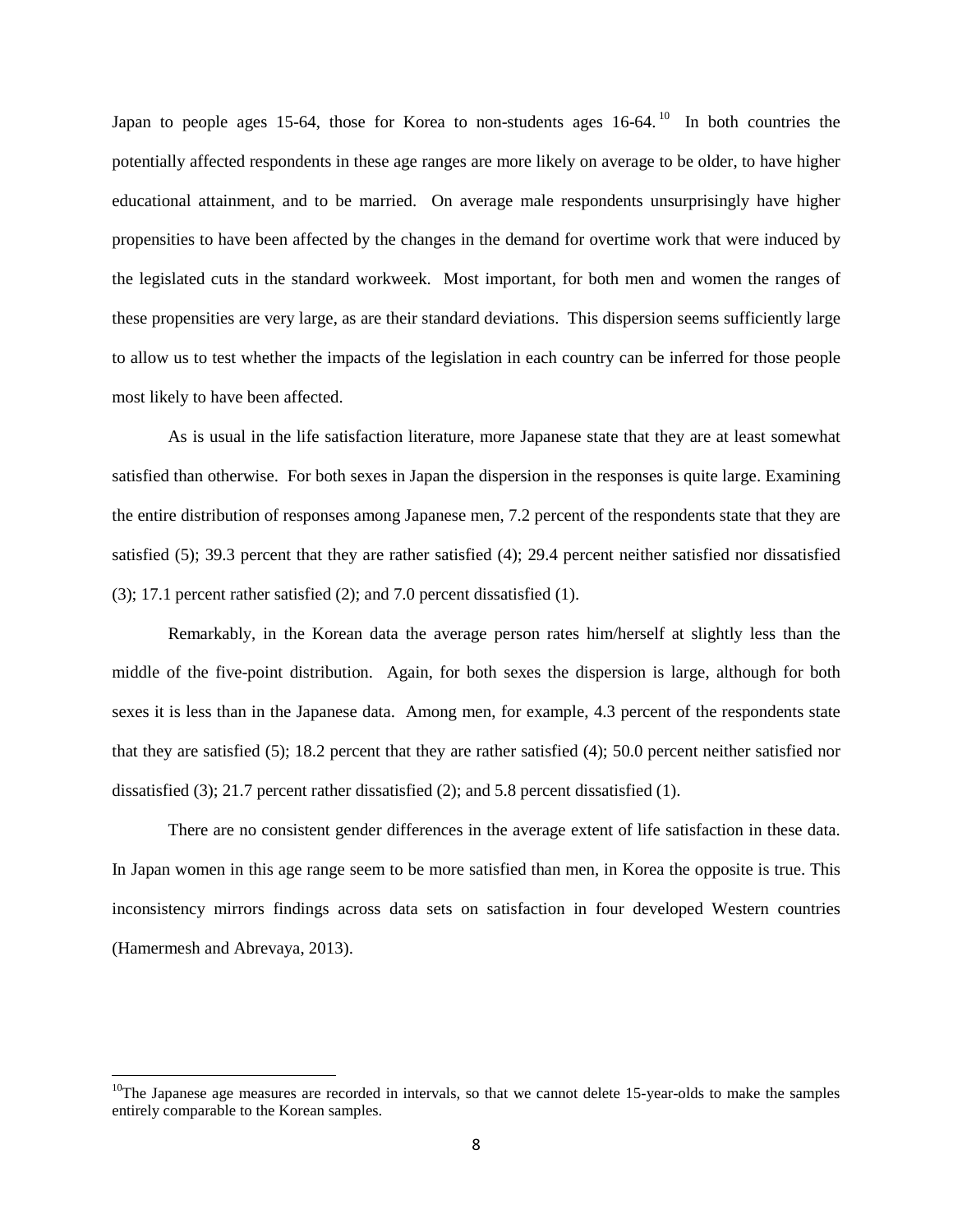#### **IV. Basic Estimates Using Social Surveys**

The general models to be estimated here are:

(2a) 
$$
S_{\text{ict}} = \beta_1 \pi_{\text{ic}} + \beta_2 \text{POST}_{\text{ict}} + \beta_3 \pi_{\text{ic}} \text{POST}_{\text{ict}} + \varepsilon_{\text{ict}},
$$

and

$$
(2b) \qquad S_{ict} = \beta_1 \pi_{ic} + \beta_2 POST_{ict} + \beta_3 \pi_{ic} POST_{ict} + \beta_4 X_{ict} + \beta_5 X_{ict} POST_{ict} + \varepsilon_{ict},
$$

where S is life satisfaction,  $\pi$  is the propensity that a person in group c will be affected by the legislation, POST is time after the legislation has become effective, X is a vector of the individual's characteristics, i is an individual, t is time (Pre- or Post-legislation),  $ε$  is an error term, and the  $β$  are the parameters that we will estimate. Equation (2a) is a standard double-difference approach, with the methodological twist that the treatment-control difference is not bivariate but rather varies along the unit interval of the propensity score (scaled throughout as a percentage). Equation (2b) accounts for the effects of demographic differences and allows their impacts to differ in the Pre- and Post-periods.<sup>[11](#page-10-0)</sup> We estimate (2) separately for men and women, since the literature demonstrates that the determinants of measures of satisfaction/happiness differ by gender (e.g., Frijters *et al*, 2004; Blanchflower and Oswald, 2004; Clark *et al*, 2008). While we only present least-squares estimates of (2), in every case we also estimated the appropriate ordered probits, obtaining results that were qualitatively identical to those presented in the tables.

#### *A. Life Satisfaction in Japan*

Before discussing the estimates of (2) for Japan we examine the simple means of changes in life satisfaction by quartiles of the distributions of the imputed  $\pi$ . These are shown in Figures 2a and 2b separately for men and women. While the increase in satisfaction with  $\pi$  is not always monotonic, in general we observe the largest increases (actually, the smallest decreases) among those people with the highest likelihood of having been affected by the legislation.

<span id="page-11-0"></span> $11$ Specification (2b) makes identification of the treatment dependent on the nonlinearity of the logit formulation. We deal with this difficulty at substantial length in the Sub-section C.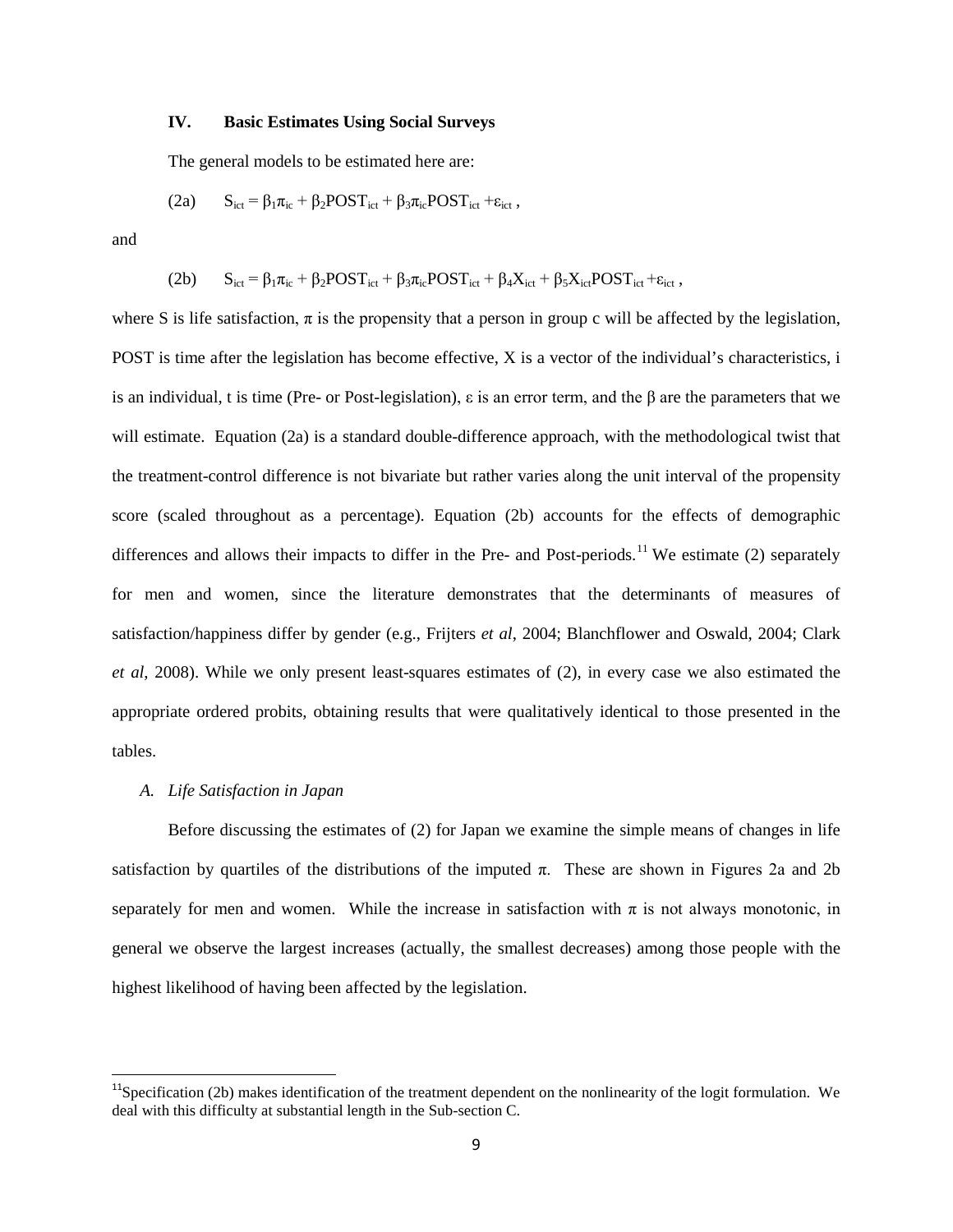In Table 3 we present the parameter estimates of (2a) and (2b), describing the responses on the five-point life-satisfaction measure. Although they are not presented in the Table, the estimated effects of the variables in X in (2b) are standard in the literature: U-shaped effects of age, with troughs in the forties, positive effects of educational attainment and a positive effect of being married.

The estimates of  $\beta_3$  in (2a) are both positive, and the impact on female life satisfaction is highly significant statistically. Taking these estimates and the standard deviations of  $\pi$  and life satisfaction, the effect of a two standard-deviation increase in  $\pi$  on life satisfaction among men (women) is 0.07 (0.16) standard deviations. Extrapolating far above the highest cell propensity—going from a man (woman) whose hours without the legislation would surely have been below 43 or more than 48 to someone whose hours would certainly have been within that range—would increase life satisfaction by 0.63 (1.74) standard deviations.

Estimating (2b) on these Japanese data yields results for both men and women with the estimated  $\beta_3$  both significant and absurdly large. Their sizes point up a fundamental identification problem with these estimates which we will address later in this Section. There clearly was an increase in life satisfaction that is positively correlated with the demographic characteristics that predict that an individual was more likely to have been affected by the legislation. Was the cause of this increase the legislation, or was there some other force that just happened to raise satisfaction especially rapidly (actually, prevent it from falling as rapidly) among those same individuals relative to others?

Regardless of the answer to this crucial question, in no way do we claim that the satisfaction indicator measures cardinal utility. Our results for Japan do, however, indicate that those who are most likely to have had their hours constrained by the legislation did see their well-being, measured as well as possible, increased on average by not insubstantial amounts relative to that of other people.

#### *B. Life Satisfaction in Korea*

Figures 3a and 3b show the means of the changes in average life satisfaction by quartile of the distributions of  $\pi$  separately for Korean men and women. For women the increase is monotonic across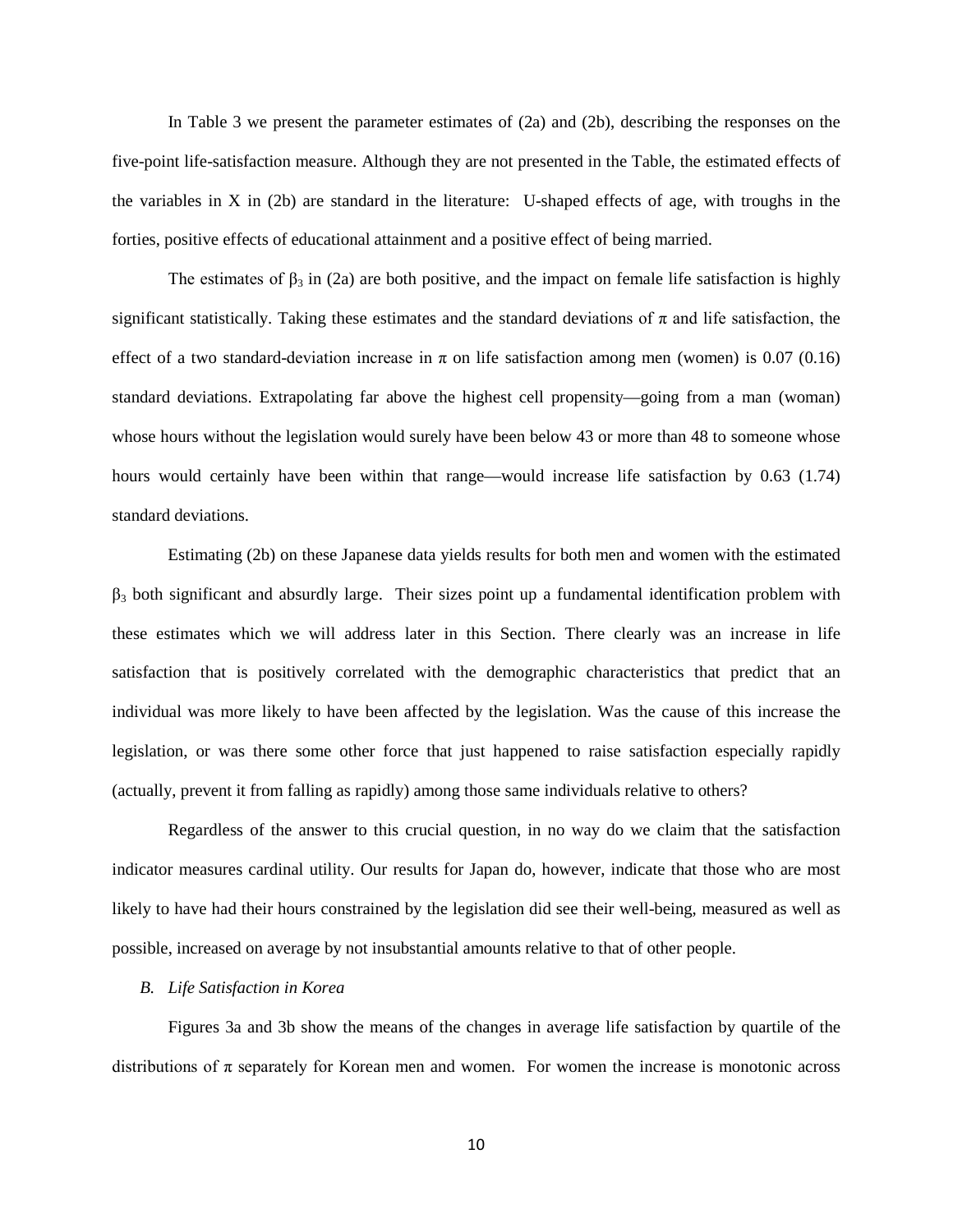the quartiles, while for men the main difference is between the upper three quartiles and the lowest quartile of the distribution.

Table 4 presents the results for Korea analogous to those in Table 3. As with the Japanese results, the (untabled) estimates of the impacts of the variables in the vector X are standard: Life satisfaction is higher among the more educated and among married individuals and is inverse U-shaped in age, as in the Japanese data. As in those date, average life satisfaction is lower in the later period.

The estimates of (2a) are qualitatively identical to those for Japan. For men but not for women in Korea we observe significantly differentially higher life satisfaction in 2009 than in 2003 among people whose characteristics would in 1999 have made them more likely to have been working between 40 and 44 hours in 2009 absent the legislation. A two standard-deviation increase in the propensity to have been affected by the legislation increased male (female) life satisfaction by 0.05 (0.02) standard errors. Going far beyond the sample range, moving from a person whose hours would certainly not have been in the affected range to one whose hours certainly would have been, the legislated impact on life satisfaction would have been 0.25 (0.24) standard deviations among men (women). These effects of the legislation are also in line quantitatively with those we showed for Japan, albeit somewhat smaller.

While the estimates of (2b) in Korea do not generate absurdly large positive estimates of  $\beta_3$ , the estimate for men becomes negative and statistically insignificant, while that for women remains positive and insignificant. The reversal for men suggests that, as with the Japanese results, we are unable to distinguish between the possibility that those most likely to have been affected by the legislation had their relative satisfaction increased because of the legislation from the alternative possibility—that people with these demographics saw an increase in their relative satisfaction during this period independent of it.<sup>[12](#page-11-0)</sup>

<span id="page-13-0"></span><sup>&</sup>lt;sup>12</sup>If we only include the controls X without interactions with D2009, the estimates of  $\beta_3$  are very similar to those in the specification (2a) here and in Table 4. In comparison to the estimates of (2b) this finding suggests that, in any study that essentially uses successive cross-sections to estimate double-differences with controls, it is crucial to include interactions of the latter with an indicator for the equivalent of the "Post" period. A substantial number of studies have used cross-sections of data to estimate double-differences or their equivalent including covariates, but without their interactions with a "Post" or "Pre" indicator (e.g., Abramitzky *et al*, 2011, on marriage; Dynarski, 2002, on education).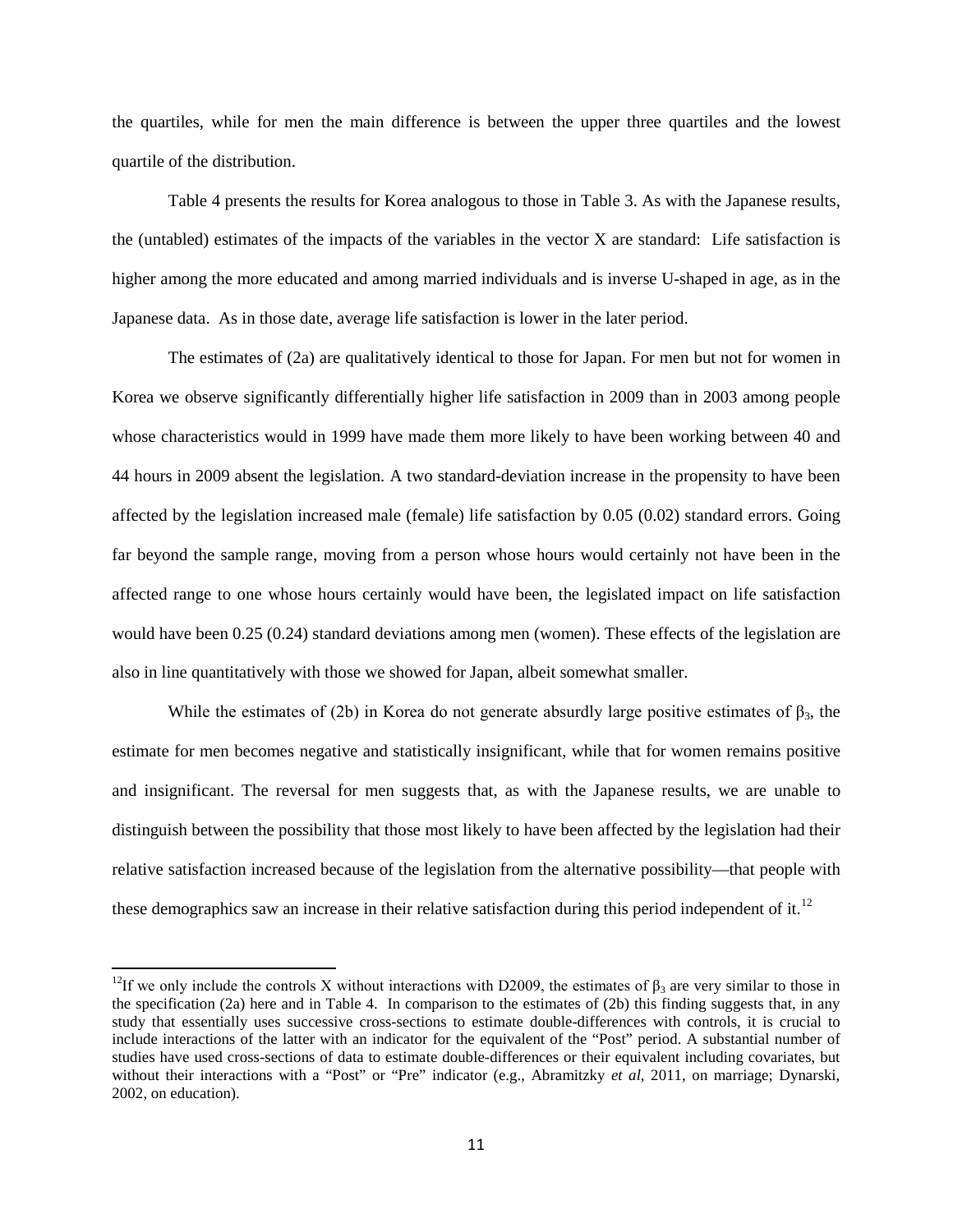#### *C. Correlated Trends or Legislated Effects on Life Satisfaction?*

To circumvent difficulties in distinguishing the effects of the legislation from those of trends in relative satisfaction that were specific to the groups likely to have been affected by the legislation, we create what are essentially placebo tests for changes in relative satisfaction after the legislation (in Japan) and before the legislation (in Korea).<sup>[13](#page-13-0)</sup> We examine whether the correlated relative changes that we observed in the estimates in the previous sub-sections were parts of trends that began before (Korea) or continued after (Japan) the period when the legislation was becoming effective.

For Japan the 2002 and 2005 waves of the National Surveys asked the same questions that we used in the estimates in Table 3. Combining these in order to obtain larger samples, and imputing the same propensity scores  $\pi_{ic}$  to the sample respondents in those years, we re-estimate (2a) and (2b) comparing responses in 1996 and 1999 to those in 2002 and 2005. Thus we are essentially asking whether the correlated trends that might have been generating the results in Sub-section A persisted in the half-decade after the legislation became fully effective.

The first two columns of Table 5 present the results of estimating (2a) over this "Post-Post" period. They should be compared to those in Columns (1) and (3) of Table 3. As in Table 3 the estimates of (2a) for men suggest that there also was no correlated trend in relative life satisfaction during this Post-Post period. Among women, however, the results are different here: While relative life satisfaction increased among those Japanese women most likely to have been affected during the time the legislation was implemented, there was no similar relative trend after this time.<sup>[14](#page-14-0)</sup>

Given the timing of the legislation, we cannot perform the same comparisons for the period after the legislation was fully effective in Korea as we did for Japan. Moreover, because the Korean GSS do not contain responses on life satisfaction for the period before the legislation was implemented, we cannot make a "Pre-Pre" to Pre comparison of changes in relative life satisfaction across demographic groups

<span id="page-14-1"></span><sup>&</sup>lt;sup>13</sup>Regrettably there are no comparable data before the Pre period in Japan.

<span id="page-14-0"></span><sup>&</sup>lt;sup>14</sup>Comparisons of the estimates of (2b) in Table 3 to those of (2b) for the Post and Post-Post period yield similar inferences for men.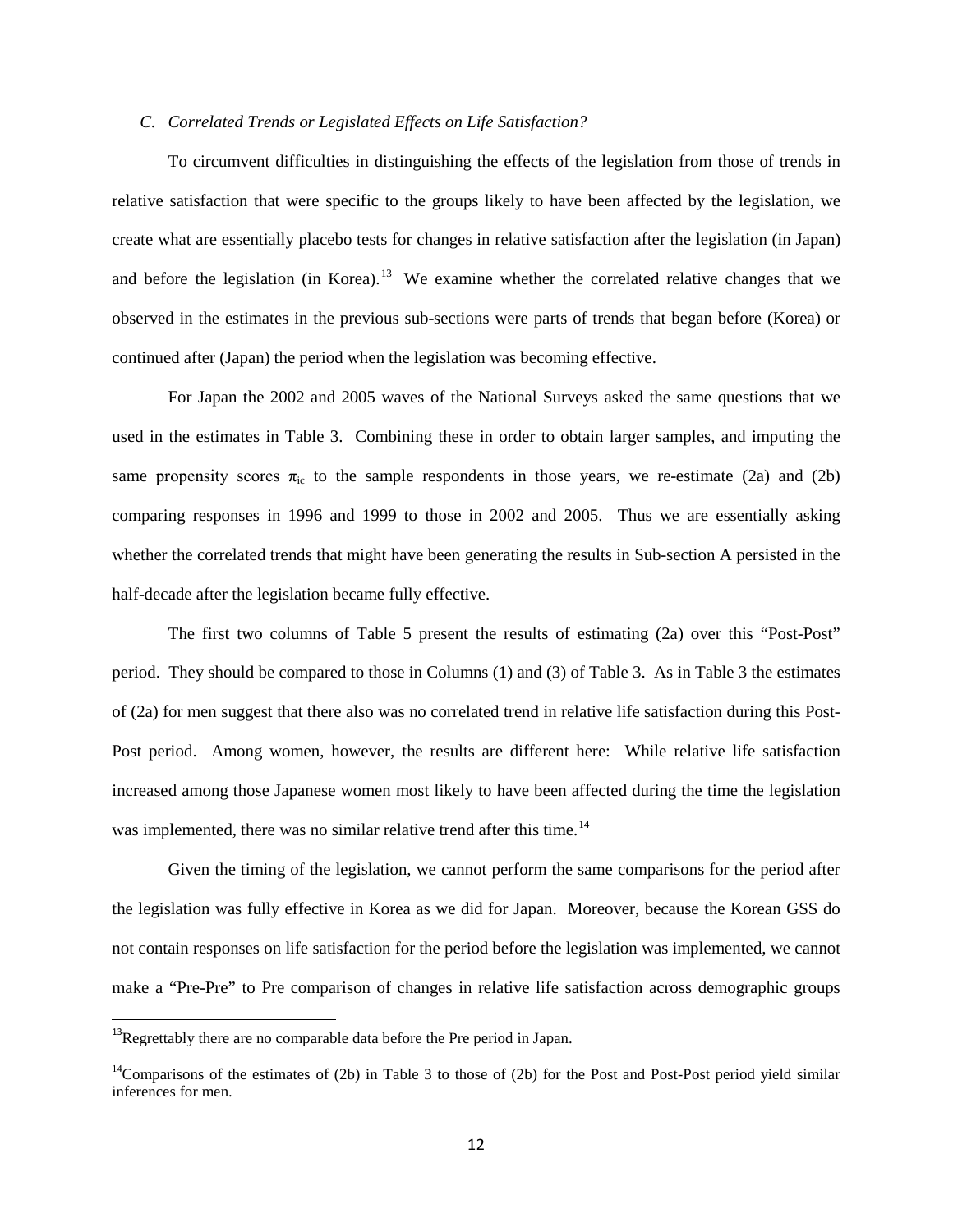using the GSS. The World Values Survey for Korea for 1990 and 2001 did, however, contain the same demographics as in the GSS, and it also included responses about life satisfaction, which were coded on a 10 to 1 scale. We identify 1990 as the Pre-Pre period and 2001 as the Pre period, and we re-estimate (2a) using this comparison. We impute propensity scores for both years in the WVS using the same equations that were used to impute the scores in the GSS that underlay the results in Table 4.

The results of this re-estimation are presented in the third and fourth columns of Table 5 and are comparable to the estimates in Columns (1) and (3) of Table 4. As with the Japanese results, among women here there is no trend (before the legislation in this case) in relative life satisfaction that is correlated with the propensity to have been affected by the legislation. Among Korean men, however, there is a correlated significant **negative** trend before the legislation began to be implemented: Those men who were more likely to have been affected by the law saw their relative satisfaction decline before the implementation. This result is the reverse of what we observed for Korean men in the estimates of (2a) in Table 4 for men. This placebo test strengthens the conclusion that the results there for Korean men arise from the impacts of the law.<sup>15</sup>

Perhaps other factors were varying during the experimental period in such a way as to raise the life satisfaction of those workers who were most likely to have been affected by the law. One possibility is that tax rates became less progressive (and thus relatively lower for the highly-educated, middle-aged workers who were most likely to have worked long hours). While in Japan the tax structure did become slightly less progressive over the "treatment" period, there was no change in progressivity in Korea during its "treatment" period. Another possibility is that the returns to schooling and experience, both variables that raise the imputed π, rose during this period. In Japan, as the estimates in Kambayashi *et al* (2008) show, exactly the opposite happened; and in Korea an examination of wage ratios between various

<span id="page-15-0"></span> $15$ The re-estimates of (2b) for the Pre-Pre and Pre periods yield results for women that are similar to those shown for Korea in Table 5. Among men the significant negative trend in that Table disappears in those re-estimates: The estimated  $\beta_3$  is tiny and statistically insignificant. Clearly, regardless of the specification there was no correlated positive trend in life satisfaction before the law was implemented.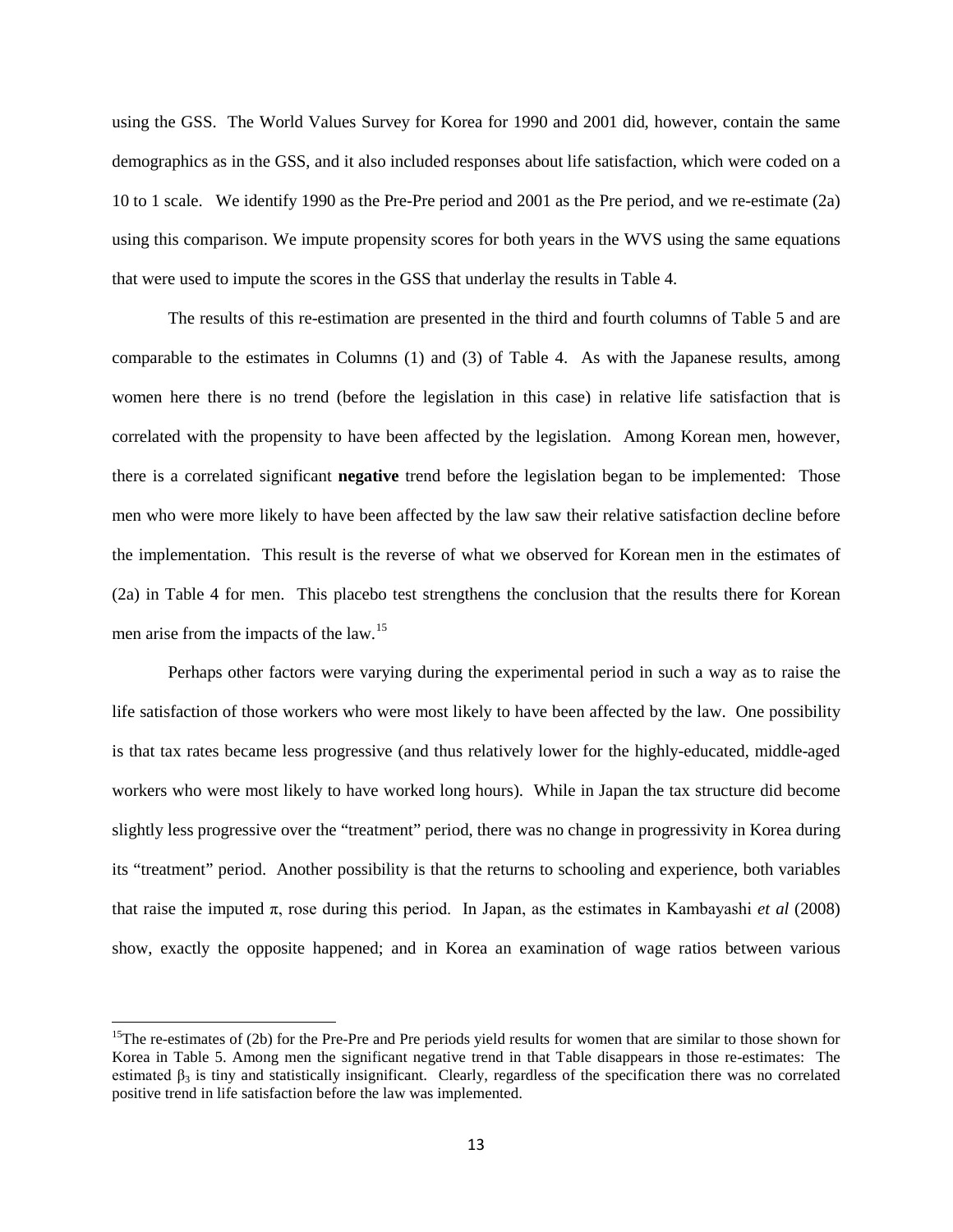quantiles shows no increase between the  $90<sup>th</sup>$  and the median or  $10<sup>th</sup>$  percentiles of earnings during the treatment period.

One group that includes some middle-aged and highly-educated workers is the self-employed. Their life satisfaction should not have been affected by the legislation. To examine this we re-estimate (2a) on sub-samples restricted to individuals in Korea who were self-employed. (The Japanese data sets for 1984 and 1987, the pre-legislation years, lack information on self-employment status.) The estimates of  $\beta_3$  are negative for men and women, with t-statistics far below one.

We cannot exclude the possibility that the significant positive effects that we found in Subsections A and B among women in Japan and among men in Korea were not the results of temporary changes that occurred during the time the legislation was becoming effective in each country. We can, however, conclude that these impacts, and the insignificant but positive impacts among Japanese men and Korean women, were not parts of continuing trends in relative satisfaction that were occurring in each country. At the very least we have found no evidence that those workers most likely to have been affected by the legislation were worse off as a result.

#### **V. Estimates Using the Korean Labor and Income Panel Study (KLIPS)**

The KLIPS is Korea's longitudinal household survey. Its start preceded the legislation we are examining, and here we use the 1999 and the 2009 waves, the former because it is the last that clearly precedes serious discussion of the legislation, the latter because the implementation of the legislation had by then been completed (and it is the same year that we used as the Post period in the previous section). These data provide the chance to compare changes in the behavior of specific people who would or would not have qualified for coverage in the base year, clearly justifying using this information. They do not obviate the difficulties of distinguishing changes in relative satisfaction due to other causes from those due to the legislation; but they do remove any problems that result from the need to impute propensity scores to the sample respondents. The trade-off for this gain is that the requirement that the respondent worked for pay in both the Pre- and Post- periods means that the sample is selected on those people with the closest attachment to the labor force.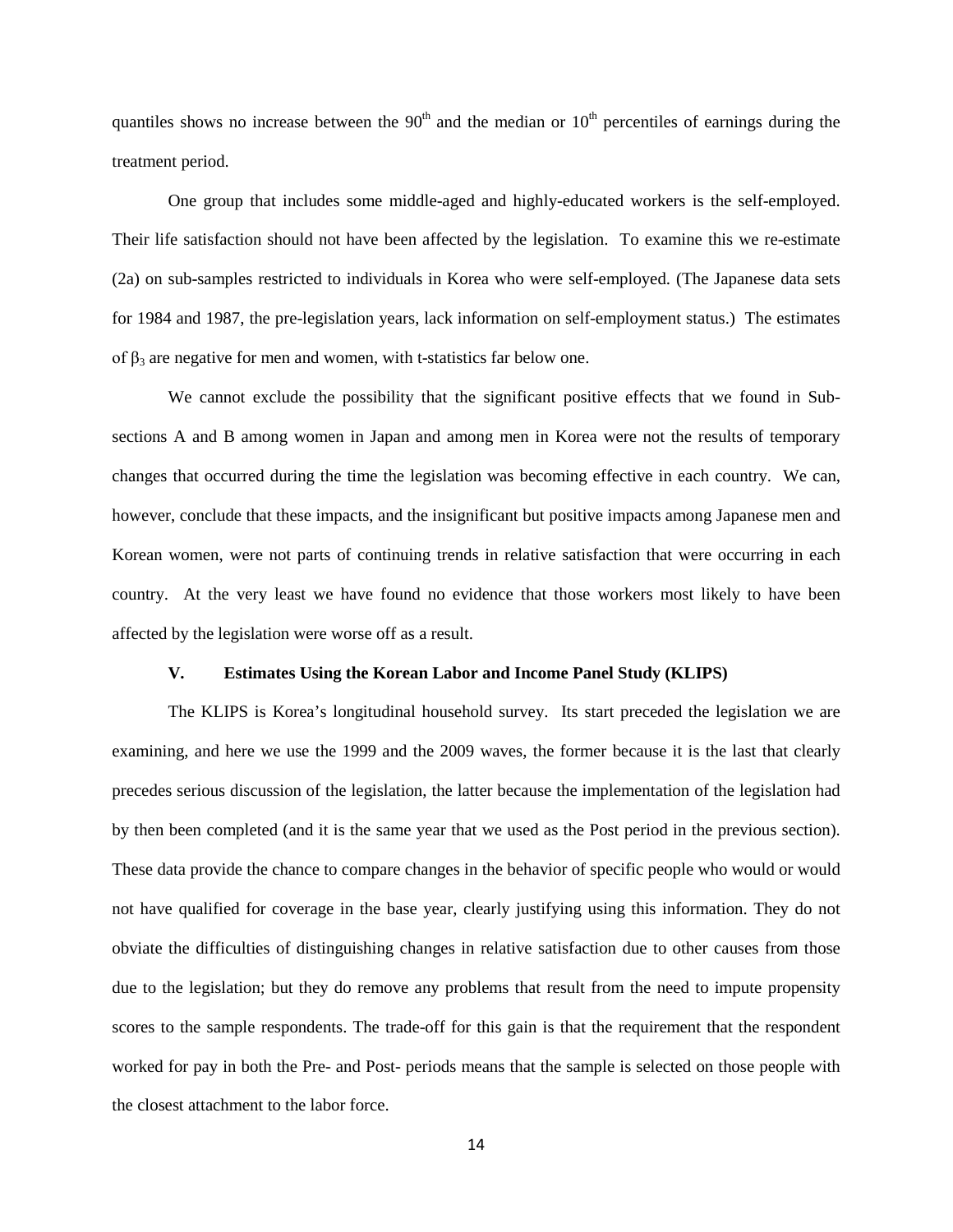The KLIPS contains responses on life satisfaction for all years, on a five-point scale: Very satisfied; satisfied; middle; not satisfied; very unsatisfied.<sup>16</sup> It also elicited responses about satisfaction with work hours and satisfaction with earnings (both on the same five-point scale). While we treat the dependent variable as continuous and present only least-squares estimates, we again also estimated every equation by ordered probit, with results that are qualitatively the same as those presented.

For all workers information on overtime hours was collected for each year. We used these responses to form three variables: An indicator for any overtime in the base year, and indicators for overtime hours between one and four per week (to match the specifics of the legislation) and five plus hours per week. The KLIPS also obtained all the usual demographic information, which we use to form indicators of marital status and educational attainment. The estimates also include a quadratic in age, so that we are using the same controls as in the previous section. We restrict the sample to individuals who worked in the base year and were age 22-49 in 1999 (32-59 in 2009), thus ensuring that nearly all those included would have completed schooling by the base year and would not have been of retirement age in the final year.

Descriptive statistics for the KLIPS samples are presented in Table 6. Life, hours and earnings satisfaction are shown for 1999 and 2009. The size of the sub-sample is far below half of the entire KLIPS sample. One reason for this is that overtime data are only collected for those who actually worked, which reduces the KLIPS sample down to around 3500. The remaining reductions are due to our restricting the age range in the sub-samples that we use and to the disqualification of the few workers who did not respond on the satisfaction questions in both years.

The average individual who worked in the base year (all members of the sub-samples) saw increased life satisfaction and satisfaction with these crucial aspects of work over this period. That ninety percent of the sub-sample are men results from its restriction to those who worked in both the Pre and Post periods. The average age is slightly below the mid-point of the eligible age range, consistent with

<span id="page-17-0"></span><sup>&</sup>lt;sup>16</sup>We thank John Haisken-De New and Markus Hahn for instruction in the use of Panel Whiz (Hahn and Haisken-DeNew, 2013).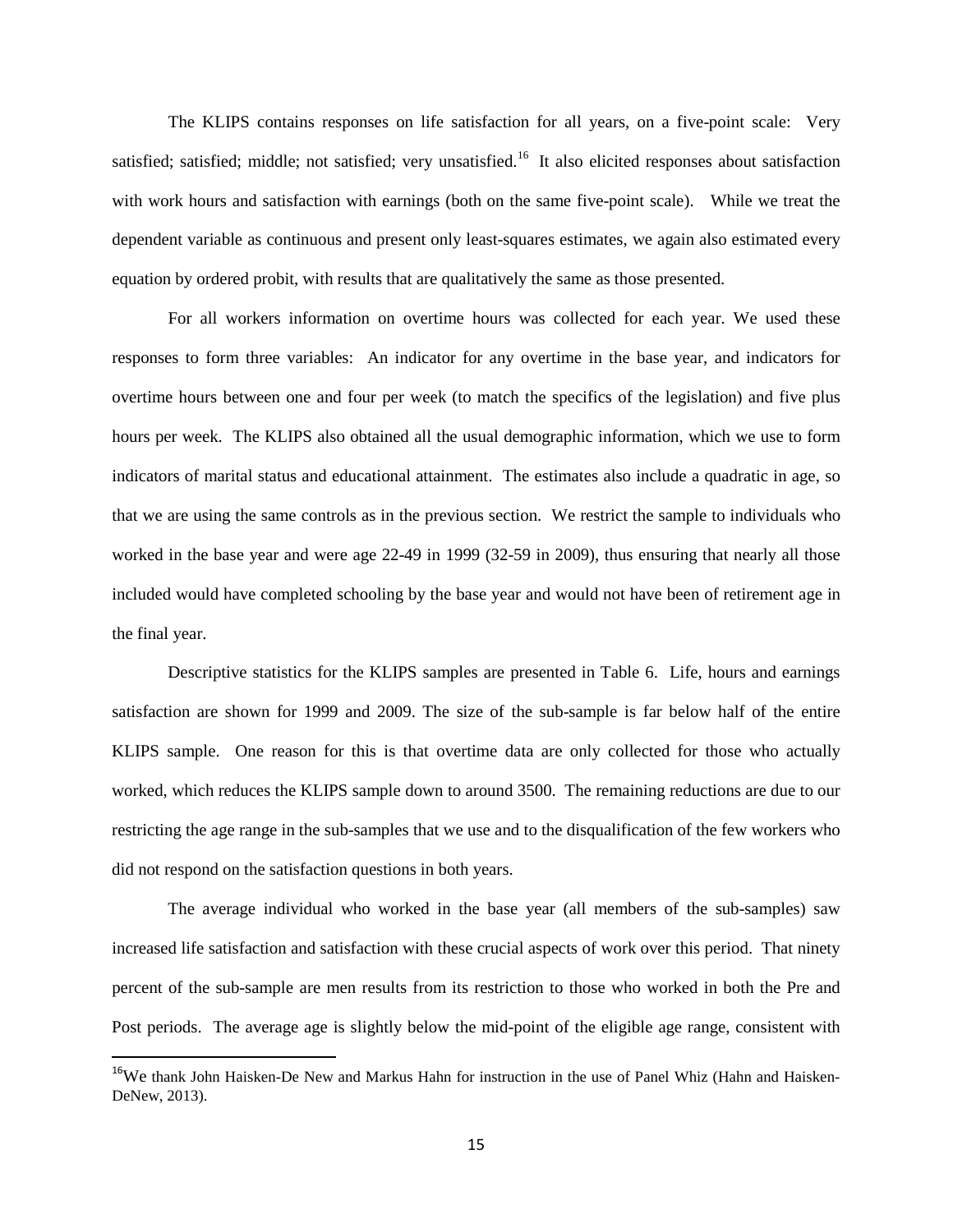labor-force participation declining in the late fifties in Korea. Most important for our purposes, forty percent of members of this sub-sample worked overtime in the Pre period, with over two-thirds of those working more than four hours of overtime per week.

A first look at differential changes in life satisfaction between workers whose hours in 1999 made them more or less likely to have been affected by the legislation can be obtained by examining the distribution of changes in life satisfaction, shown in Table 7. A quick perusal demonstrates that the distributions are almost identical. Indeed, the percentages of workers whose life satisfaction increased are 44 percent among those who worked no overtime in the Pre period, and 43 percent among those who did. Similarly, 14 percent of those without overtime in the Pre period had decreases in life satisfaction, 15 percent of those with overtime expressed lower life satisfaction. (The conclusion is the same if we use the complete 5x5 transition matrices.) The general inference from these data is that there is little difference in changes in life satisfaction between the two groups distinguished by the presence of overtime work in the base period.

Implicit in the statistics Table 7 are two assumptions: 1) The change in life satisfaction is independent of differences in workers' demographics, nor does it distinguish among those who worked overtime by the amount they worked; and 2) More important, it implicitly assumes that in an autoregression of current on ten-year lagged life satisfaction the parameter on the lagged satisfaction would be unity, which does not seem tenable. Accordingly, we estimate models relating current (2009) satisfaction to satisfaction in the base period (1999), a measure of base-period overtime work and the demographic variables discussed above.<sup>[17](#page-17-0)</sup>

While the research design in this section differs entirely from that using the Korean GSS, the estimated impacts of the demographic variables on the life satisfaction measures are qualitatively identical. Thus holding base-period life satisfaction constant here, current life satisfaction is greater, other things equal, among the more educated and among married individuals. Indeed, where the

<span id="page-18-0"></span> $17$  Given the relatively small sample sizes, we pool men and women and include an indicator for gender. None of the results changes qualitatively if we exclude the small fraction of sample respondents who are women.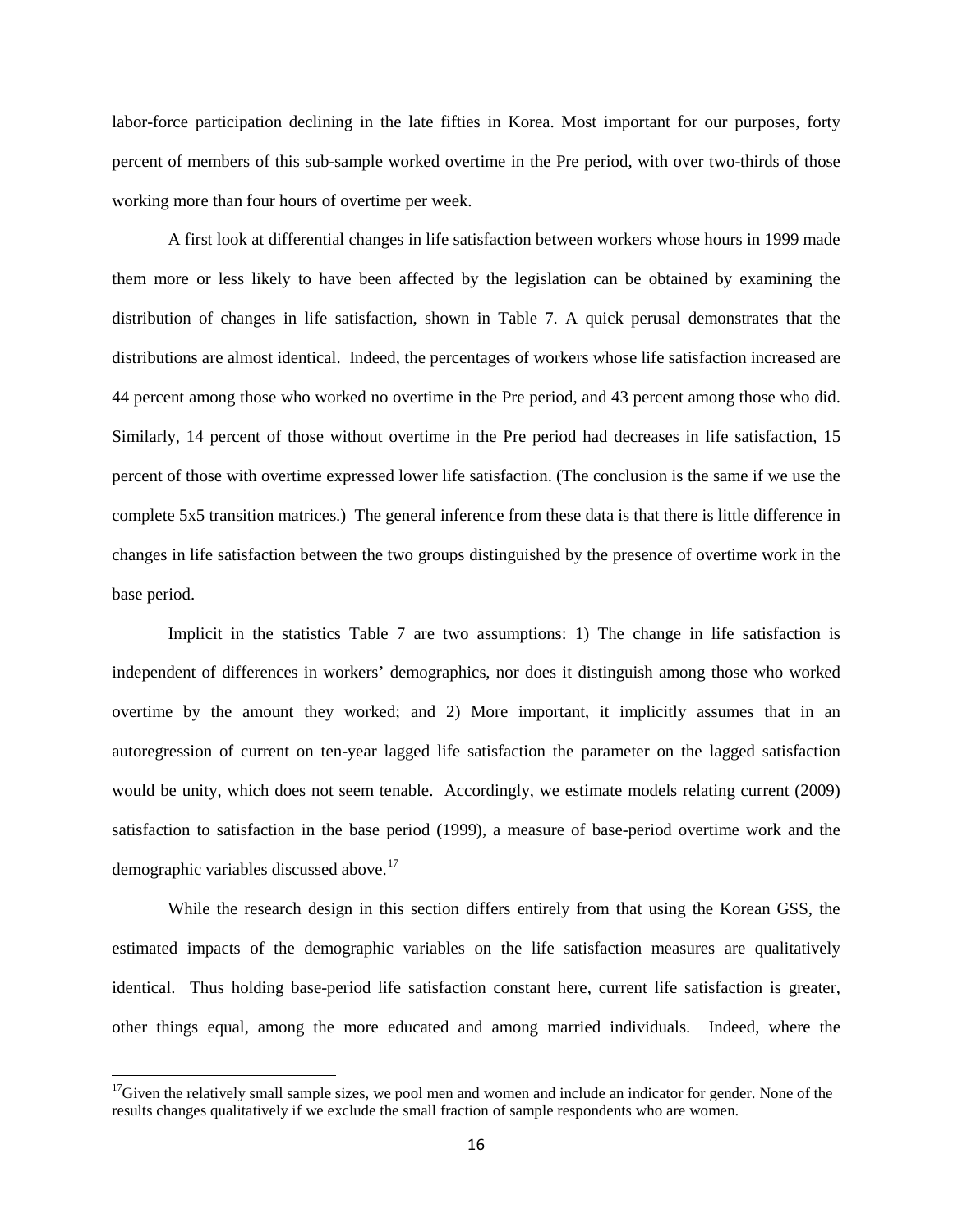demographic variables are measured comparably, the estimated impacts are even quantitatively very similar: Pooling men and women in the GSS, life satisfaction attains a minimum at age 43; in a comparably specified equation based on the KLIPS sub-sample, the minimum occurs at 45.

Because the legislation might have affected those who worked any overtime, not only those who worked just 1-4 overtime hours, we estimate all the models first using the indicator if the person worked any overtime in 1999, then using the separate indicators for 1-4 and 5+ hours of overtime. The upper panel in Table 8 includes the parameter estimates for base-period life satisfaction and the indicators for overtime work in 1999. The results in the first specification show that, all else equal, those who worked overtime in 1999 are significantly happier after the legislation has become fully effective, 0.13 standard deviations more than otherwise identical workers who put in no overtime in 1999. Moreover, if we use life satisfaction in 2010, which on average is two years after the legislation became fully effective, as the dependent variable, the estimate of the effect of the indicator for overtime in the base year 1999 is smaller and not significant statistically. The same is true if we use life satisfaction in 2007, during which entire year the legislation was still being phased in.<sup>[18](#page-18-0)</sup>

The expanded specification that includes separate indicators for the amount of overtime worked, shown in the second column in the upper part of the table, indicates that most of the increase in life satisfaction occurred among those who worked substantial amounts of overtime. While we expect both those in the 41-44 and 45+ ranges of weekly hours to have been affected positively by the legislation, as the results show they were, it is somewhat surprising that the larger and more significant effect is on those who worked the most overtime in 1999. One possible explanation for this difference is that, as Table 6 shows, the number of people in this sub-sample who worked only 1-4 hours of overtime is fairly small.

<span id="page-19-0"></span>The absence of GSS data for 1999 forced us to use 2003 as the Pre period in the previous section. Here we have both the 1999 data that we have used as the Pre-period and also 2003 data. We can thus examine how the results on these longitudinal data would differ if we had been forced to use 2003 as the

<sup>&</sup>lt;sup>18</sup>There is substantial persistence in overtime: The one-year correlations between indicators of the presence of overtime in this sub-sample average +0.40.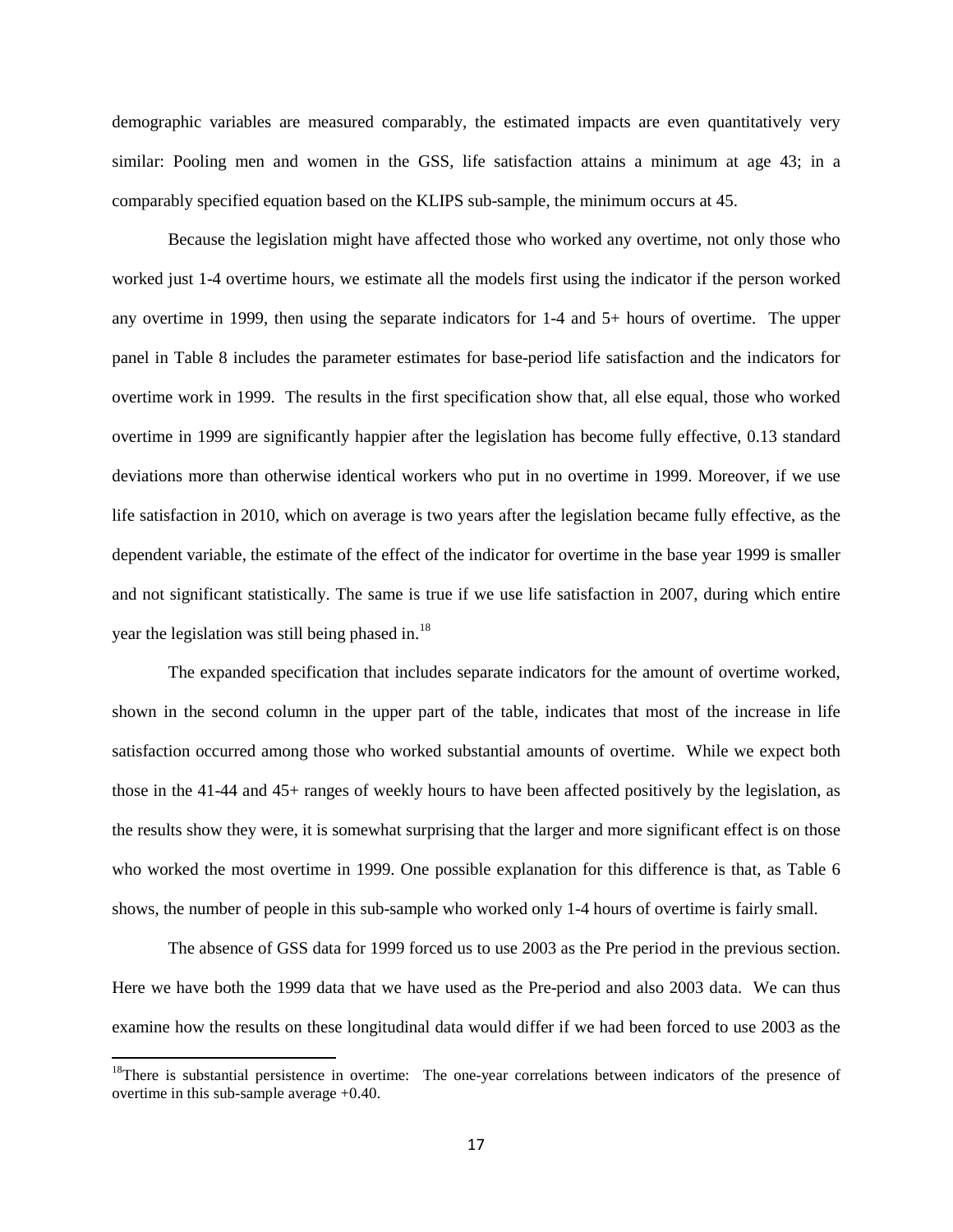Pre-period here by re-estimating the models in Table 8 using overtime status and life satisfaction in 2003 as the base. That re-estimation yields results in the same direction as those shown in the upper panel of Table 8, but with smaller impacts and less statistical significance. This comparison within the panel data set implies that the cross-section estimates in the previous section may be understating the impacts of the legislation on life satisfaction. The main point here, however, is that the results shown in Table 8, obtained by an entirely different method from those presented in Table 4, corroborate the latter completely, demonstrating again that the legislation appears to have improved the well-being of the workers at whom it was targeted.

The bottom panel of Table 8 lists the estimates of equations describing current satisfaction with hours (earnings) holding base-period satisfaction with hours (earnings) constant. The results on hours tend to confirm those of Estevão and Sá (2008), albeit on longitudinal data and on individuals, showing that workers affected by the legislation were increasingly happy with their hours, nearly significantly so for those who had worked 1-4 hours of overtime and quite significantly for those who had worked 5+ hours of overtime. While they were more satisfied with their earnings, with an impact in standard deviation units of 0.11, the difference in satisfaction with earnings in 2009 by overtime status in 1999 is not quite statistically significant. Even the weak positive effect is somewhat surprising, since we know that total earnings did not rise among workers affected by the legislation. Thus the affected workers either are thinking about earnings per hour when responding about their satisfaction with earnings, or they cannot separate various aspects of their job when asked separate questions about them.

#### **VI. Joint Estimation of a Household Model**

Throughout the analysis we have treated individuals' satisfaction as determined solely by their demographic characteristics and the possible direct impact of the legislation on them. In a married couple, however, changes in one spouse's hours of work induced by the legislation may: 1) Alter the other spouse's hours of work (Stancanelli and van Soest, 2012; Goux *et al*, 2014) and also change his/her allocation of non-market time. These changes may in turn lead to a change in the spouse's life satisfaction; and 2) Even with no change in the spouse's time allocation, his/her satisfaction may be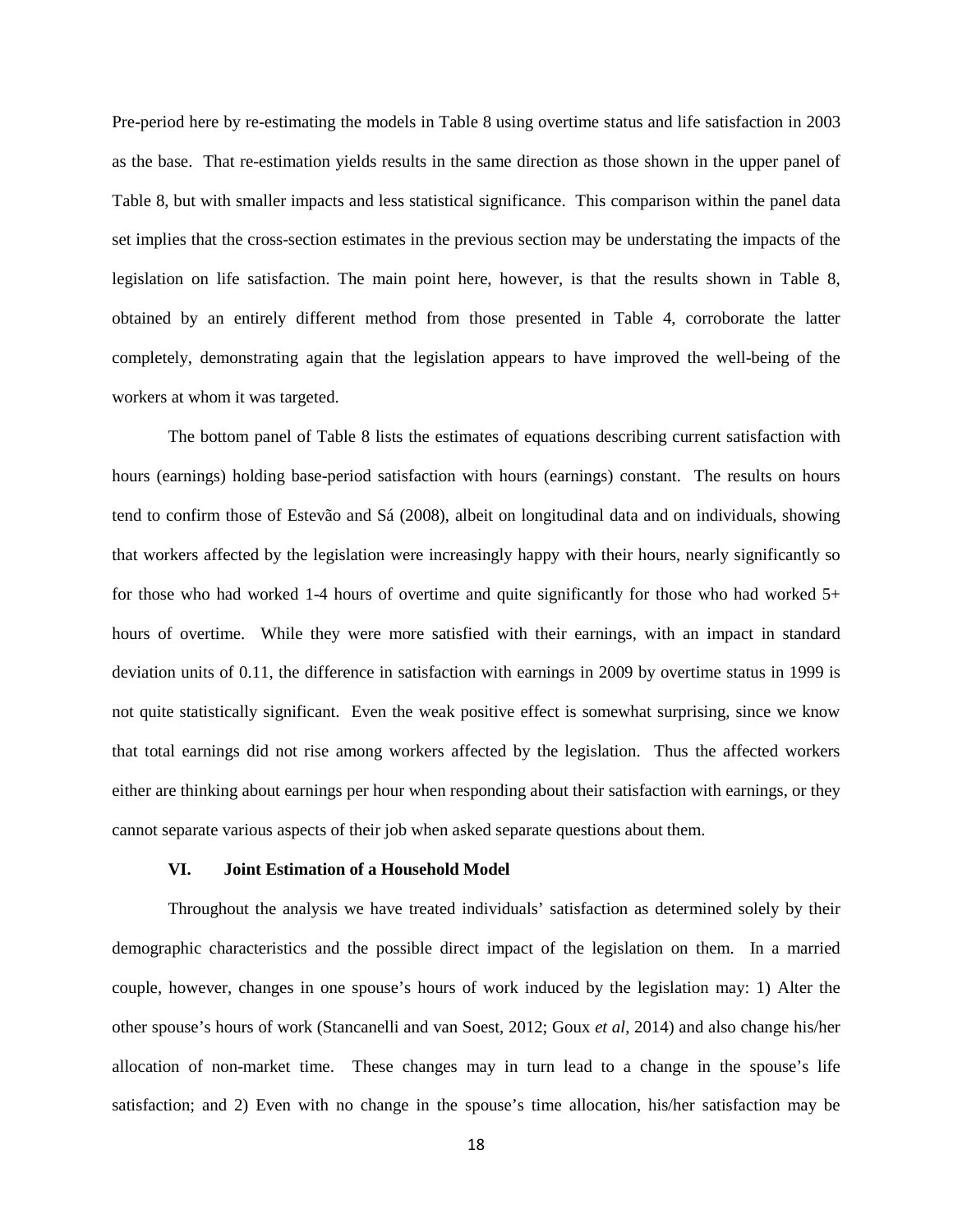altered by the induced direct effect on the time allocation and/or life satisfaction of the spouse who was directly affected by the legislation. These two mechanisms suggest examining the interactions of spouses' satisfaction in response to the labor-market shocks that each faced during the period when legislation that reduced the demand for weekly hours was enacted.

While the Japanese data set included only one respondent per household, the Korean GSS includes all adults.<sup>[19](#page-19-0)</sup> Taking married men ages 19-64 and women ages 16-64, we use the Korean GSS to form couples, which are the unit of observation in this Section.<sup>[20](#page-21-0)</sup> For each couple in the Pre- and Postyears (2003 and 2009) we include all the controls used in Section IV and assign the imputed propensity scores  $\pi^h$  and  $\pi^w$  as the husband's and wife's propensities to have been affected by the legislation.

Before examining the impacts of the spouses' likelihoods of being affected by the legislated incentives to employers to reduce weekly hours, we first examine the relationship between the spouses' life satisfaction in the two cross sections. The contingency table relating the husband's and wife's life satisfaction is presented in Table 9 for the 27,150 couples in the sample. In over half the couples the partners' expressions of life satisfaction are identical, and in over ninety percent the spouses' subjective well-being is no more than one point apart.<sup>[21](#page-21-1)</sup> (The chi-square test of randomness in this contingency table is  $\chi^2(16) > 13,000$ , p<0.001.) These results mirror those in research that has focused on the joint life satisfaction of spouses (Guven *et al*, 2012) and suggest that using this sample of couples to study people's reactions to their spouse's labor-market shocks rests on a firm basis.

As a first step we estimate (2b) as in Table 4, except that we add as controls in the estimates for the husband (wife) his (her) spouse's demographics (age and education), and the terms  $\pi^w(\pi^h)$  both individually and interacted with the indicator D2009 for the Post period. The estimates are shown in

 $19$ This exercise is also possible using the KLIPS, but the small sample size makes analyzing couples' behavior in this area of little value.

<span id="page-21-0"></span><sup>&</sup>lt;sup>20</sup>There are a number of multiple-adult households in these data. To be sure that we match husband and wife, we use only one couple per household, match by searching on the adults' ages, requiring that the husband be no more than 15 years older than his wife, that the wife be no more than 10 years older than her husband, and using the older(st) couple if there are two or more matched couples.

<span id="page-21-2"></span><span id="page-21-1"></span> $2^{1}$ We were told that each spouse answers sensitive questions like this outside the presence of the other spouse. The similar responses thus do not arise from one partner answering the question for the other.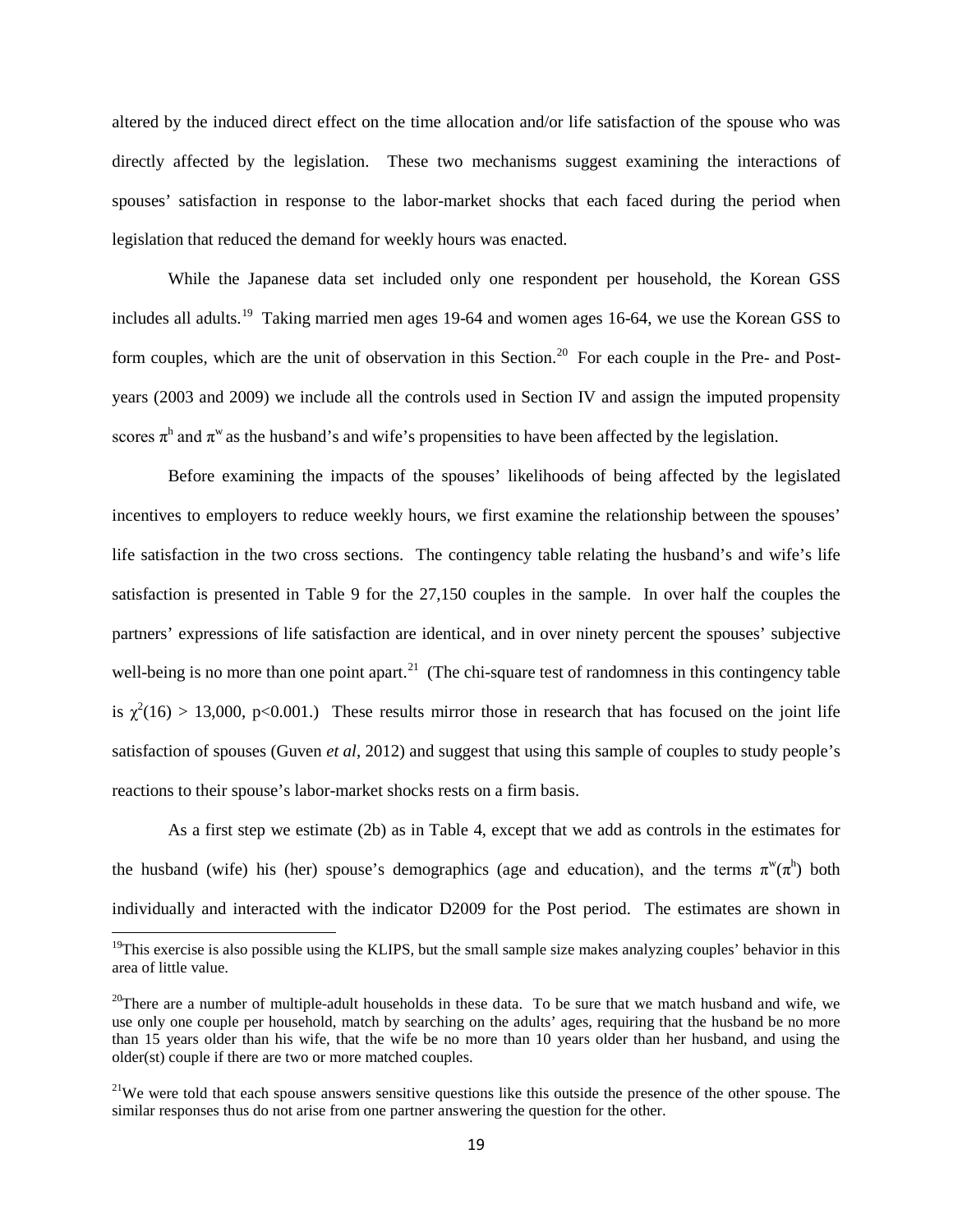Columns (1) and (2) of Table 10 for the husband and wife respectively. Examining the estimates of the impact of one's own probability of having been affected after the legislation  $(\pi^h$ -D2009 in Column (1)) in this sample compared to the estimates for all men in Column (1) of Table 4, there are no major changes. For women also the estimate of the impact of the legislation, the coefficient on  $\pi^w$ ·D2009 in Column (2), is tiny and statistically insignificant. Similarly, the cross-effects (of one spouse's propensity to have been affected by the legislation on the other spouse's life satisfaction) are small and statistically insignificant in this model that includes all the controls and their interaction with D2009.

The two-equation model that we have estimated is *ad hoc*. To be a bit formal, let us first assume for convenience of notation that we can equate life satisfaction with utility U. Then we can write the spouses' utility as:

$$
(3a) Uh = \alpha_1 Uw (\pih, \piw) + \alpha_2 \pih,
$$

and:

(3b) 
$$
U^w = \beta_1 U^h(\pi^h, \pi^w) + \beta_2 \pi^w
$$
,

which allows us to test various hypotheses about the jointness of their life satisfaction and the effects of each spouse's likelihood of being affected by the legislation on theirs and their spouse's satisfaction.<sup>[22](#page-21-2)</sup> Differentiating (3a) and (3b), these four effects, two own- and two cross-effects, can be written as:

(4a) 
$$
\frac{\partial U^h}{\partial \pi^h} = \alpha_1 \frac{\partial U^w}{\partial \pi^h} + \alpha_2 ;
$$

(4b) 
$$
\frac{\partial U^h}{\partial \pi^w} = \alpha_1 \frac{\partial U^w}{\partial \pi^w};
$$

(4c) 
$$
\frac{\partial U^w}{\partial \pi^h} = \beta_1 \frac{\partial U^h}{\partial \pi^h};
$$

(4d) 
$$
\frac{\partial U^w}{\partial \pi^w} = \beta_1 \frac{\partial U^h}{\partial \pi^w} + \beta_2.
$$

<sup>22</sup> One of the earliest efforts to specify and estimate a joint household utility function was Browning *et al* (1994).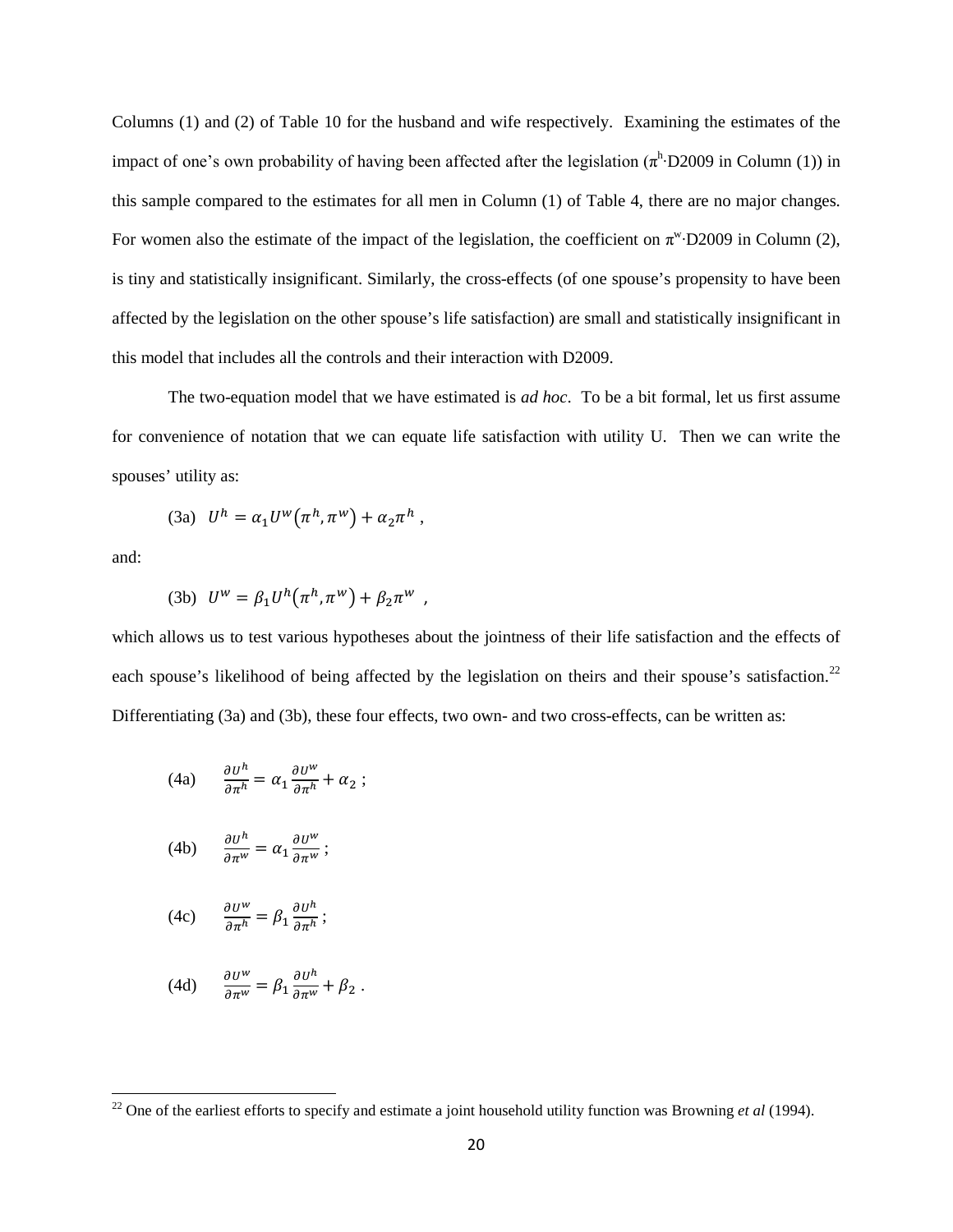Based on this joint model we estimate the system:

(5a) 
$$
S^{h} = \alpha_{1}S^{w} + \alpha_{2}\pi^{h} \cdot D2009 + \alpha_{1}\pi^{h} + \alpha_{2}D2009 + [1 + D2009] \cdot X\gamma^{h} + u_{h};
$$
  
(5b) 
$$
S^{w} = \beta_{1}S^{h} + \beta_{2}\pi^{w} \cdot D2009 + b_{1}\pi^{w} + b_{2}D2009 + [1 + D2009] \cdot X\gamma^{w} + u_{w},
$$

using GMM, where S<sup>i</sup> is the married person's life satisfaction, the parameters  $a_i$ ,  $b_i$  and  $\gamma^i$  are essential for the model but do not enter the calculation of the impact of the change in the propensity scores on the life satisfaction of the partners, and X is a vector of controls (the age and education of both spouses). Note that, as in the estimates in the left-hand panel of Table 10, we include both the controls X and their interactions with the Post indicator, D2009. Equations (5) generate estimates of the partial derivatives (4) and allow us to infer whether there are cross-effects of one spouse's satisfaction on the other's. More important for our purpose, they indicate the magnitude of the direct and indirect effects on each spouse's life satisfaction of the likelihood of having been affected by the hours legislation.

Column (3) of Table 10 contains the estimates of the parameters in (5) in which the controls and their interactions with D2009 are excluded, while Column (4) presents the parameter estimates from a model that adds these terms. Looking first at the cross-effects of spouse's life satisfaction, the estimates of  $\alpha_1$  and  $\beta_1$ , the spouses' life satisfaction is mutually dependent (both parameters are statistically significantly nonzero). Moreover, the husband's life satisfaction has a greater impact on his wife's life satisfaction than the obverse, significantly so in the estimates in Column (3).

Considering the estimates of the structural derivatives, the estimates of the equations without controls reproduce the results in Table 4—the implied effect of the legislation on Korean men is significantly positive, while for women there is no significant effect. When we include the controls and their interactions, all the direct impacts disappear, as in the estimates of (2b) in Table 4. The cross-effect of a wife's likelihood of being affected by the legislation on the husband's satisfaction is not significantly different from zero; but if we exclude the controls a husband with a greater likelihood of being affected sees his wife's life satisfaction increase significantly. In sum, we are again left with an inability to distinguish the impact of the legislation from simultaneous changes in relative life satisfaction that may be correlated with the same demographics that determine the likelihood of being affected by the law. We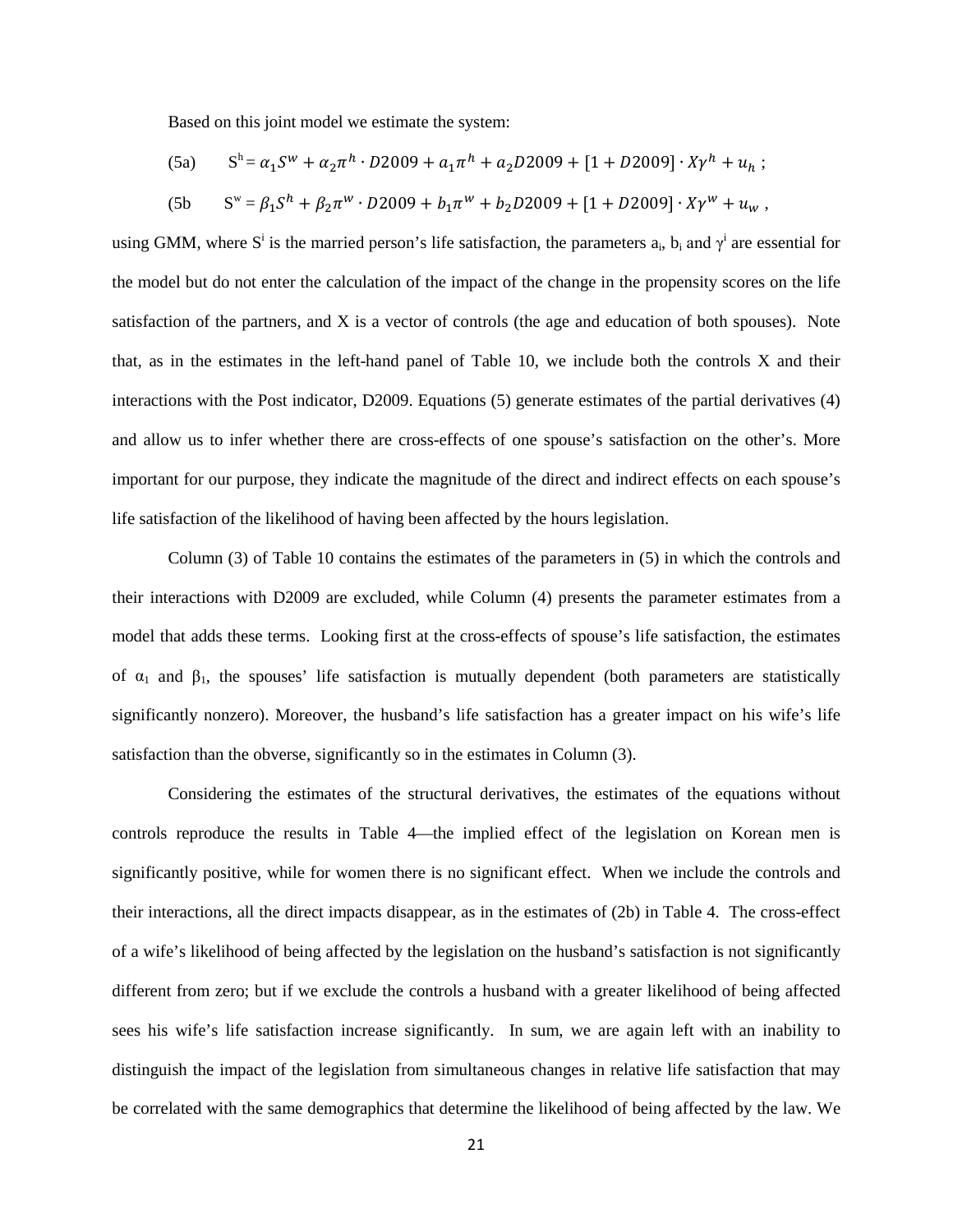have, however, demonstrated that the differential increase in men's likelihood of having been affected by the legislation is correlated with and perhaps causes an increase in their wives' relative life satisfaction.

By what mechanism might the husband's propensity to have had his hours reduced by the legislation generate the indirect effect on his wife's happiness that is consistent with the results in Column (3) of Table 10? Using time-diary data we showed (Kawaguchi *et al*, 2013) that there was very little evidence that the wife's time allocation changed in response to a change in  $\pi$ <sup>h</sup>. Nor was there any evidence that husbands who were likely to have been affected by the legislation allocated more time to household production. Those being the case, the indirect effect on the wife's satisfaction must instead work through her greater satisfaction from having her husband enjoying more leisure, either because, as suggested by the results in Hamermesh (2002), the pleasure that she derives from their joint and synchronized consumption of leisure exceeds that of her husband, or because purely altruistically she values his extra leisure.

#### **VII. Conclusions and Implications**

Using legislated changes in the length of the standard workweek in Japan and Korea as exogenous shocks, we have examined how workers' life satisfaction changed in response to the shorter workweeks that employers imposed upon workers because the high price of an hour of overtime became effective with fewer hours worked. Our estimates on pooled cross-section data generally suggest that this legislation, whose purpose was to reduce what had been viewed as long hours in both countries (and which did stand out in international comparisons), probably made targeted workers better off. Indeed, among women in Japan and men in Korea we find that those workers who were more likely to have been affected by the legislation were significantly better off relative to otherwise similar workers. These results are confirmed using longitudinal data from Korea. Moreover, estimates of a household model suggest that Korean married men's reduced hours of market work increased the well-being of their wives too.

The difficulty with these inferences is that the same factors that affected the likelihood of the legislation having reduced particular workers' hours are also correlated with differential increases in satisfaction among those same workers. Examinations of temporally adjacent data suggest, however, that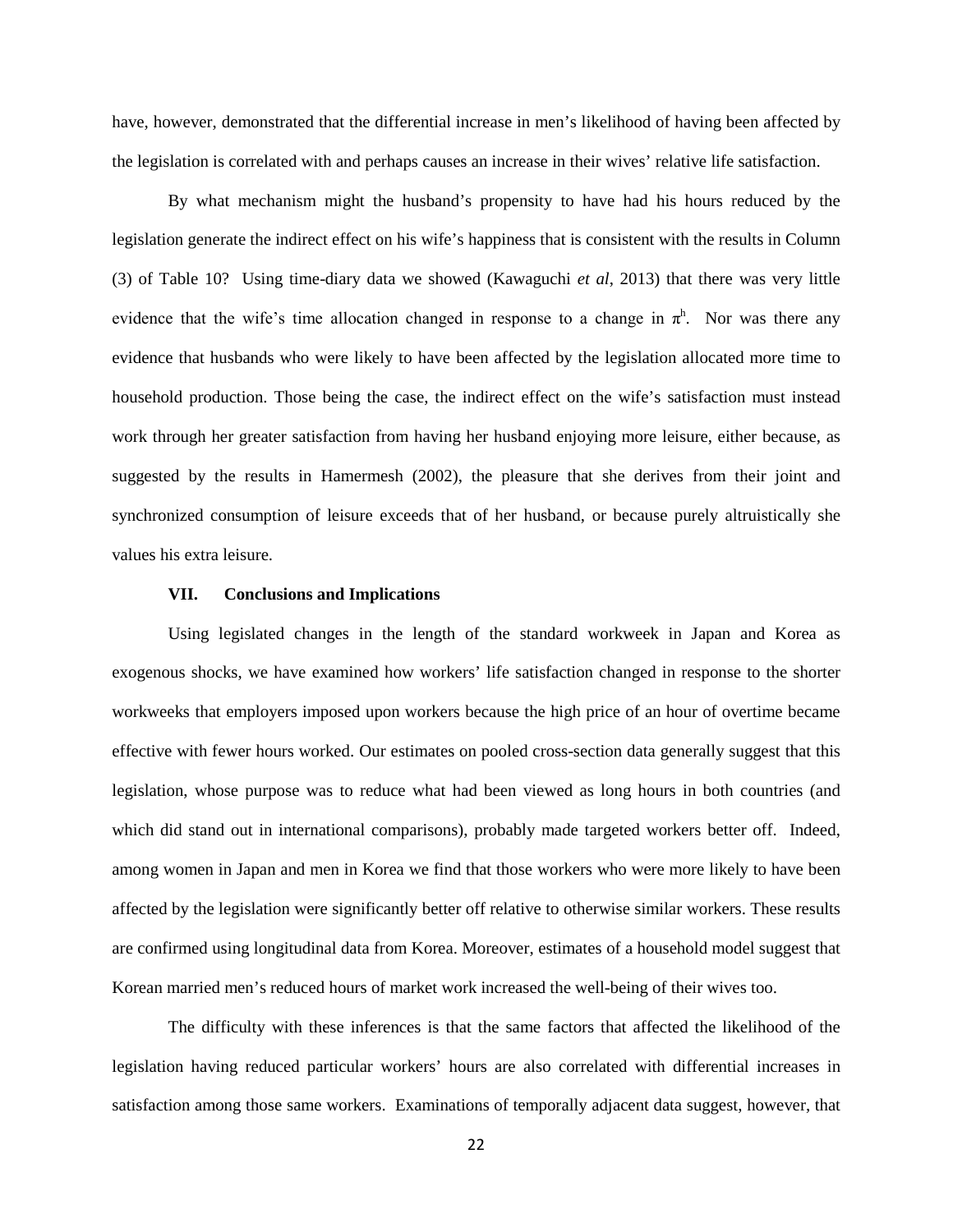there were no longer-term trends in these relative effects in either country. Nor were there any general trends in both countries—in tax progressivity or returns to schooling and experience—that can explain the findings; and we do not observe the same results for self-employed workers, who could not have been affected by the legislation. Either the legislation had positive impacts on particular workers' well-being, or something else occurred in each country that differentially benefited particular groups of workers and did so only during the period when the laws were being implemented.

This examination implies, at least in these two countries at these particular times, that the labor market may have previously been in an equilibrium that left workers worse off than if they had worked fewer hours. Some mechanism created a situation in which workers would have preferred a wage-hours package that included fewer hours. Altering the price that employers must pay for an extra hour of labor created the incentives for them to offer that package, incentives that might not have been generated without this regulation of the unregulated labor market.

While we noted that there are several reasons why the legislation may have improved outcomes for those directly affected, one of those is that workers are in a "rat race," perhaps stemming from desires to demonstrate their quality to employers, perhaps from other bases for interdependence. While the ratrace is hardly new, we do not believe it has been tested directly before, and certainly not in the context of protective legislation. Thus one interpretation of our results is as a demonstration that the rat-race model may have some general validity.

We should stress that we have only presented two examples. Our results do not even imply that these regulations improved overall economic welfare in these two economies—the gains that we have demonstrated were reaped by certain workers might have been offset by losses imposed on others in the population. All we have shown is that those workers who were more likely to have been affected by the legislation—those at whom it was aimed—saw their satisfaction increase relative to that of others and were thus presumptively made better off.

Our results say nothing about whether similar regulations in other labor markets would have the same positive impacts on workers. If hours of work had been lower in these two economies then, as they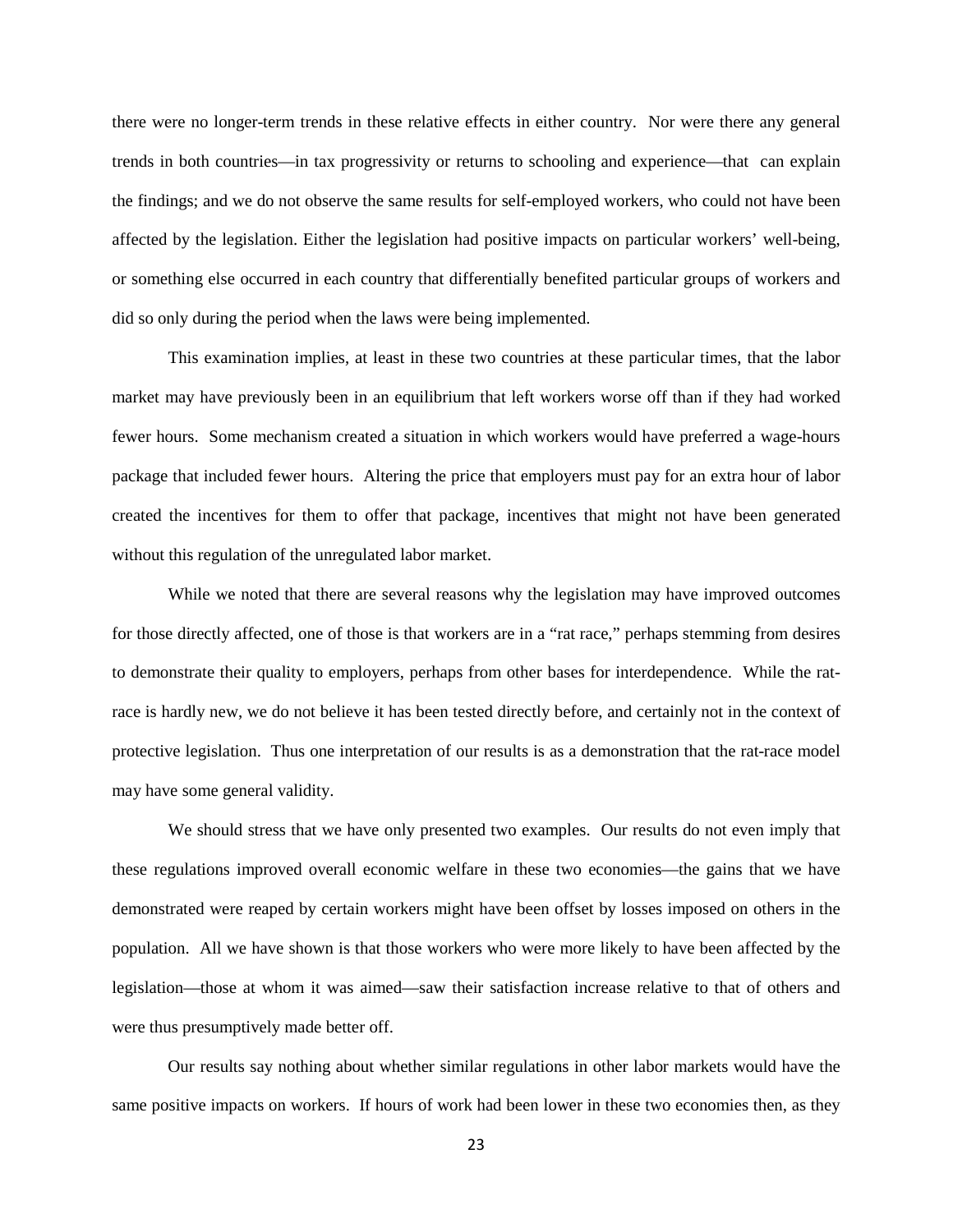are now and as they were then in most Western economies, the same effects might well not have been observed. All we have shown is that there are cases in developed economies in which workers' wellbeing may be improved by interventions in the labor market that provide incentives to reduce hours of work.

#### **REFERENCES**

- Ran Abramitzky, Adeline Delavande and Luis Vasconcelos, "Marrying Up: The Role of Sex Ratio in Assortative Matching," *American Economic Journal: Applied Economics*, 3 (July 2011): 124-57.
- Mark Aguiar and Erik Hurst, and Loukas Karabarbounis, "Time Use During the Great Recession," *American Economic Review*, 103 (Aug. 2013): 1664-96.
- George Akerlof, "The Economics of Caste and of the Rat Race and Other Woeful Tales," *Quarterly Journal of Economics*, 90 (Nov. 1976): 599-617.
- David Blanchflower and Andrew Oswald, "Well-Being over Time in Britain and the USA," *Journal of Public Economics*, 88 (July 2004): 1359-86.
- Irene Botasaru and Federico Gutierrez, "Difference-in-Differences When Treatment Status is Observed in Only One Period," Unpublished paper, Vanderbilt University, 2014
- Martin Browning, François Bourguignon, Pierre-André Chiappori and Valerie Lechene, "Income and Outcomes: A Structural Model of Intrahousehold Allocation," *Journal of Political Economy*, 102 (Dec. 1994): 1067-96.
- Michael Burda and Daniel Hamermesh, "Unemployment, Market Work and Household Production," *Economics Letters*, 107 (May 2010): 131-3.
- Andrew Clark, Ed Diener, Yannis Georgellis and Richard Lucas, "Lags and Leads in Life Satisfaction: A Test of the Baseline Hypothesis," *Economic Journal*, 118 (June 2008): F222-43.
- Susan Dynarski, "The Behavioral and Distributional Implications of Aid for College," American Economic Association, *Papers and Proceedings*, 92 (May 2002): 279-85.
- Ronald Ehrenberg, *Fringe Benefits and Overtime Behavior: Theory and Econometric Analysis*. Lexington, MA: Heath, 1971.
- Marcello Estevão and Filippa Sá, "The 35-Hour Workweek: Straightjacket or Welfare Improvement?" *Economic Policy*, 55 (July 2008): 418-63.
- Paul Frijters, John Haisken-DeNew and Michael Shields, ""Money Does Matter: Evidence from Increasing Real Income and Life Satisfaction in East Germany Following Reunification," *American Economic Review*, 94 (June 2004): 730-40.
- Dominique Goux, Eric Maurin and Barbara Petrongolo, "Worktime Regulations and Spousal Labor Supply," *American Economic Review*, 104 (Jan. 2014): 252-76.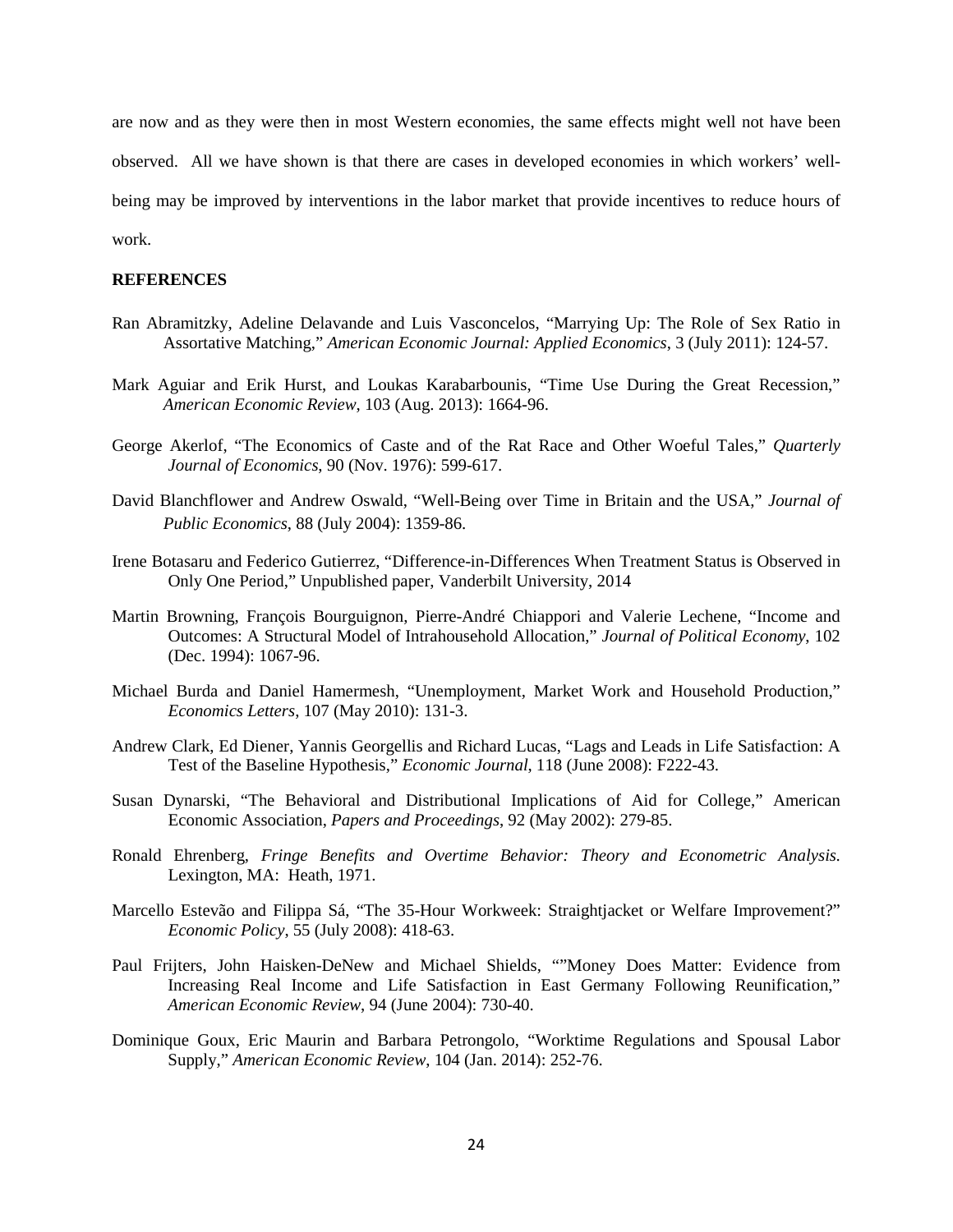- Jon Gruber and Sendhil Mullainathan, "Do Cigarette Taxes Make Smokers Happier?" *B.E. Journal of Economic Analysis and Policy*, *Advances* 5(1), (2005): 1-45.
- Cahit Guven, Claudia Senik and Holger Stichnoth, "You Can't Be Happier Than Your Wife: Happiness Gaps and Divorce," *Journal of Economic Behavior and Organization*, 82 (April 2012): 110-30.
- Markus Hahn and John Haisken-DeNew, "Panel Whiz and the Australian Longitudinal Data Infrastructure in Economics," *Australian Economic Review*, 46 (2013): 1-8.
- Daniel Hamermesh, *Labor Demand*. Princeton, NJ: Princeton University Press, 1993.
- ------------------------, "Timing, Togetherness and Time Windfalls," *Journal of Population Economics*, 15 (Nov. 2002): 601-23.
- Daniel Hamermesh and Jason Abrevaya, "'Beauty Is the Promise of Happiness'?" *European Economic Review*, 64 (Nov. 2013): 351-68.
- Daniel Hamermesh and Joel Slemrod, "The Economics of Workaholism: We Should Not Have Worked on This Paper," *B.E. Journal of Economic Analysis and Policy, Contributions*, 8(1), (2008):1-30.
- Robert Hart, *The Economics of Overtime Working*. Cambridge: Cambridge University Press, 2004.
- Fumio Hayashi and Edward Prescott, "The 1990s in Japan: A Lost Decade," *Review of Economic Dynamics*, 5 (Jan. 2002): 206-35.
- Ryo Kambayashi, Daiji Kawaguchi and Izumi Yokoyama, "Wage Distribution in Japan, 1989-2003," *Canadian Journal of Economics*, (Nov. 2008): 1329-50.
- Daiji Kawaguchi, Jungmin Lee and Daniel Hamermesh, "A Gift of Time," *Labour Economics*, 24 (Oct. 2013): 205-16.
- Renée Landers, James Rebitzer and Lowell Taylor, "Rat Race Redux: Selection in the Determination of Work Hours in Law Firms," *American Economic Review*, 86 (June 1996): 329-49.
- Richard Layard, "Happiness and Public Policy: The Challenge to the Profession," *Economic Journal*, 116 (March 2006): C24-C33.
- Jungmin Lee, Daiji Kawaguchi and Daniel Hamermesh, "Aggregate Impacts of a Gift of Time," American Economic Association*, Papers and Proceedings*, 102 (May 2012): 612-16.
- Paul Levine, Peter McAdam and Peter Welz, ["On Habit and the Socially Efficient Level of Consumption](https://wmail.austin.utexas.edu/owa/redir.aspx?C=3Hf9xs6ZCEyqiS9CzwrGvWAcUW2nDNEI5Wzp9jt3n_yz8kuTK-383r2Jgi8Ko1eLBkBvLroRPXU.&URL=http%3a%2f%2fideas.repec.org%2fp%2fsur%2fsurrec%2f0713.html)  [and Work Effort,](https://wmail.austin.utexas.edu/owa/redir.aspx?C=3Hf9xs6ZCEyqiS9CzwrGvWAcUW2nDNEI5Wzp9jt3n_yz8kuTK-383r2Jgi8Ko1eLBkBvLroRPXU.&URL=http%3a%2f%2fideas.repec.org%2fp%2fsur%2fsurrec%2f0713.html)" [School of Economics Discussion Papers](https://wmail.austin.utexas.edu/owa/redir.aspx?C=3Hf9xs6ZCEyqiS9CzwrGvWAcUW2nDNEI5Wzp9jt3n_yz8kuTK-383r2Jgi8Ko1eLBkBvLroRPXU.&URL=http%3a%2f%2fideas.repec.org%2fs%2fsur%2fsurrec.html) 0713, University of Surrey, 2013.
- Jens Ludwig, Greg Duncan, Lisa Gennetian, Lawrence Katz, Ronald Kessler, Jeffrey Kling and Lisa Sanbonmatsu, 2012. "Neighborhood Effects on the Long-Term Well-Being of Low-Income Adults," *Science*, 337(6101): 1505-10.
- Alan Manning. *Monopsony in Motion: Imperfect Competition in Labor Markets*. Princeton, NJ: Princeton University Press, 2003.
- Charles Manski, "Identification of Endogenous Social Effects: The Reflection Problem," *Review of Economic Studies*, 60 (July 1993): 531-42.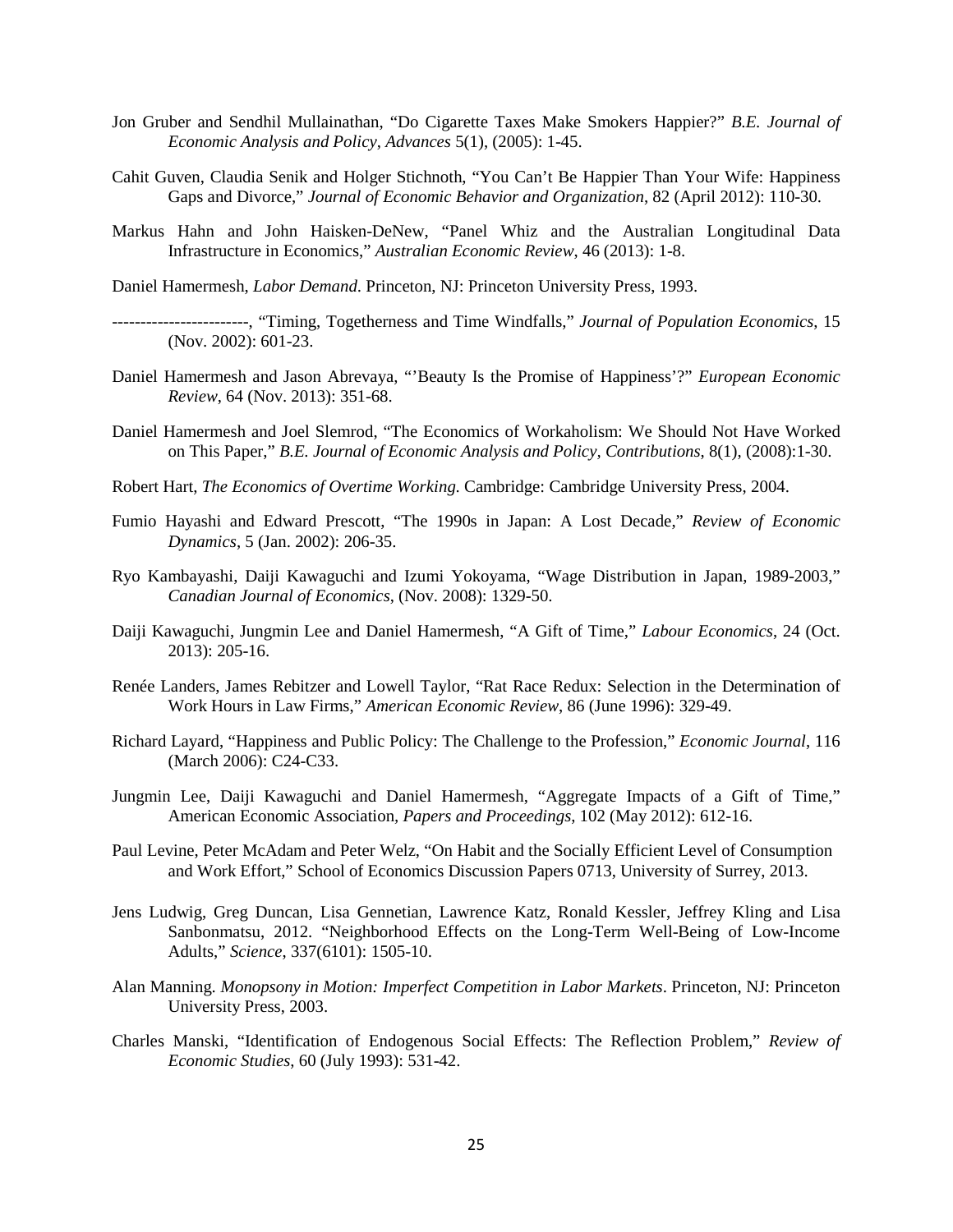- Donna G. Matias, *Women and Entrepreneurship in California: Obstacles, Incentives and Reform*. Pacific Research Institute, San Francisco, 2002.
- Katsuo Nishiyama and Jeffrey Johnson, 1997. "*Karoshi*—Death from Overwork: Occupational Health Consequences of Japanese Production Management," *International Journal of Health Services*,  $27(4)$ : 625-641.
- Silvia Pezzini, "The Effect of Women's Rights on Women's Welfare: Evidence from a Natural Experiment," *Economic Journal*, 115 (March 2009): C208-27.
- Sherwin Rosen, "Hedonic Prices and Implicit Markets: Product Differentiation in Pure Competition," *Journal of Political Economy*, 82 (Jan.-Feb. 1974): 34-55.
- Elena Stancanelli and Arthur van Soest, "Joint Leisure Before and After Retirement: A Double Regression Discontinuity Approach," IZA Discussion Paper No. 6698, 2012.
- Betsey Stevenson and Justin Wolfers, "The Paradox of Declining Female Happiness," *American Economic Journal: Economic Policy*, 1 (Aug. 2009): 190-225.
- Stephen Trejo, "The Effects of Overtime Pay Regulation on Worker Compensation," *American Economic Review*, 81 (Sept. 1991): 719-40.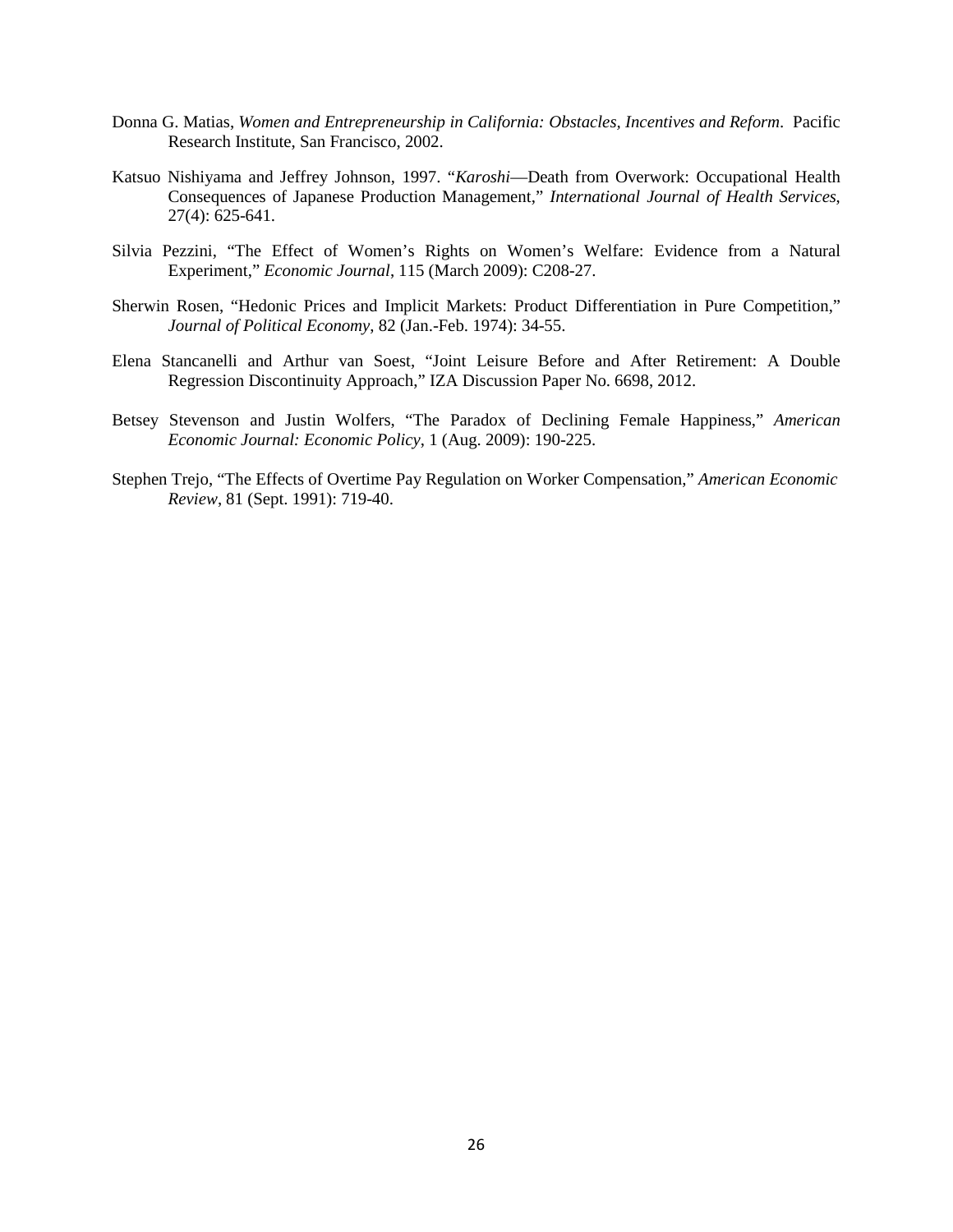#### **Table 1. Logit Estimates of the Propensity to Be Affected by the Cut in Standard Hours, Based on Time Diary Surveys**

|                               | <b>JAPAN</b> |              |                                | <b>KOREA</b> |              |
|-------------------------------|--------------|--------------|--------------------------------|--------------|--------------|
|                               | <b>MEN</b>   | <b>WOMEN</b> |                                | <b>MEN</b>   | <b>WOMEN</b> |
| High school                   | 0.335        | $-0.067$     | Education (years)              | 0.635        | 0.178        |
|                               | (0.014)      | (0.017)      |                                | (0.102)      | (0.098)      |
| Junior college                | 0.363        | 0.173        | Education (years) <sup>2</sup> | $-0.005$     | 0.008        |
|                               | (0.024)      | (0.021)      |                                | (0.003)      | (0.002)      |
| University                    | 0.464        | 0.163        | Student                        | $-0.751*$    | $-0.792$     |
|                               | (0.017)      | (0.030)      |                                | (0.139)      | (0.179)      |
| Age                           | 0.193        | 0.133        | Age                            | 0.374        | 0.165        |
|                               | (0.002)      | (0.003)      |                                | (0.024)      | (0.034)      |
| Age $^{2}/100$                | $-0.222$     | $-0.194$     | Age <sup>2</sup> /100          | $-0.356$     | $-0.177$     |
|                               | (0.003)      | (0.003)      |                                | (0.019)      | (0.028)      |
|                               |              |              | Age * years of schooling       | $-0.006$     | $-0.005$     |
|                               |              |              |                                | (0.001)      | (0.001)      |
|                               |              |              | Metro area                     | $-0.310$     | $-0.193$     |
|                               |              |              |                                | (0.046)      | (0.064)      |
| Mean of dependent             |              |              | Mean of dependent              |              |              |
| variable<br>Mean of predicted | 0.184        | 0.118        | variable<br>Mean of predicted  | 0.099        | 0.038        |
| values                        | 0.184        | 0.118        | values                         | 0.095        | 0.039        |
| $\mathbf N$                   | 224,665      | 248,250      | $\mathbf N$                    | 36,457       | 41,959       |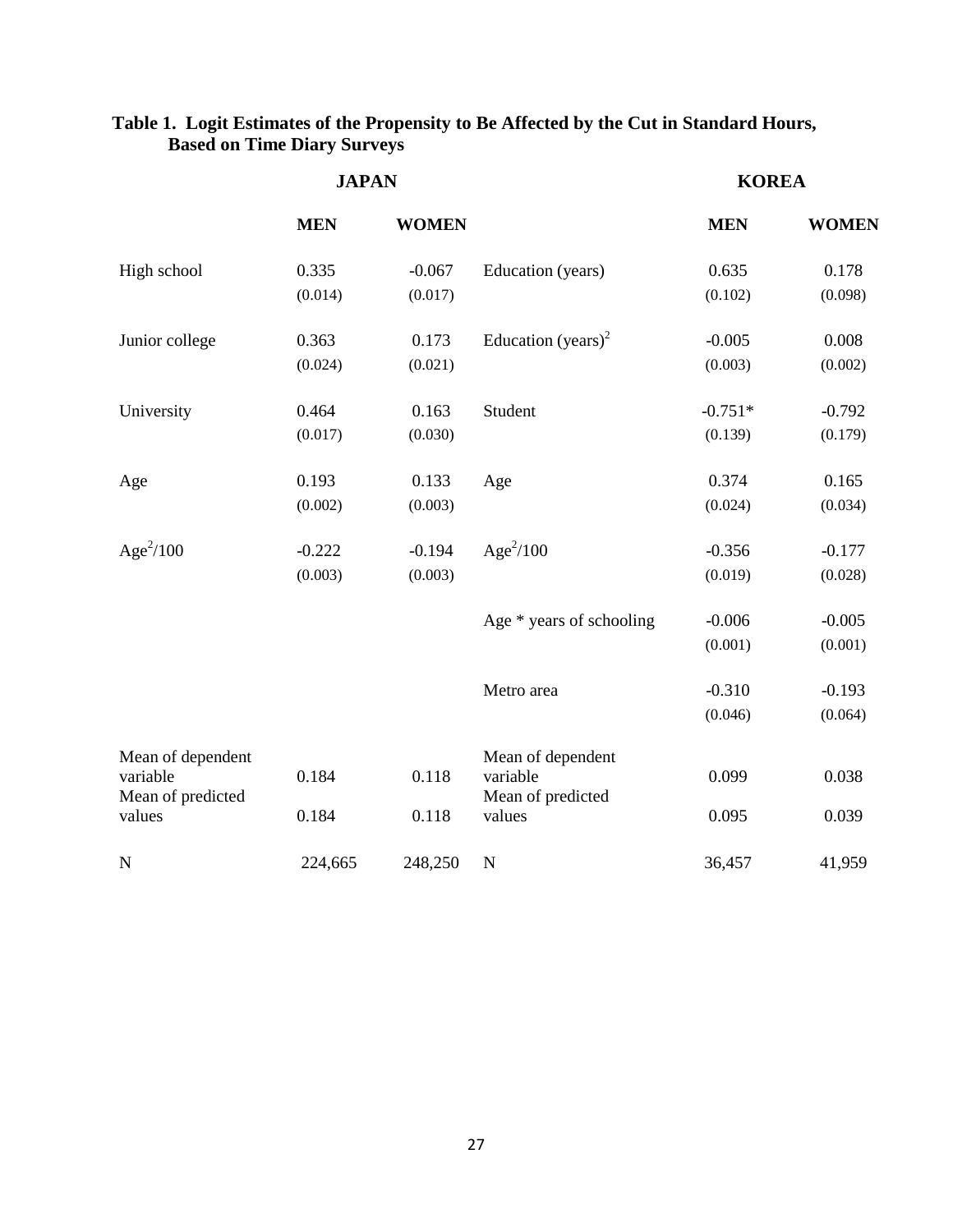**Table 2. Descriptive Statistics, National Surveys Japan, 1984, 1987 (Pre), 1996, 1999 (Post), Ages 15-64; GSS Korea, 2003 (Pre), 2009 (Post), Ages 16-64 (Mean, Standard Deviation, Range)\***

|                   | Japan         |               | Korea         |               |
|-------------------|---------------|---------------|---------------|---------------|
|                   | Men           | Women         | Men           | Women         |
| Life satisfaction | 3.23          | 3.35          | 2.92          | 2.86          |
|                   | (1.04)        | (1.01)        | (0.89)        | (0.89)        |
|                   | [1, 5]        | [1, 5]        | [1, 5]        | [1, 5]        |
| $\pi$             | 22.05         | 13.88         | 14.96         | 5.63          |
|                   | (5.79)        | (4.69)        | (9.40)        | (4.10)        |
|                   | [5.01, 30.91] | [4.56, 20.60] | [0.21, 41.86] | [0.70, 26.33] |
| Age               | 43.83         | 42.05         | 42.19         | 40.28         |
|                   | (12.19)       | (12.17)       | (10.52)       | (11.34)       |
| Education         | 12.13         | 11.86         | 12.70         | 11.73         |
|                   | (2.77)        | (2.30)        | (3.10)        | (3.54)        |
|                   | [8, 16]       | [8, 16]       | [0, 18]       | [0, 18]       |
| Married           | $0.80\,$      | 0.78          | 0.79          | 0.65          |
| $N =$             | 5273          | 5860          | 34712         | 23758         |

\*The age measure in Japan here is a continuous variable imputed at means of five-year intervals. The education measure in Japan here is imputed as 8, 12, 14 or 16 for each of the four categories given.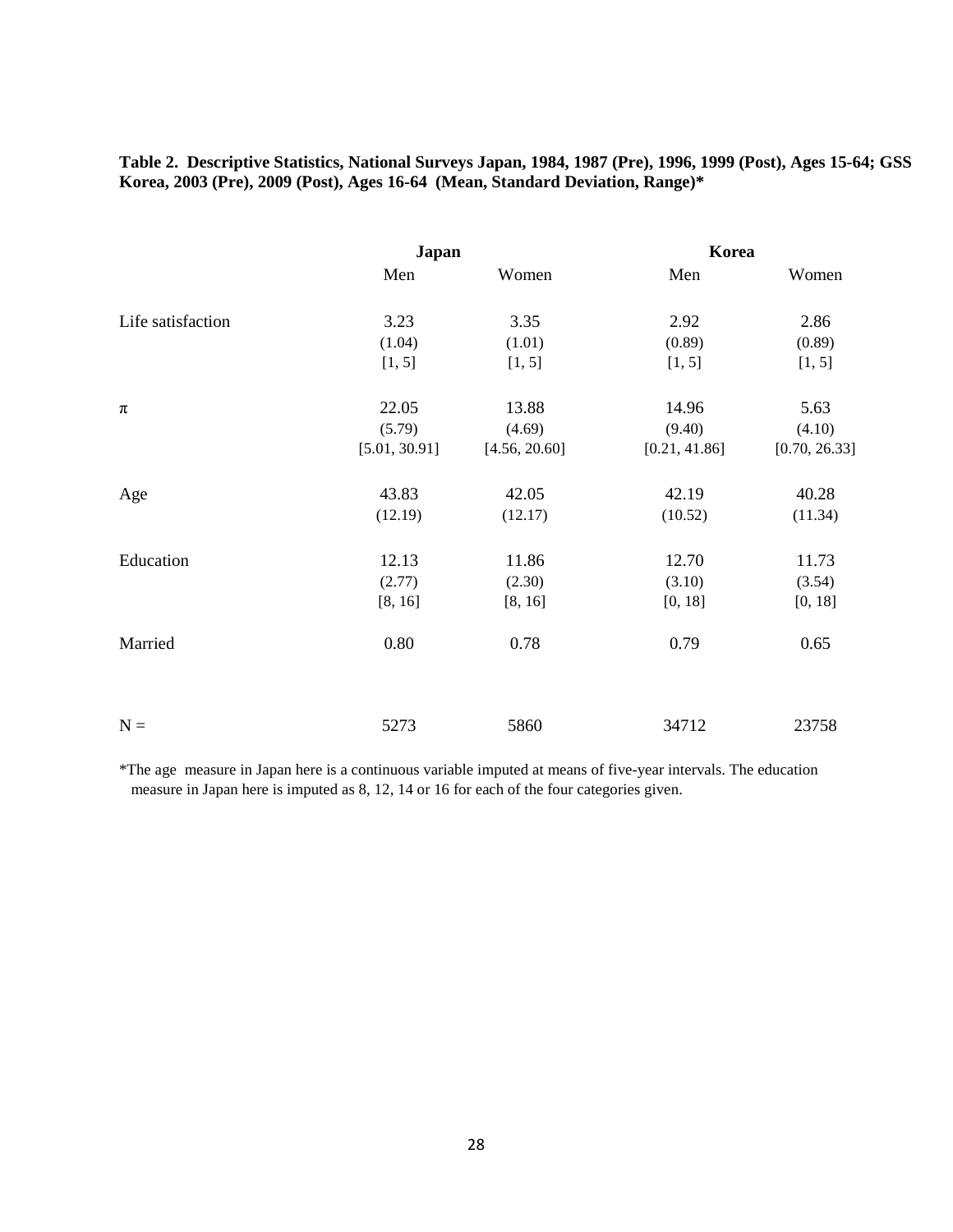|                     | Men $(N=5273)$ |           | <b>Women</b> (N=5860) |           |  |
|---------------------|----------------|-----------|-----------------------|-----------|--|
| Equation:           | (2a)           | (2b)      | (2a)                  | (2b)      |  |
| Ind. Var.:          |                |           |                       |           |  |
| π                   | $-0.0049$      | $-0.0242$ | $-0.0271$             | $-0.1089$ |  |
|                     | (0.0095)       | (0.0335)  | (0.0060)              | (0.0532)  |  |
| D96-99              | $-0.3708$      | $-2.6479$ | $-0.5193$             | $-1.7074$ |  |
|                     | (0.1482)       | (0.8525)  | (0.1036)              | (0.6531)  |  |
| $\pi$ ·D96-99       | 0.0063         | 0.1286    | 0.0174                | 0.2156    |  |
|                     | (0.0069)       | (0.0446)  | (0.0068)              | (0.0854)  |  |
| X and interactions: | N <sub>o</sub> | Yes       | No                    | Yes       |  |
| Adj. $R^2$          | 0.013          | 0.065     | 0.025                 | 0.059     |  |

#### **Table 3. Determinants of Life Satisfaction, Japan, 1984, 1987, 1996 and 1999, Ages 15-64\***

\*The regressions in Columns (2) and (4) also include an indicator of marital status, and vectors of indicators of five-year age ranges and of educational attainment and interactions of these with D96-99. The standard errors are clustered on the propensity-score cells.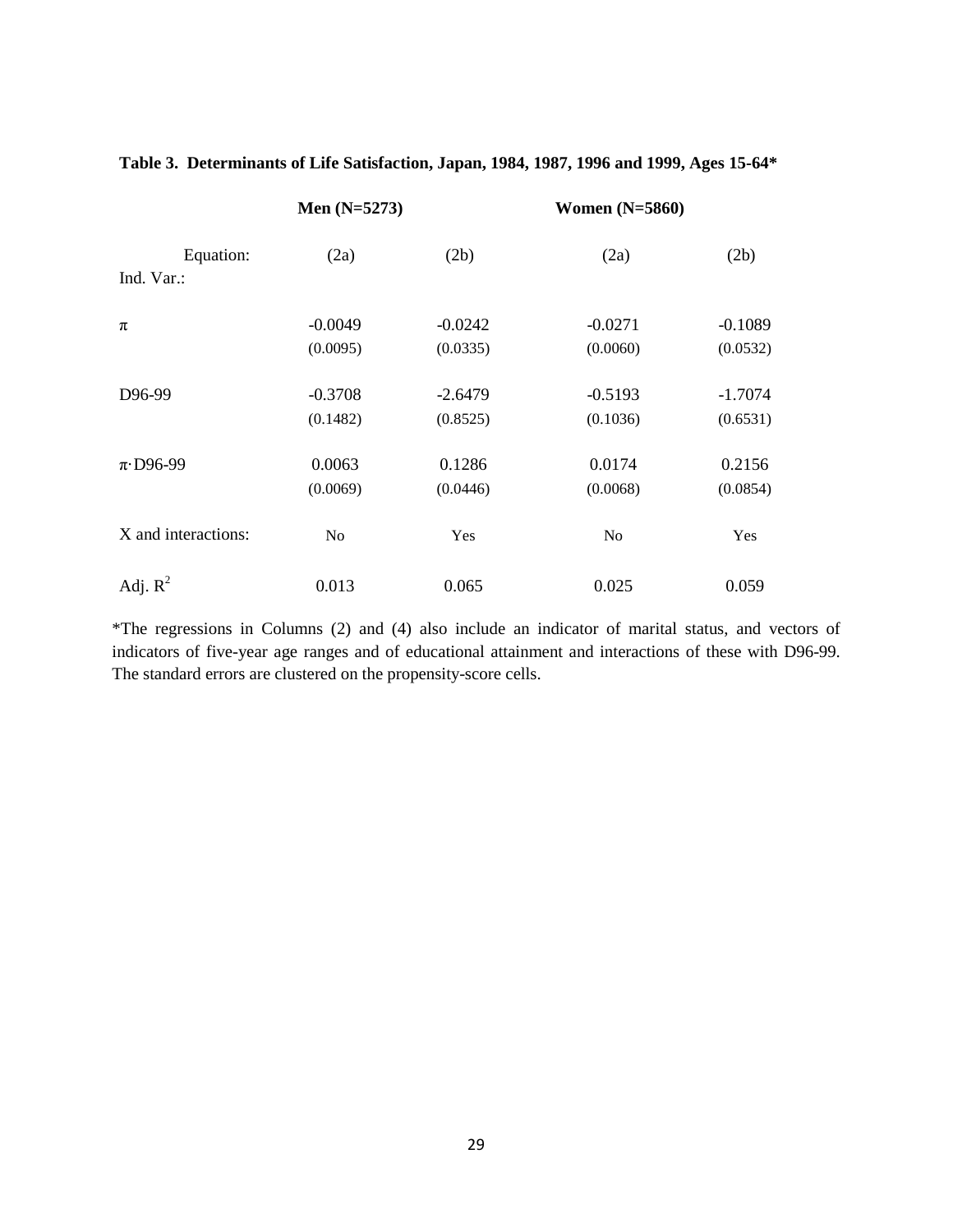#### **Table 4. Determinants of Life Satisfaction, Korea, 2003 and 2009, Ages 16-64\***

|                         | Men $(N=34712)$ |           | <b>Women (N=23758)</b> |           |  |
|-------------------------|-----------------|-----------|------------------------|-----------|--|
| Equation:<br>Ind. Var.: | (2a)            | (2b)      | (2a)                   | (2b)      |  |
| $\pi$                   | 0.0166          | 0.0128    | 0.0442                 | 0.0259    |  |
|                         | (0.0008)        | (0.0016)  | (0.0029)               | (0.0038)  |  |
| D <sub>2009</sub>       | $-0.0915$       | $-0.5511$ | 0.0060                 | $-0.2018$ |  |
|                         | (0.0212)        | (0.2249)  | (0.0224)               | (0.1924)  |  |
| $\pi$ ·D2009            | 0.0025          | $-0.0046$ | 0.0024                 | 0.0036    |  |
|                         | (0.0012)        | (0.0026)  | (0.0031)               | (0.0051)  |  |
| X and                   |                 |           |                        |           |  |
| interactions:           | No              | Yes       | No                     | Yes       |  |
| Adj. $R^2$              | 0.034           | 0.059     | 0.044                  | 0.061     |  |

\*The regressions in Columns (2) and (4) also include an indicator of marital status, years of educations, a quadratic in age, and interactions of these with D2009. The standard errors are clustered on the propensity-score cells.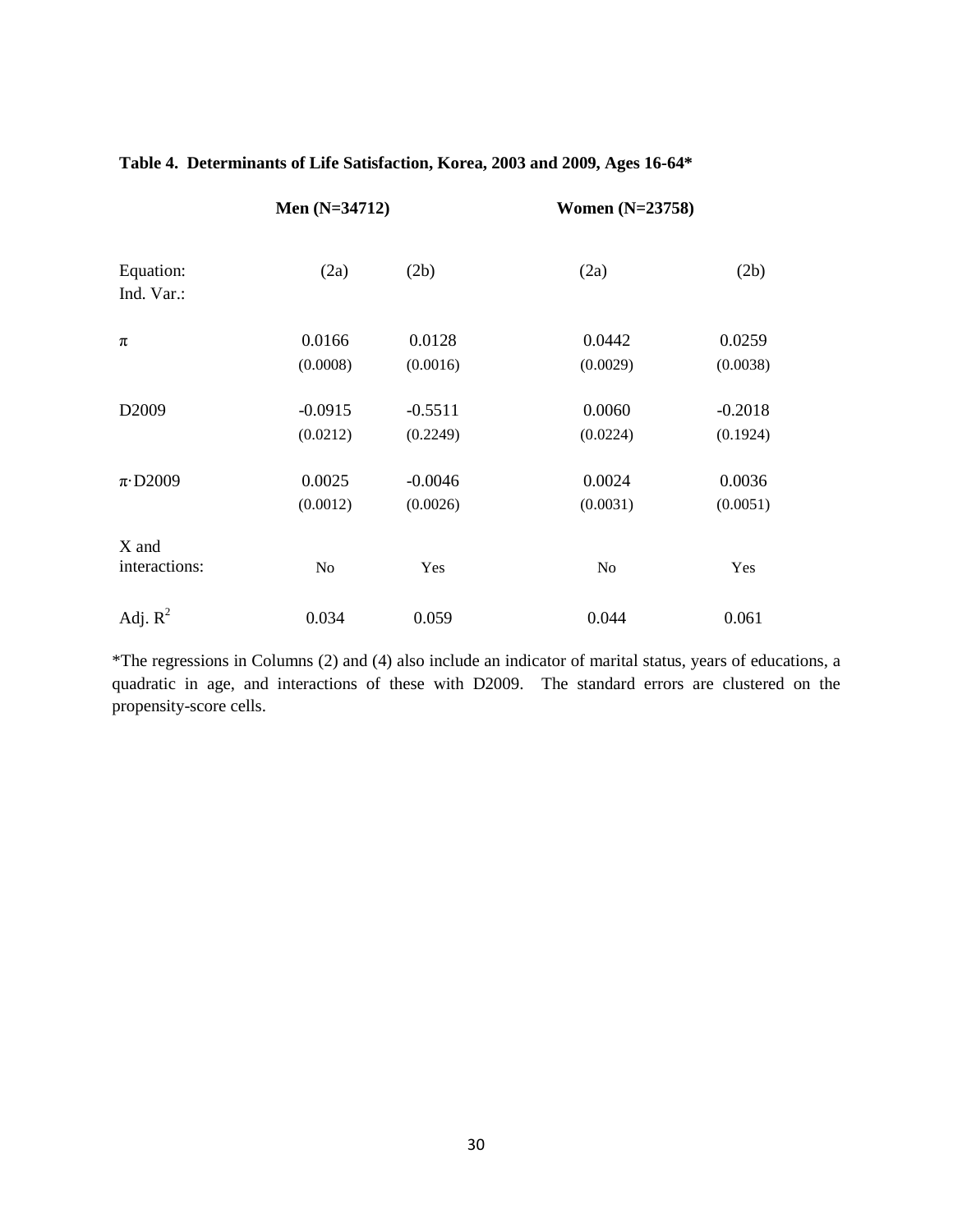#### **Table 5. Placebo Tests for Trends in Life Satisfaction, Japan, 1996, 1999,and 2002, 2005, Ages 15-64; Korea, 1990 and 2001, Ages 16-64**

|                          | <b>Japan</b> |           | Korea     |           |
|--------------------------|--------------|-----------|-----------|-----------|
|                          | Men          | Women     | Men       | Women     |
| Ind. Var.:               |              |           |           |           |
| π                        | 0.0014       | $-0.0097$ | 0.0975    | 0.0253    |
|                          | (0.0071)     | (0.0059)  | (0.0159)  | (0.0272)  |
| (D2002,2005 Japan)       | $-0.2627$    | $-0.1626$ | $-0.0311$ | $-0.1913$ |
| (D2001 Korea)            | (0.1672)     | (0.0736)  | (0.2733)  | (0.2550)  |
| $\pi$ ·D2002, 2005       | 0.0069       | 0.0023    | $-0.0689$ | $-0.0401$ |
| $\pi$ ·D <sub>2001</sub> | (0.0067)     | (0.0051)  | (0.0201)  | (0.0355)  |
| Adj. $R^2$               | 0.004        | 0.006     | 0.053     | 0.007     |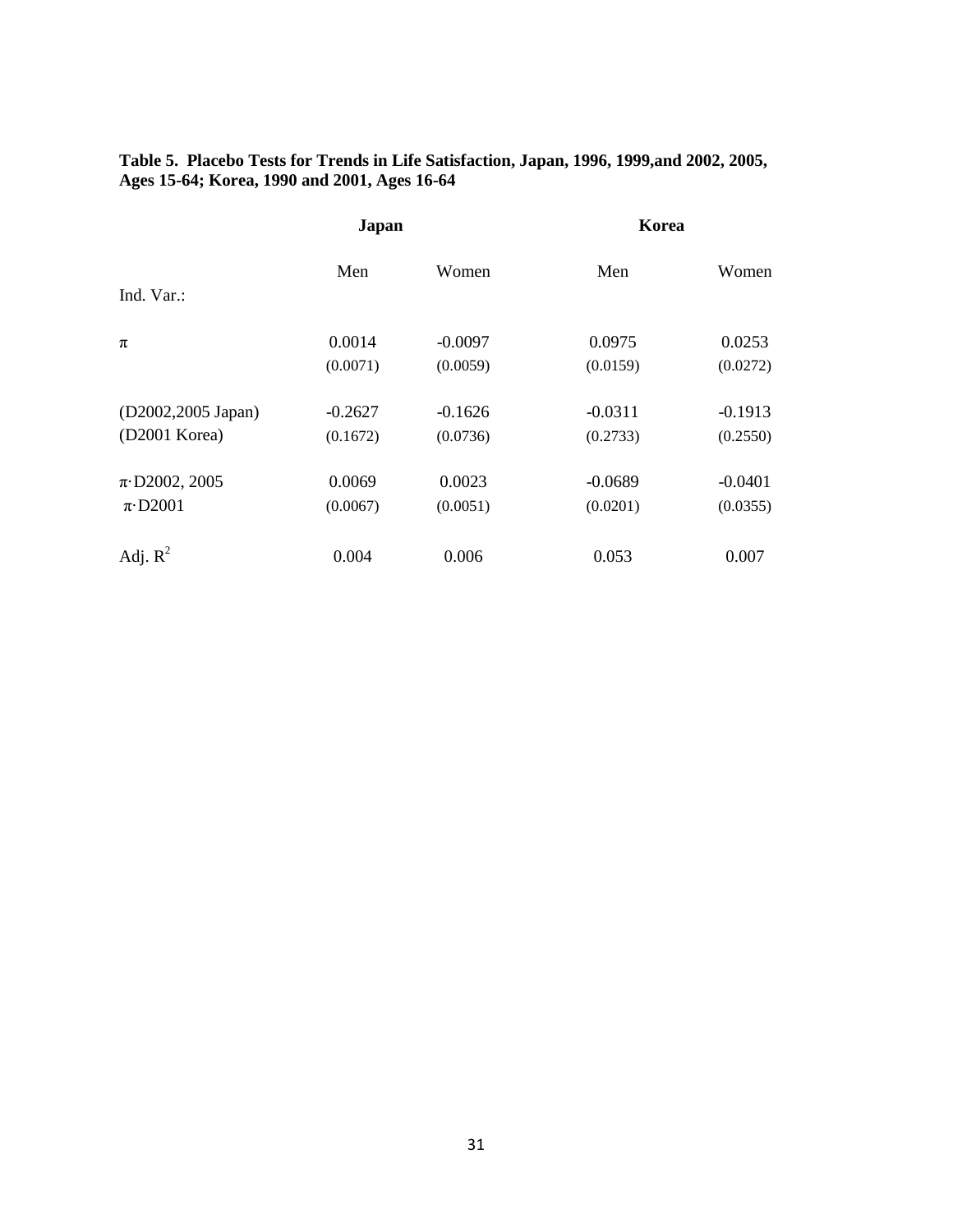### **Table 6. Descriptive Statistics, KLIPS, Workers in Base Year, Ages 32-59 in 2009 N=1023 (Mean, Standard Deviation)**

| Life satisfaction 1999                 | 3.16<br>(0.80)  | Satisfaction with hours 1999    | 3.10<br>(0.86) |
|----------------------------------------|-----------------|---------------------------------|----------------|
| Life satisfaction 2009                 | 3.52<br>(0.59)  | Satisfaction with hours 2009    | 3.35<br>(0.77) |
| Age 2009                               | 45.02<br>(7.05) | Satisfaction with earnings 1999 | 2.61<br>(0.83) |
| Male                                   | 0.900           | Satisfaction with earnings 2009 | 2.97<br>(0.79) |
| 1-4 hours overtime 1999                | 0.128           |                                 |                |
| 5 plus hours overtime<br>1999          | 0.277           |                                 |                |
| Overtime hours 1999<br>(unconditional) | 3.502<br>(6.14) |                                 |                |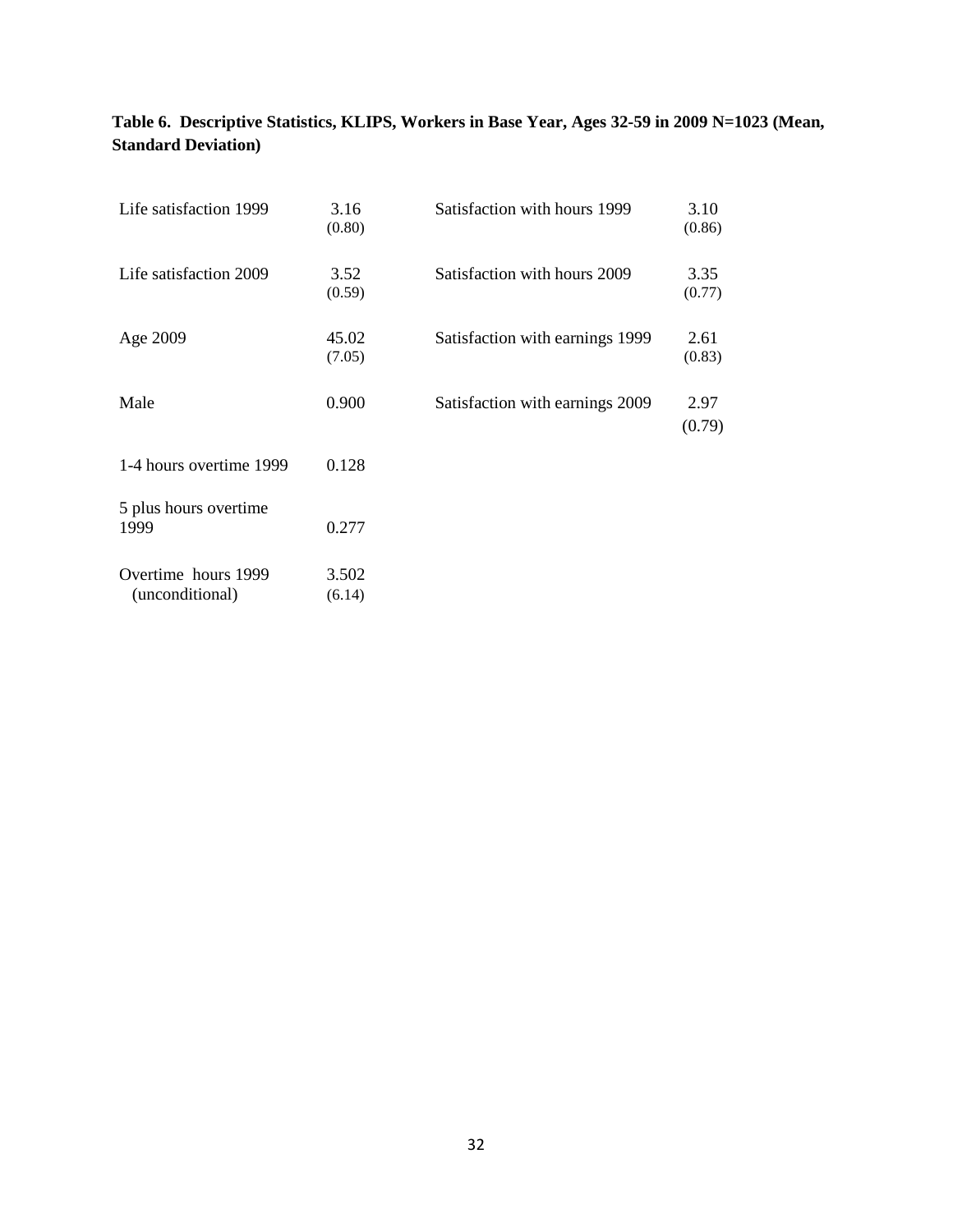**Table 7. Change in Life Satisfaction, Korea 1999 to 2009, KLIPS, People Age 32-59, 2009, N = 1023 (percent distributions)**

 **Overtime in 1999**

**Change in Life Satisfaction**

|              | N <sub>0</sub> | Yes   |
|--------------|----------------|-------|
| $-2$         | 1.77           | 0.48  |
| $-1$         | 12.67          | 14.78 |
| 0            | 41.30          | 41.63 |
| 1            | 34.90          | 36.54 |
| 2            | 8.67           | 6.13  |
| $\mathbf{3}$ | 0.69           | 0.44  |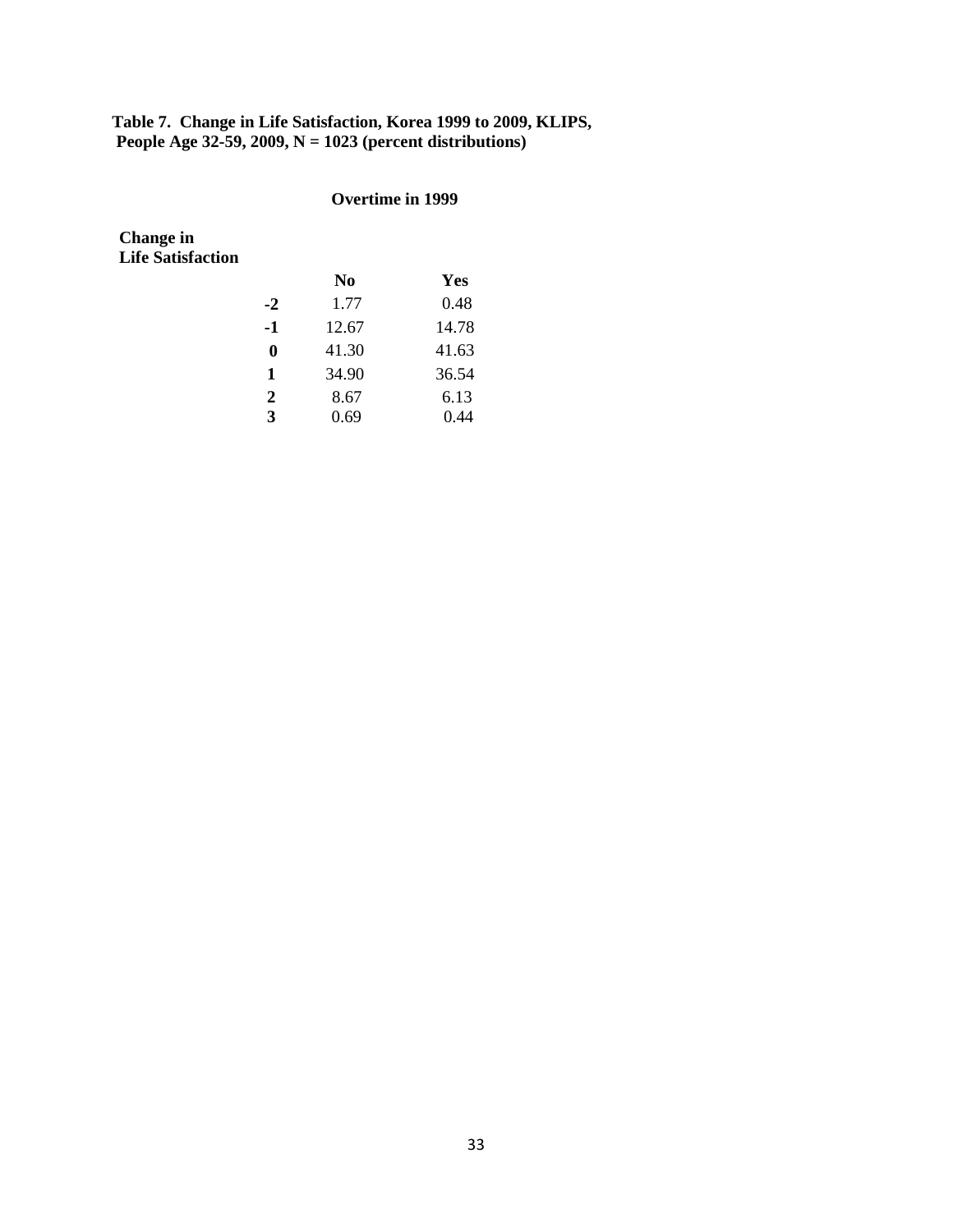**Table 8. Impact of 1999 Overtime Hours on Satisfaction with Life and Job Aspects in 2009, KLIPS N=1023\***

| Satisfaction<br>1999 | 0.131<br>(0.022) | 0.116<br>(0.022) |
|----------------------|------------------|------------------|
| Any overtime 1999    | 0.079<br>(0.035) |                  |
| Overtime 1-4 hours   |                  | 0.024<br>(0.053) |
| Overtime $5+$ hours  |                  | 0.105<br>(0.040) |
| Adj. $R^2$           | 0.137            | 0.136            |

 **Life Satisfaction** 

|                     | <b>Hours Satisfaction</b> |                  | <b>Earnings Satisfaction</b> |                  |
|---------------------|---------------------------|------------------|------------------------------|------------------|
| Satisfaction 1999   | 0.116<br>(0.027)          | 0.119<br>(0.027) | 0.084<br>(0.030)             | 0.083<br>(0.030) |
| Any overtime 1999   | 0.198<br>(0.048)          |                  | 0.083<br>(0.050)             |                  |
| Overtime 1-4 hours  | -------                   | 0.126<br>(0.072) |                              | 0.036<br>(0.075) |
| Overtime $5+$ hours |                           | 0.232<br>(0.054) |                              | 0.105<br>(0.056) |
| Adj. $R^2$          | 0.092                     | 0.093            | 0.061                        | 0.061            |

\*The regressions also include a vector of indicators for educational attainment, a quadratic in age, and indicators of gender and marital status.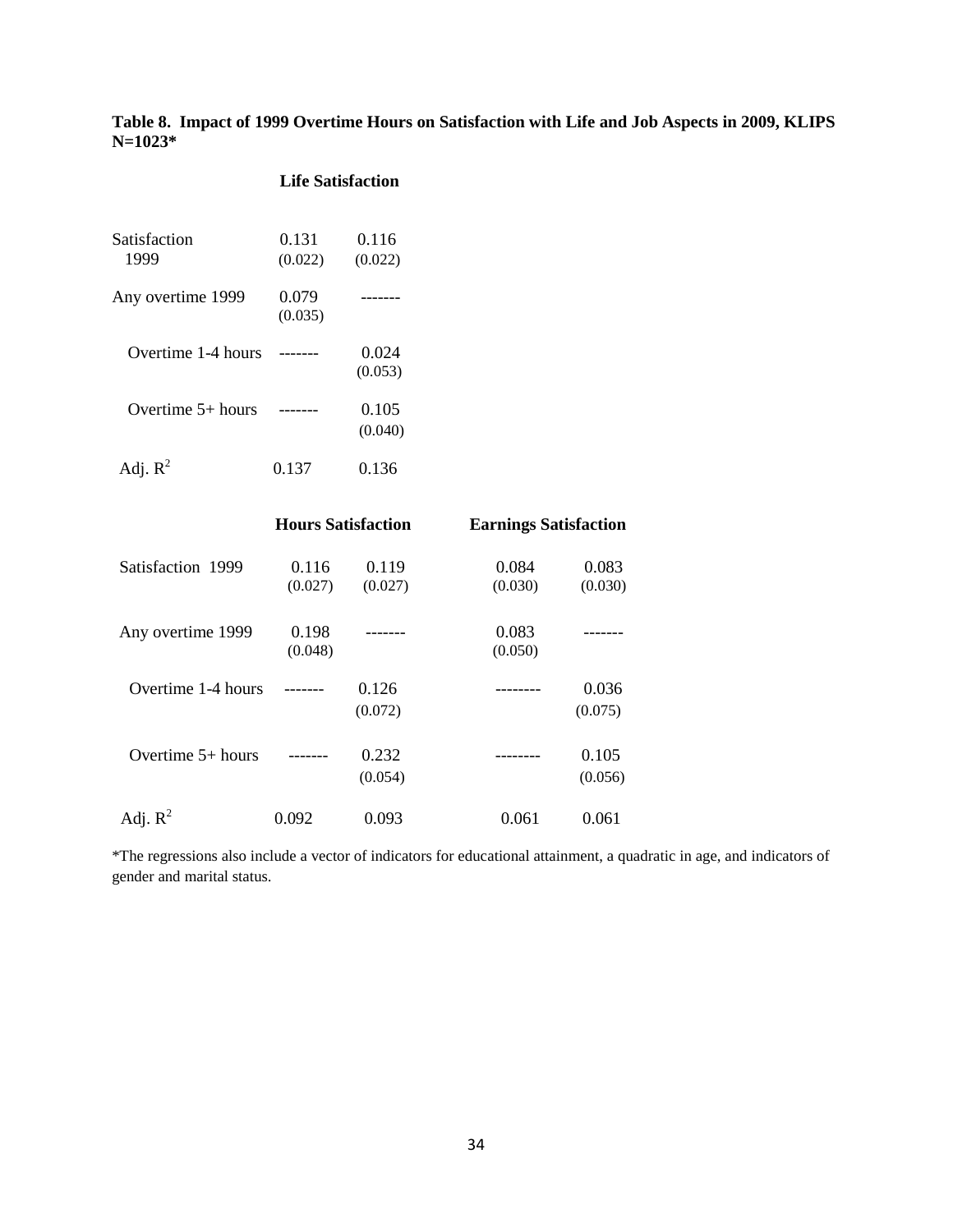|              | Table 9. Distribution of Couples' Life Satisfaction, Korea, 2003 and 2009, |  |  |
|--------------|----------------------------------------------------------------------------|--|--|
| $N = 27,150$ |                                                                            |  |  |

|                       |           |           | Wife   |            |             |
|-----------------------|-----------|-----------|--------|------------|-------------|
| <b>Husband</b>        |           |           |        |            |             |
|                       | Very      |           |        | <b>Not</b> | Very        |
|                       | satisfied | Satisfied | Middle | satisfied  | unsatisfied |
| Very satisfied        | 2.5       | 1.8       | 1.2    | 0.2        | 0.1         |
| Satisfied             | 2.0       | 10.3      | 7.5    | 1.4        | 0.2         |
| Middle                | 1.3       | 8.8       | 32.7   | 6.0        | 1.0         |
| Not satisfied<br>Very | 0.2       | 1.8       | 7.6    | 8.1        | 1.1         |
| unsatisfied           | 0.0       | 0.3       | 13     | 1.4        | 1.2         |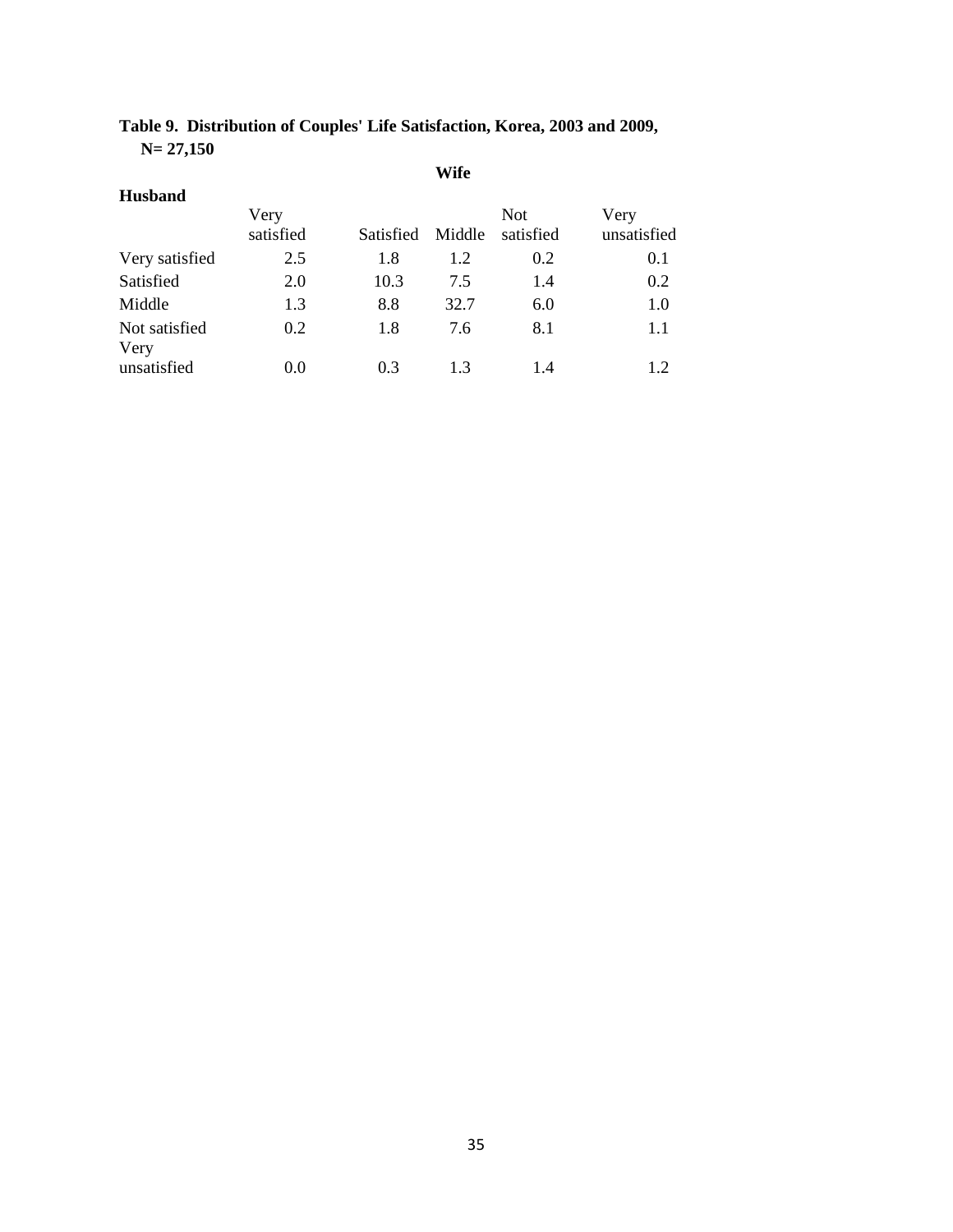|                           | <b>Husband</b> | <b>Wife</b> |                               | <b>GMM Estimates</b> |           |
|---------------------------|----------------|-------------|-------------------------------|----------------------|-----------|
| Ind. Var.                 |                |             |                               |                      |           |
| $\pi^\text{h}$            | 0.0115         | 0.0089      | $\alpha_1$                    | 0.6108               | 0.6219    |
|                           | (0.0020)       | (0.0020)    |                               | (0.0829)             | (0.1595)  |
| $\pi^{\mathrm{h}}$ *D2009 | $-0.0042$      | $-0.0038$   | $\alpha_2$                    | 0.0019               | $-0.0028$ |
|                           | (0.0032)       | (0.0035)    |                               | (0.0008)             | (0.0017)  |
| $\pi^w$                   | 0.0134         | 0.0179      | $\beta_1$                     | 0.8505               | 0.7506    |
|                           | (0.0050)       | (0.0041)    |                               | (0.0498)             | (0.1323)  |
| $\pi^w * D2009$           | $-0.0047$      | 0.0016      | $\beta_2$                     | $-0.0024$            | 0.0008    |
|                           | (0.0080)       | (0.0082)    |                               | (0.0020)             | (0.0034)  |
| $R^2$                     | 0.048          | 0.051       | $\partial S^h/\partial \pi^h$ | 0.0040               | $-0.0053$ |
| X and                     |                |             |                               | (0.0014)             | (0.0028)  |
| interactions              | Yes            | Yes         | $\partial S^h/\partial \pi^w$ | $-0.0030$            | 0.0009    |
|                           |                |             |                               | (0.0024)             | (0.0040)  |
|                           |                |             | $\partial S^w/\partial \pi^h$ | 0.0034               | $-0.0040$ |
|                           |                |             |                               | (0.0012)             | (0.0023)  |
|                           |                |             | $\partial S^w/\partial \pi^w$ | $-0.0049$            | 0.0014    |
|                           |                |             | X and                         | (0.0040)             | (0.0065)  |
|                           |                |             | interactions                  | No                   | Yes       |

### **Table 10. Joint Models of Spouses' Life Satisfaction, Korea, 2003 and 2009, N=27,150\***

\*Each equation also includes continuous variables measuring each spouse's education and quadratics in each spouse's age, and the interactions of these variables with D2009.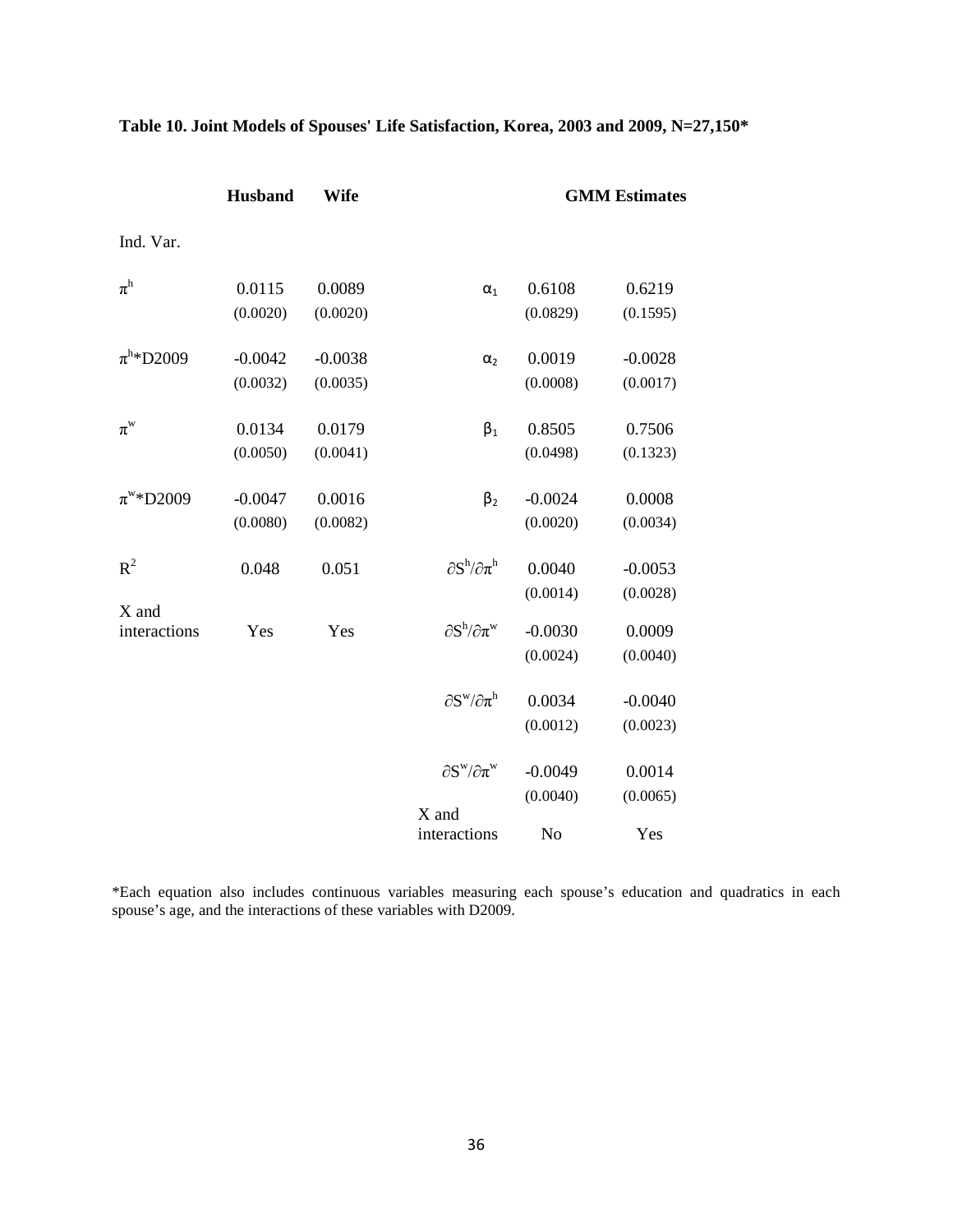

**Figure 1a. Worker Well-Being with a Decrease in Standard Hours and No Change in Straight-time Wage rates**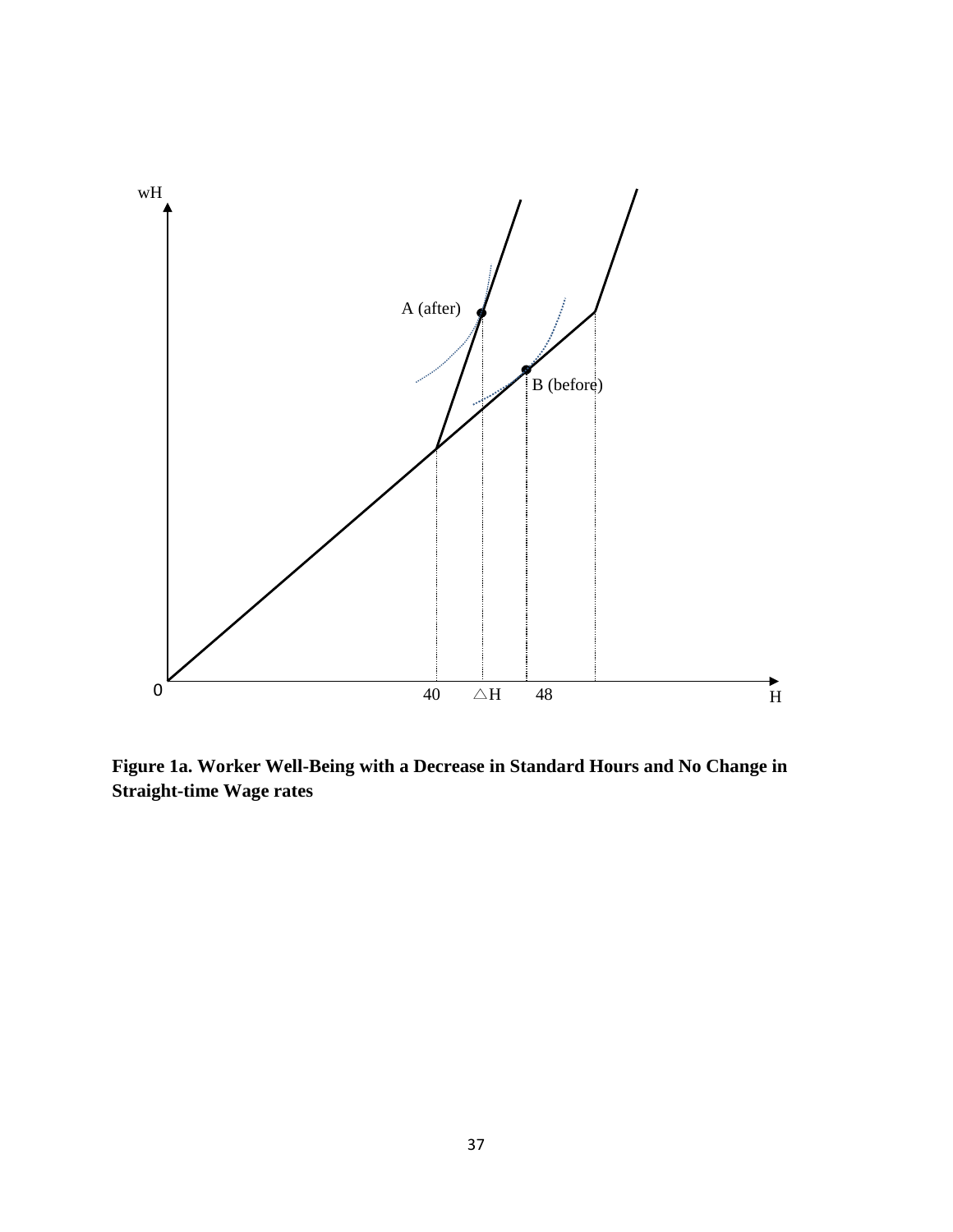

**Figure 1b. Worker Well-Being with a Decrease in Standard Hours and a Drop in Straighttime Wage Rates**